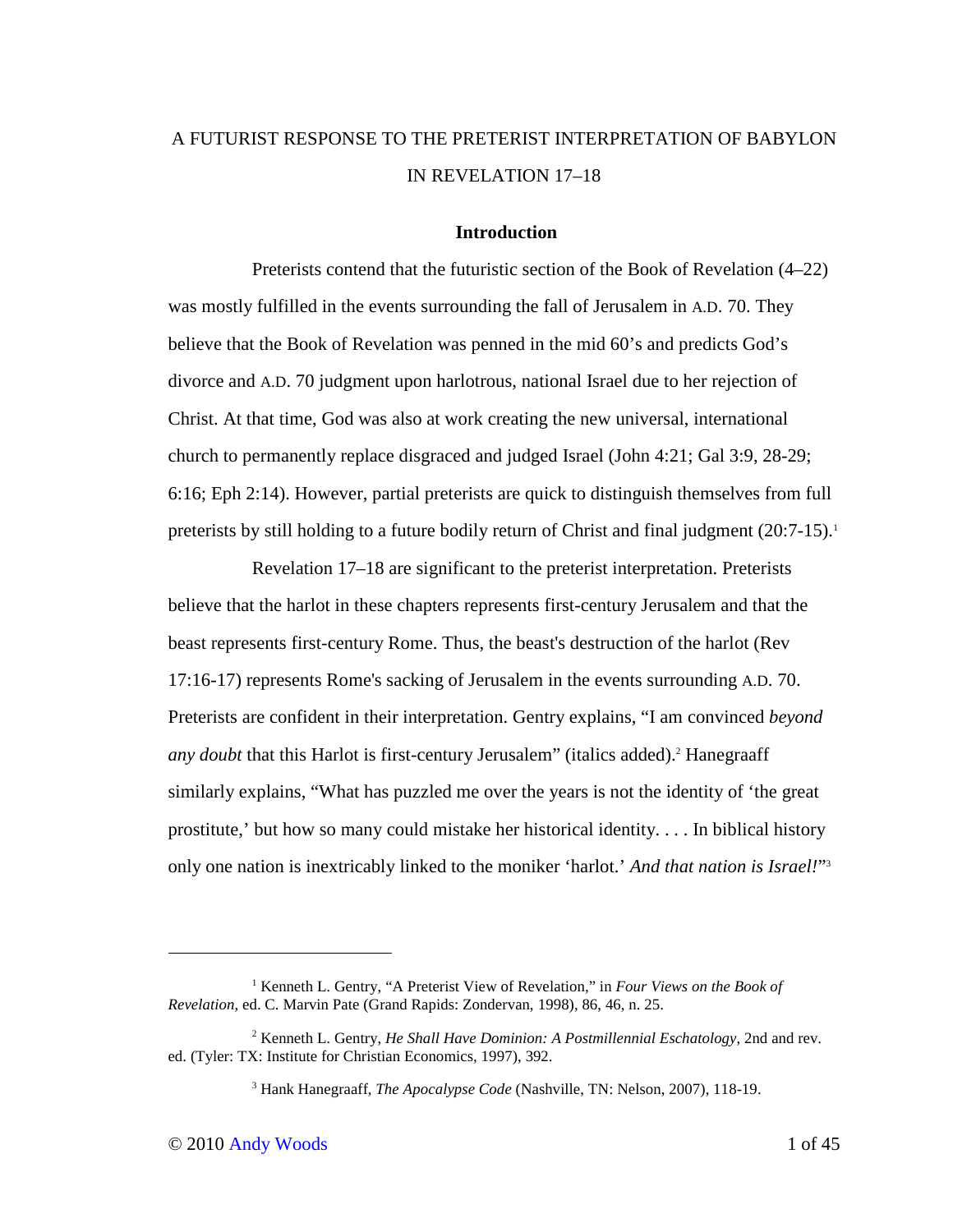As one begins to study this subject, it is striking to discover the number of commentators that embrace this interpretation. Examples of older commentators holding this view include Philip Carrington, J.S. Russell, and Milton Terry. Examples of more recent commentators holding the view include R.C. Sproul, N.T. Wright, Scott Hahn, Massyngberde Ford, David Chilton, Hank Hanegraaff, and Kenneth Gentry. Today, full length books are even written in defense of the notion that the Babylonian harlot represents first-century Jerusalem.<sup>4</sup> Thus, the purpose of this paper is to analyze whether details of Rev 17–18 fit the fall of Jerusalem in A.D. 70. An older strain of preterism identifies the Babylonian harlot as Rome, which fell in A.D. 410.<sup>5</sup> However, this paper is not focused upon this issue but rather upon the form of preterism, which is more popular today, that identifies the Babylonian harlot as first-century Jerusalem.

The first part of the paper represents a response to the arguments that preterists employ in order to identify Babylon as first-century Jerusalem. This first major division contains two parts. First, arguments from within Rev 17–18 will be analyzed. Second, arguments from outside Rev 17–18 will be scrutinized. The second part of the paper sets forth some general weaknesses with the preterist identification of the harlot as first-century Jerusalem.<sup>6</sup>

<sup>4</sup> Joseph Balyeat, *Babylon, the Great City of Revelation* (Servierville, TN: Onward, 1991); Don Preston, *Who Is This Babylon?*, rev. ed. (Ardmore, OK: JaDon, 2006).

<sup>5</sup> Moses Stuart, *A Commentary on the Apocalypse*, vol. 2 (London: Wiley and Putnam, 1845), 295, 325.

<sup>&</sup>lt;sup>6</sup> For more detailed argumentation on this subject, the reader is encouraged to consult Andy Woods, "A Futurist Response to the Preterist Interpretation of Babylon in Revelation 17–18" (Ph.D. diss., Dallas Theological Seminary, 2009).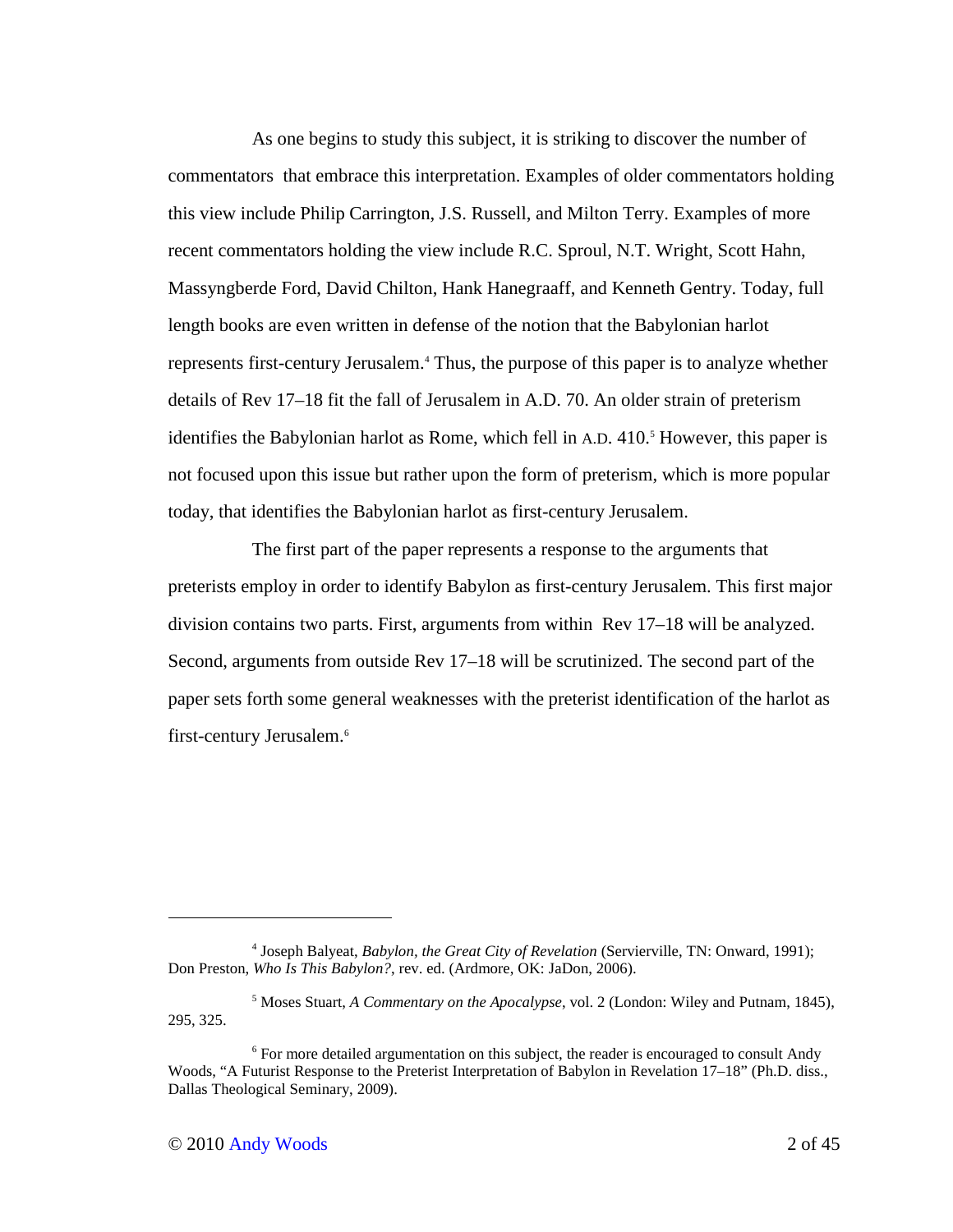#### **Response to Preterist Arguments**

*Analysis of Preterist Arguments From Rev 17–18* 

This section features eleven arguments employed by preterists from within Rev 17–18. Here, each argument is stated and then responded to from a futuristic perspective.

### **Babylon's Harlotry (Rev 17:1-2)**

The preterist notes that Babylon is called a harlot (Rev 17:1-2). The preterist explains that harlotry is an impossibility for anyone who does not have a pre-existing covenant with God. The preterist then observes that Israel is the only nation in world history that has a covenant with God. Thus, the harlot of Rev 17 must be Israel. The preterist buttresses this argument by noting that the Old Testament uniquely describes Israel/Jerusalem as the harlot (Jer 2–3; Ezek 16; 23; Hos 9:1).<sup>7</sup>

The response to this argument is that harlot imagery does not uniquely identify Israel/Jerusalem since the Old Testament also designates Gentile cities as harlots. For example, the Old Testament also designates two Gentile cities, Nineveh (Nah 3:4) and Tyre (Isa 23:16), as harlots. However, Chilton attempts to mitigate the force of this response as follows:

It is noteworthy that Tyre and Nineveh—the only two cities outside of Israel that are accused of harlotry—had both been in covenant with God. The kingdom of Tyre in David and Solomon's time was converted to the worship of the true God, and her king contracted a covenant with Solomon and assisted in building the temple (1 Kings 5:1-12; 9:13; Amos 1:9); Nineveh was converted under the ministry of Jonah (Jon 3:5-10). The later apostasy of these two cities could rightly be considered harlotry.<sup>8</sup>

-

<sup>7</sup> Hanegraaff, *The Apocalypse Code*, 118-19.

<sup>8</sup> David Chilton, *The Days of Vengeance: An Exposition of the Book of Revelation* (Tyler, TX: Dominion, 1987), 424, n. 2.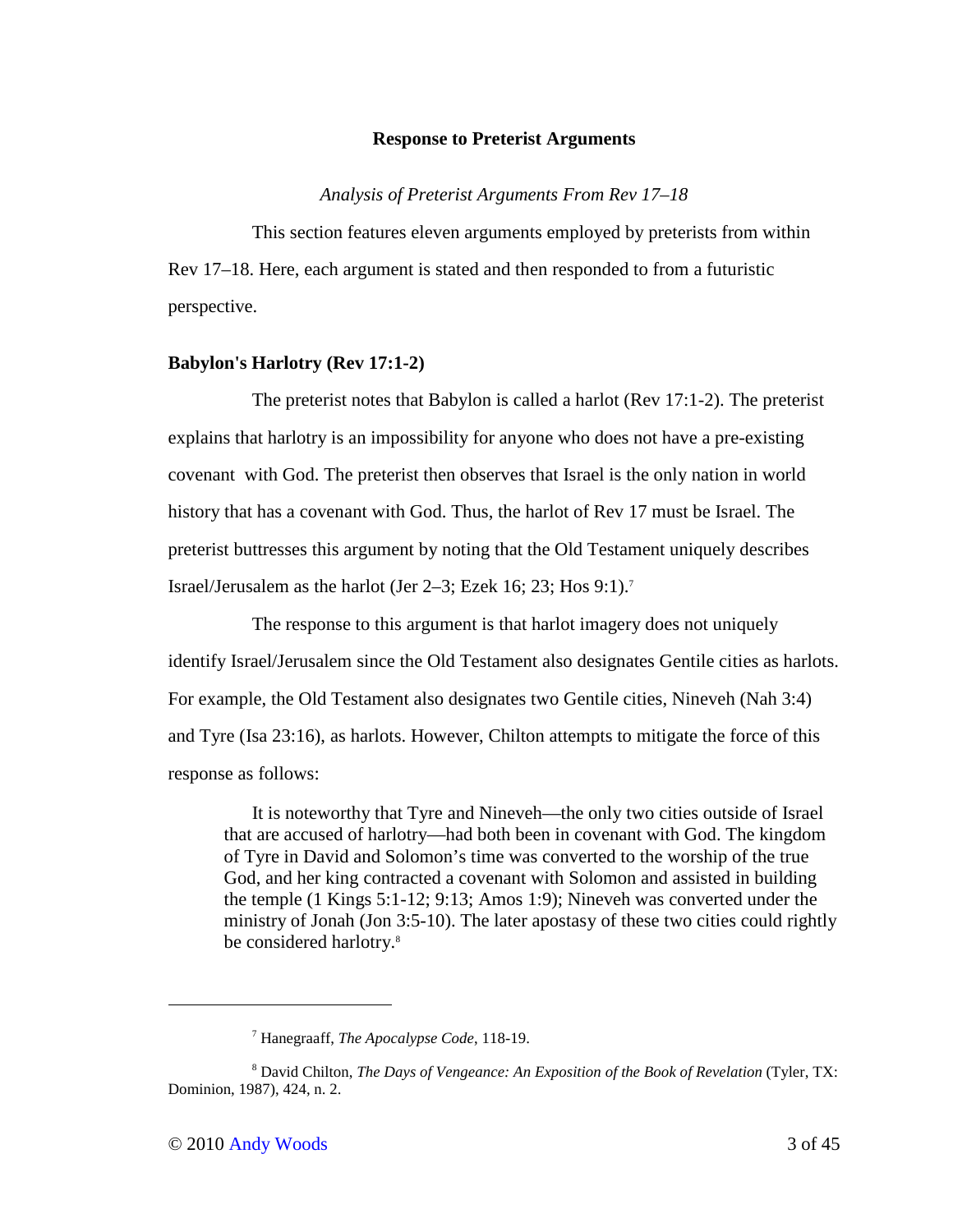However, to contend, as Chilton argues, that Nineveh and Tyre "had both been in covenant with God" overstates the case. Nineveh merely repented at Jonah's preaching. Thus, at best, Nineveh had contact with Israel rather than a pre-existing covenant with God. Similarly, Tyre contracted with Solomon to build the temple. Thus, Tyre's covenant was with Solomon rather than God.

It should also be noted that had John, in Rev 17:1-2, wanted to communicate Israel's violation of her covenant with God he likely would have used the word "adultery" rather than "harlotry." Thomas explains:

Since the angel never uses the term "adultery" (μοιχεῖαι [*moicheia*])—a more restricted term implying a previous marital relationship–in connection with the woman, she need not be representative of apostate Israel or the apostate church. *Pornēs* can include *moicheia*, because it is broader. So this woman represents all false religion of all time, including those who apostatize from the revealed religion of Christianity.<sup>9</sup>

### **Babylon's Alliance (17:3b)**

The preterist observes that the woman (Israel) is riding the beast (Rome) in Rev 17:3b. The preterist contends that such imagery communicates the alliance that existed between Jerusalem and Rome in their collaboration to crucify Christ (John 11:48- 50). However, the preterist also observes that Israel's relationship with Rome was later broken in the events surrounding the fall of Jerusalem in A.D. 70 and this is what is meant by the beast ultimately destroying the harlot (Rev 17:16-17).<sup>10</sup>

However, it remains disputed that Israel ever had the type of alliance with Rome that is communicated by the woman riding the beast. Beale notes:

Jerusalem was never a full fledged ally with Rome. Of course, the two were on the same spiritual side in their opposition to the church, but what is portrayed in

283.

-

<sup>9</sup> Robert L. Thomas, *Revelation 8–22: An Exegetical Commentary* (Chicago: Moody, 1995),

 $10$  Gentry, "A Preterist View of Revelation," 78.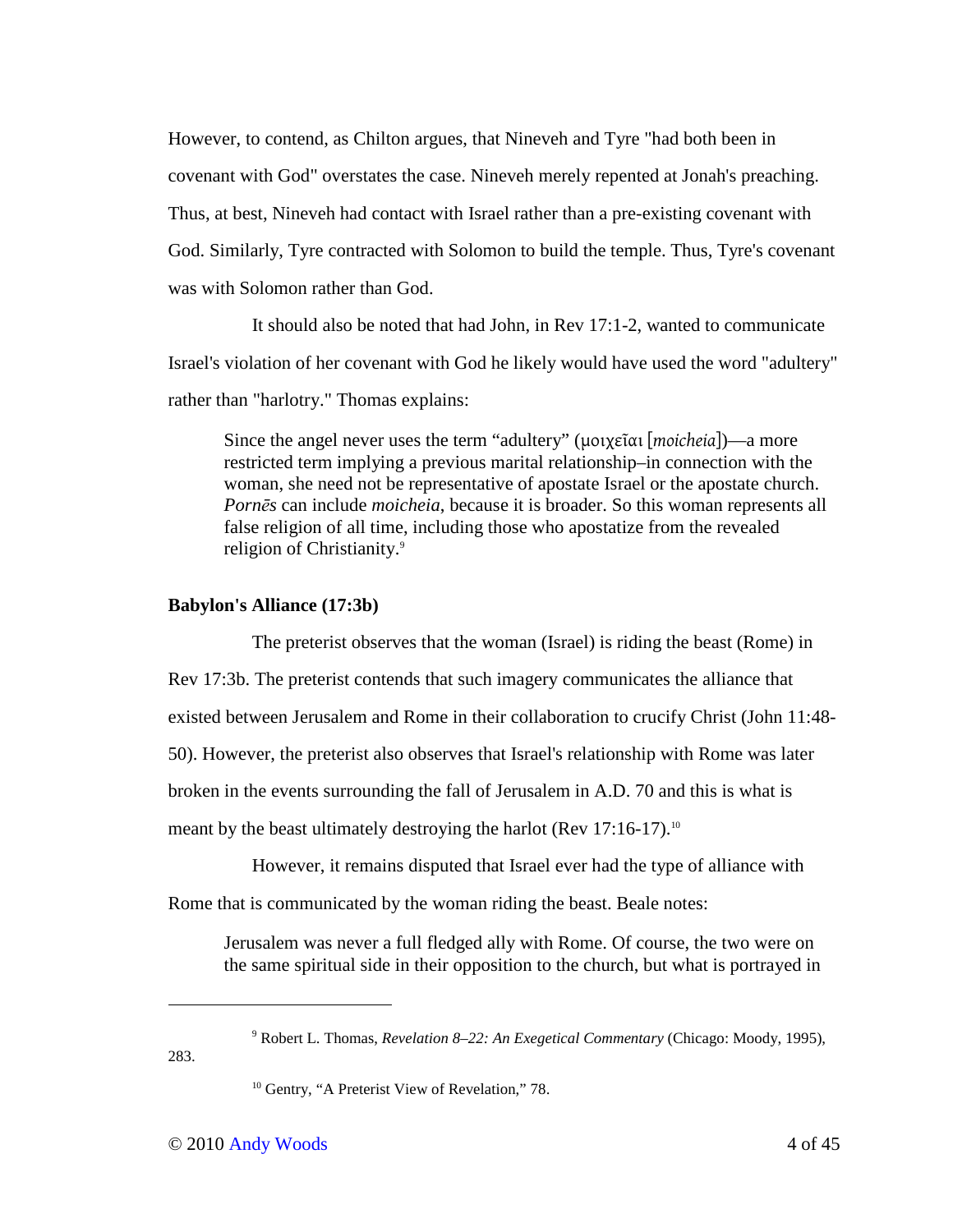Revelation 17 is a much stronger spiritual, political, and economic alliance than Jerusalem ever had with Rome.<sup>11</sup>

This point is especially true if Revelation was written in the mid 60's and predicts the events surrounding the fall of Jerusalem in A.D. 70. By the time the Apocalypse was composed, whatever alliance that existed between Rome and Jerusalem had deteriorated. Thomas explains, "Rome's prolonged siege and destruction of Jerusalem from the late 60's to 70 hardly gives the impression of any alliance between the Jews and the Romans."12 Furthermore, Jerusalem never dominated Rome the way the woman seems to dominate the beast in Rev 17:3b. It should also be observed that many of the passages relied upon by preterists to communicate an alleged relationship between Rome and Jerusalem (John 11:48-50) transpired decades before preterists date the composition of the Apocalypse thereby causing preterists to turn most of Rev 17, with the exception of verses 16-17, into an *vaticinia ex eventu* prophecy.

### **Babylon's Adornment (Rev 17:4; 18:16)**

The preterist observes that Babylon is bedecked in scarlet, purple, and gold (Rev 17:4; 18:16). He further notes that these are the same colors used to describe the various institutions of Judaism, such as the high priest's attire (Exod 28:5) as well as the Tabernacle furnishings (Exod 25:4). The preterist also observes that the harlot is portrayed as holding a golden cup (Rev 17:4) and that the Scripture typically uses cup imagery in order to depict Israel's sins (Matt 23:28) and tribulations (Zech 12:2; 1 Thess 2:16). Based upon such associations, the preterist is confident that the harlot of Rev 17 represents Jerusalem.<sup>13</sup>

<sup>11</sup> G. K. Beale, *The Book of Revelation*, New International Greek Testament Commentary, ed. I. Howard Marshall and Donald A. Hagner (Grand Rapids: Eerdmans, 1999), 887.

<sup>&</sup>lt;sup>12</sup> Robert L. Thomas, *Evangelical Hermeneutics: The New Versus the Old* (Grand Rapids: Kregel, 2002), 458.

<sup>13</sup> Gentry, "A Preterist View of Revelation," 76-77; Ralph E. Bass, *Back to the Future: A Study in the Book of Revelation* (Greenville, SC: Living Hope, 2004), 382-83.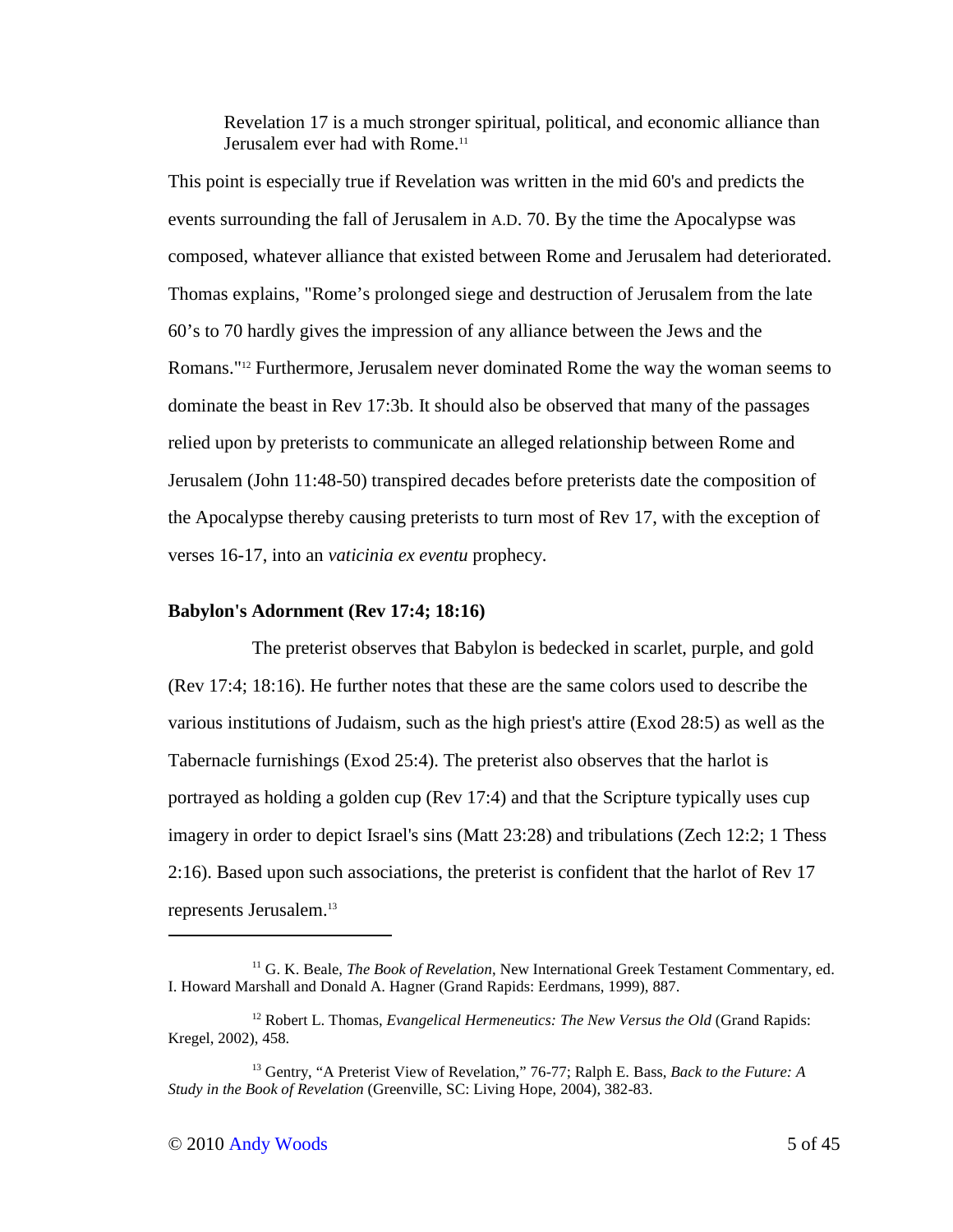However, it is unlikely that such colors are meant to identify specific nations. Rather, they are merely designed to reveal broad spiritual themes. For example, scarlet may be meant to merely communicate sin or the opposite of purity (Isa 1:18). Moreover, purple simply conveys royalty (Luke 16:19). Thus, it seems that preterists have read far more into the point of the colors in Rev 17–18 than what the author intended.

In addition, it is unlikely that such color associations were designed to identify specific nations since virtually all interpreters seeking to identify the harlot can also appeal to similar color parallels in order to validate their view. For example, those contending that the harlot represents the papacy have long seen a connection between her adorning colors and the identical colors found in the robes of the church's ecclesiastical representatives.14 Furthermore, while preterists are able to find multiple biblical examples associating Jerusalem/Israel with cup imagery, none of their examples point to a golden cup. Such imagery is significant since John portrays the woman as not just holding a generic cup but rather specifically a "gold cup" (Rev 17:4; Jer 51:7a).

### **Babylon's Title (Rev 17:5)**

Preterists believe the harlot's title identifies her as first-century Jerusalem. Preterists contend that the woman's forehead portraying her as a harlot is reminiscent of God's depiction of Judah as having "a harlot's forehead" (Jer 3:3). They also maintain that John's description of the woman's harlotrous forehead is deliberate parody with the Jewish high priest who had the words "Holy to the Lord" inscribed upon his turban (Exod 28:36-38).15 Despite these intriguing connections, there are three problems with the preterist interpretation. First, in the very chapter that preterists use to equate the harlot's

<sup>14</sup> E. B. Elliott, *Horae Apocalypticae; or a Commentary on the Apocalypse, Critical and Historical; Including Also an Examination of the Chief Prophecies of Daniel*, 4th ed., vol. 4 (London: Seelys, 1851), 30.

<sup>15</sup> Chilton, *The Days of Vengeance: An Exposition of the Book of Revelation*, 431.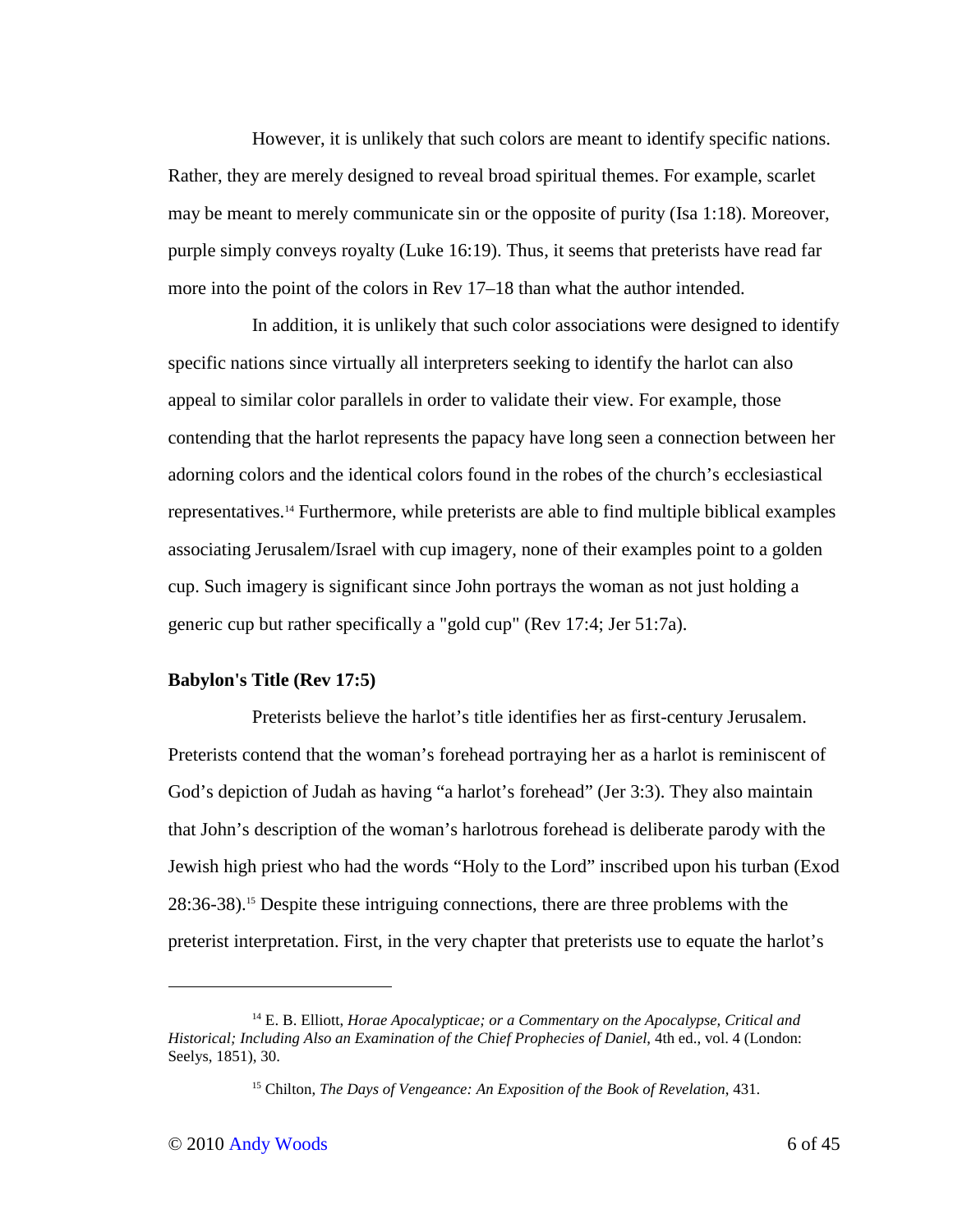forehead with Judah (Jer 3:3), restoration language is employed, which contradicts the very replacement- theology idea perpetuated by preterism. Jeremiah 3:17 says, "At that time they shall call Jerusalem 'The throne of the Lord' and all the nations will be gathered to it, to Jerusalem . . ."

Second, although preterists want the interpreter to see "Babylon" in the harlot's title as representative of "Jerusalem," such a substitution is unlikely. To begin with, the proper rendering of the harlot's title is "Babylon the Great" (NASB) rather than "Mystery, Babylon the Great" (NIV, KJV). Most preterists seem to rely upon Bible versions communicating that the harlot's title is "Mystery, Babylon the Great."16 Their preference for this rendering may relate to the fact that it more easily conveys a nonliteral understanding of "Babylon." Non-preterists also contend that the rendering "Mystery, Babylon the Great" also attaches a symbolic significance to Babylon. For example, Bruce notes, "This title was written on her forehead: Mystery: 'mystery' indicates that the name she bears . . . is not to be understood literally, but allegorically: Babylon the Great is read, but 'Rome' is meant (cf. verses 9, 19)."17 However, mystery is not part of the harlot's title since in the five other uses of the title in the Apocalypse (14:8, 16:19; 18:2, 10, 21), the title is simply "Babylon the Great" and never "Mystery Babylon the Great."18 Also, "mystery" does not just apply to the Babylonian harlot only but also the beast (Rev  $17:7$ ).<sup>19</sup>

<sup>16</sup> Balyeat, *Babylon, the Great City of Revelation*, 120; J. Stuart Russell, *The Parousia: A Critical Inquiry into the New Testament Doctrine of Our Lord's Second Coming* (London: Unwin, 1887; reprint, Grand Rapids: Baker, 1999), 483; Chilton, *The Days of Vengeance: An Exposition of the Book of Revelation*, 423; Hanegraaff, *The Apocalypse Code*, 118, 34; Gentry, "A Preterist View of Revelation," 77.

<sup>&</sup>lt;sup>17</sup> F. F. Bruce, "Revelation," in *International Bible Commentary with the New International Version*, ed. F. F. Bruce (Grand Rapids: Zondervan, 1986), 1621.

<sup>18</sup> Thomas, *Revelation 8–22: An Exegetical Commentary*, 289.

<sup>19</sup> Arthur Pink, *The Antichrist* (Swengel, PA: Depot, 1923; reprint, Grand Rapids: Kregel, 1988), 262.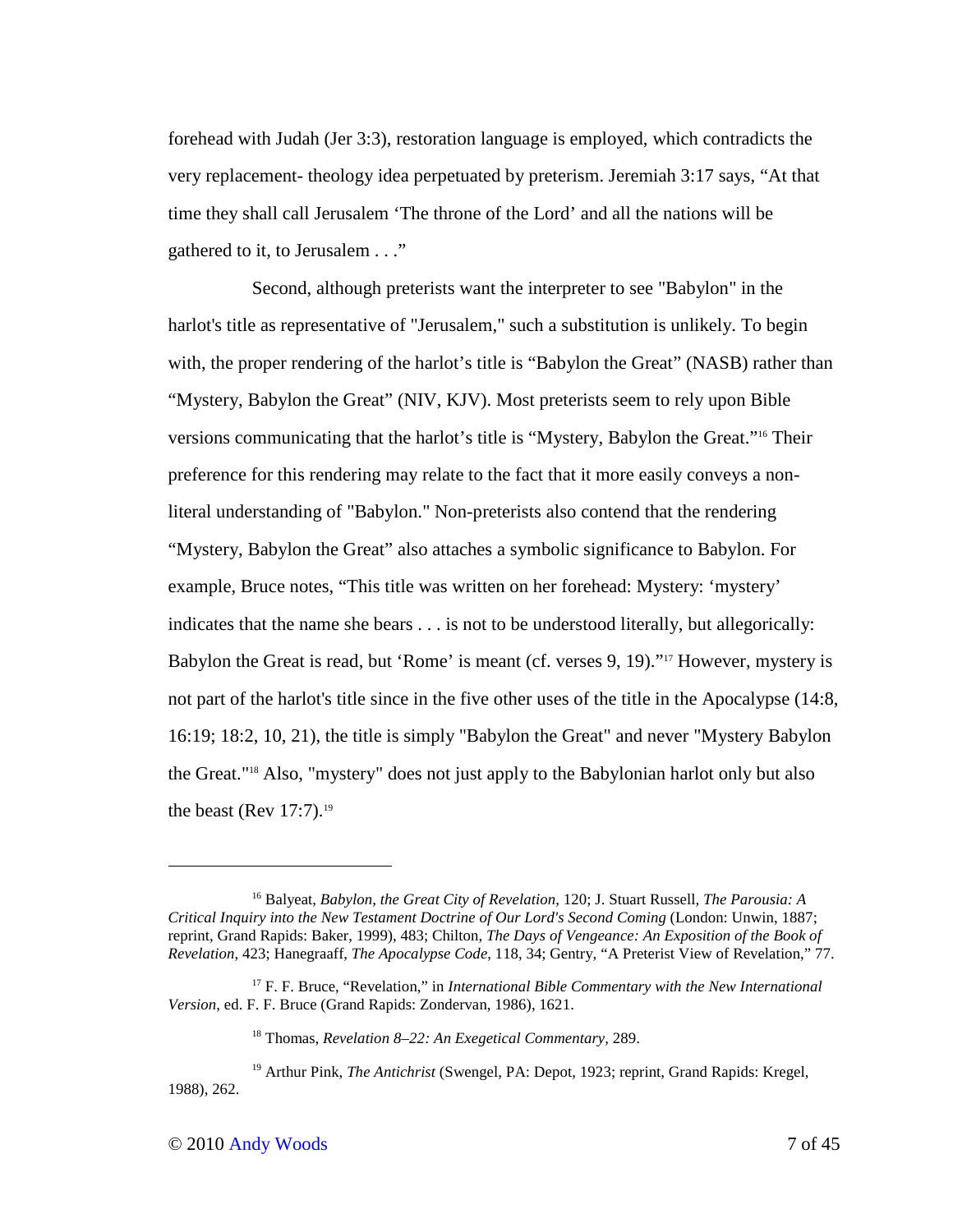Furthermore, given Revelation's heavy reliance upon the Old Testament, $20$  it would be improbable for John to merge the terms "Babylon" and "Jerusalem"<sup>21</sup> since these two entities are always kept separate and distinct throughout the pages of the Old Testament.22 In fact, numerous Old Testament passages, which likely form the background for Rev 17–18, distinguish these two cities from one another in the very same context.<sup>23</sup> For example, Jer 51:49 says, "Indeed *Babylon* is to fall for the slain of *Israel*" (italics added).<sup>24</sup> Equally unlikely is the notion that John used "Babylon" as a code word for Jerusalem. Babylon is never used as a code word for Jerusalem either inside<sup>25</sup> or outside the Bible. Beale notes, " . . . there is not one example of 'Babylon' ever being a symbolic name for Israel, either before or after 70 A.D. This does not mean such an application is impossible, but the burden of proof rests upon those maintaining the Babylon = Jerusalem identification." $26$ 

Much of the preterist case for Babylon as a code for Jerusalem comes from Peter's reference to Babylon in 1 Pet 5:13. Because preterists believe that Peter wrote his letter from Jerusalem, they contend that Peter was using the word "Babylon" as a code for Jerusalem in 1 Pet 5:13. Russell contends that because Peter's life and acts were more closely associated with Jerusalem than any other city. (Acts 8:1; 11:19; 12:3; 12:12, 25;

<sup>20</sup> Robert L. Thomas, *Revelation 1–7: An Exegetical Commentary*, ed. Kenneth Barker (Chicago: Moody, 1992), 40.

<sup>21</sup> Mark Hitchcock and Thomas Ice, *Breaking the Apocalypse Code* (Costa Mesa, CA: Word for Today, 2007), 172-73.

<sup>22</sup> Charles H. Dyer, *The Rise of Babylon*, rev. ed. (Chicago: Moody, 2003), 41-109.

<sup>23</sup> Tony Garland, *A Testimony of Jesus Christ–Volume 2: A Commentary on the Book of Revelation* (Camano Island, WA: Spirit and Truth, 2004), 202.

<sup>&</sup>lt;sup>24</sup> See also Isa 14:1-4; 48:12-14; Jer 50:17-20; 51:1-6, 24, 35, 49.

<sup>25</sup> Thomas, *Revelation 8–22: An Exegetical Commentary*, 206, 307; Beale, *The Book of Revelation*, 25.

<sup>26</sup> Beale, *The Book of Revelation*, 25.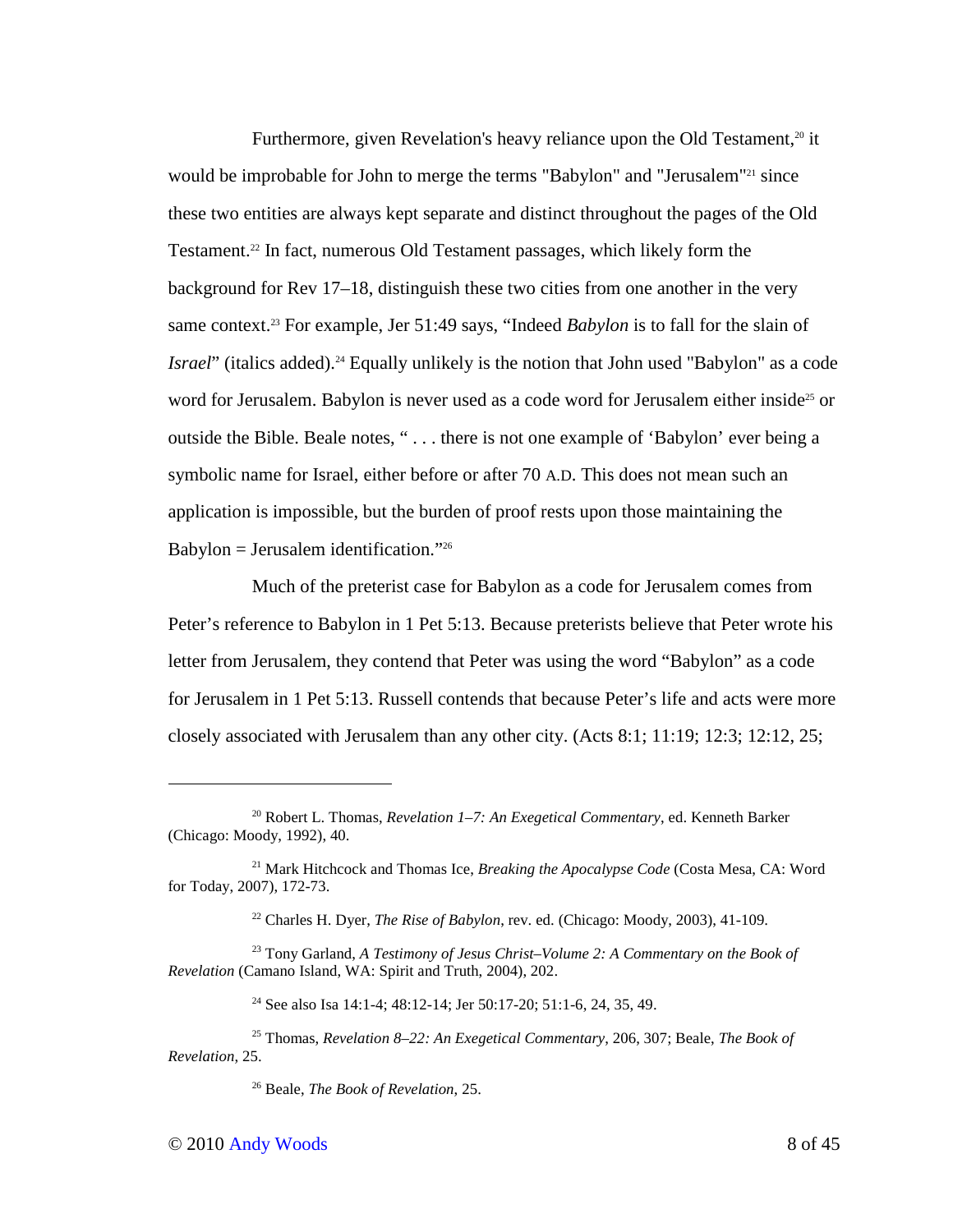15:22-32; Gal 1:18; 2:1-9, 11-12), Peter penned his epistle from Jerusalem.<sup>27</sup> However, Russell's examples linking Peter to Jerusalem are all taken from early Acts. His last reference (Acts 15:22-32) occurs at the Jerusalem council in A.D. 49. Using these early dates to establish the location of the writing of Peter's letter is unconvincing since the apostle could have traveled quite a bit in between A.D. 49 and the composition of the epistle (A.D. 64). Peter's propensity for travel is seen early on in his journey "to another place" (Acts 12:17) and in Paul's declaration of his apostolic right "to take along a believing wife" like Cephas (1 Cor 9:5). In fact, it is possible that Peter traveled to Corinth since Paul mentions a Petrine faction there (1 Cor 1:12). Constable seems open to this perspective when he observes, "There is no scriptural record that Peter ever visited Corinth, though he may have."28 Dionysius, a second-century Corinthian bishop, indicates that Peter was influential in the Corinthian church. Eusebius notes that Dionysius wrote to Pope Soter and indicated that Peter along with Paul " . . . taught together in our Corinth and were our founders . . . "29"

Third, the title "The Mother of Harlots" is inapplicable to Jerusalem. "Mother" refers to source or origin of all harlotry. The fact that the phrase "mother of harlots" is articular adds intensification to the noun thereby buttressing the notion that she represents the source of all false religion. She is not *a* "mother of harlots" but *the* "mother of harlots." The Tower of Babel fits this description. Larkin explains:

The river Euphrates, on which the city of Babylon was built…To this centre the "forces of Evil" gravitated after the Flood, and "*Babel*" was the result. This was the origin of the nations, but the nations were not scattered abroad over the earth

<sup>27</sup> Russell, *The Parousia: A Critical Inquiry into the New Testament Doctrine of Our Lord's Second Coming*, 349; Balyeat, *Babylon, the Great City of Revelation*, 87-88; Chilton, *The Days of Vengeance: An Exposition of the Book of Revelation*, 362-63.

<sup>&</sup>lt;sup>28</sup> Thomas L. Constable, "Notes on 1 Corinthians," online: www.soniclight.com, accessed 27 July 2008, 12.

<sup>29</sup> Eusebius *Ecclesiastical History* 2.25.8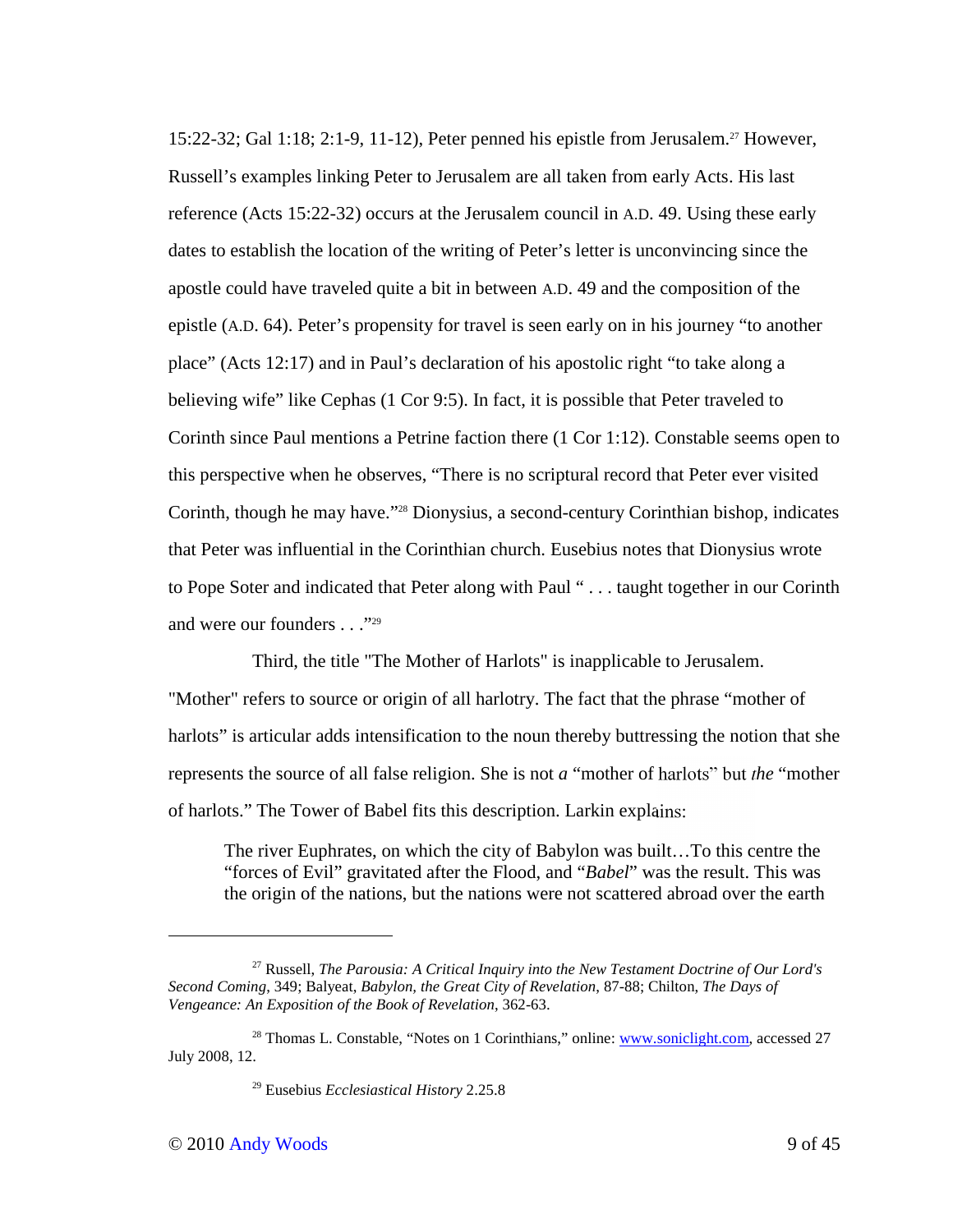until Satan had implanted in them the "Virus" of a doctrine that has been the *source* of every false religion the world has ever known.<sup>30</sup>

There were no nations prior to the Tower of Babel incident. Distinct nations and cultures only came into existence as a result of this event. Thus, the mother-child cult that began at Babel<sup>31</sup> spread into every nation and culture that followed.<sup>32</sup> In this sense, Babel is the origin or source of all harlotry.

Although it is easy to identify Babel as "The Mother of Harlots," it is difficult to make this designation fit Jerusalem. The reason for this difficulty lies in the fact that Jerusalem, unlike Babel, did not originate the mother child-cult but rather absorbed it (Jer 7:18; 44:17-19, 25; Ezek 8:14). According to Johnson:

. . . this prostitute is the *mother* of all of the earth's idolatrous prostitutes . . . She is the fountainhead, the reservoir, the womb that bears all the individual cases of the historical resistance to God's will on the earth . . . Therefore she cannot be merely ancient Babylon, Rome, or Jerusalem, because these are only her children—*she* is the mother of them all.<sup>33</sup>

In fact, rather than identifying her as the mother harlot, Ezekiel specifically identifies Judah as a daughter harlot who was guilty of emulating the whorish characteristics of her Amorite, Hittite, and Egyptian parents (Ezek 16:3, 44-45; 23:2-4).<sup>34</sup> Because Jerusalem did not become a Jewish city until the time of David around 1000 B.C. (2 Sam 5), Jerusalem appears too late on the stage of world apostasy to be considered the source of all harlotry.

<sup>30</sup> Clarence Larkin, *The Book of Revelation* (Glenside, PA: Larkin, 1919), 151.

<sup>31</sup> John F. Walvoord, "Revelation," in *Bible Knowledge Commentary*, ed. John F. Walvoord and Roy B. Zuck (Colorado Springs, CO: Victor, 1983), 970-71.

<sup>32</sup> Alexander Hislop, *The Two Babylons; or, the Papal Worship Proved to Be the Worship of Nimrod and His Wife*, 2nd American ed. (Edinburgh: Wood, 1862; reprint, New York: Loizeaux, 1959), 12-90; Mark Hitchcock, *The Second Coming of Babylon* (Sisters, OR: Multnomah, 2003), 42.

<sup>33</sup> Alan F. Johnson, "Revelation," in *Expositor's Bible Commentary*, ed. Frank E. Gaebelein et al., vol. 12 (Grand Rapids: Zondervan, 1981), 556.

<sup>34</sup> Garland, *A Testimony of Jesus Christ–Volume 2: A Commentary on the Book of Revelation*, 42-43, 203-4.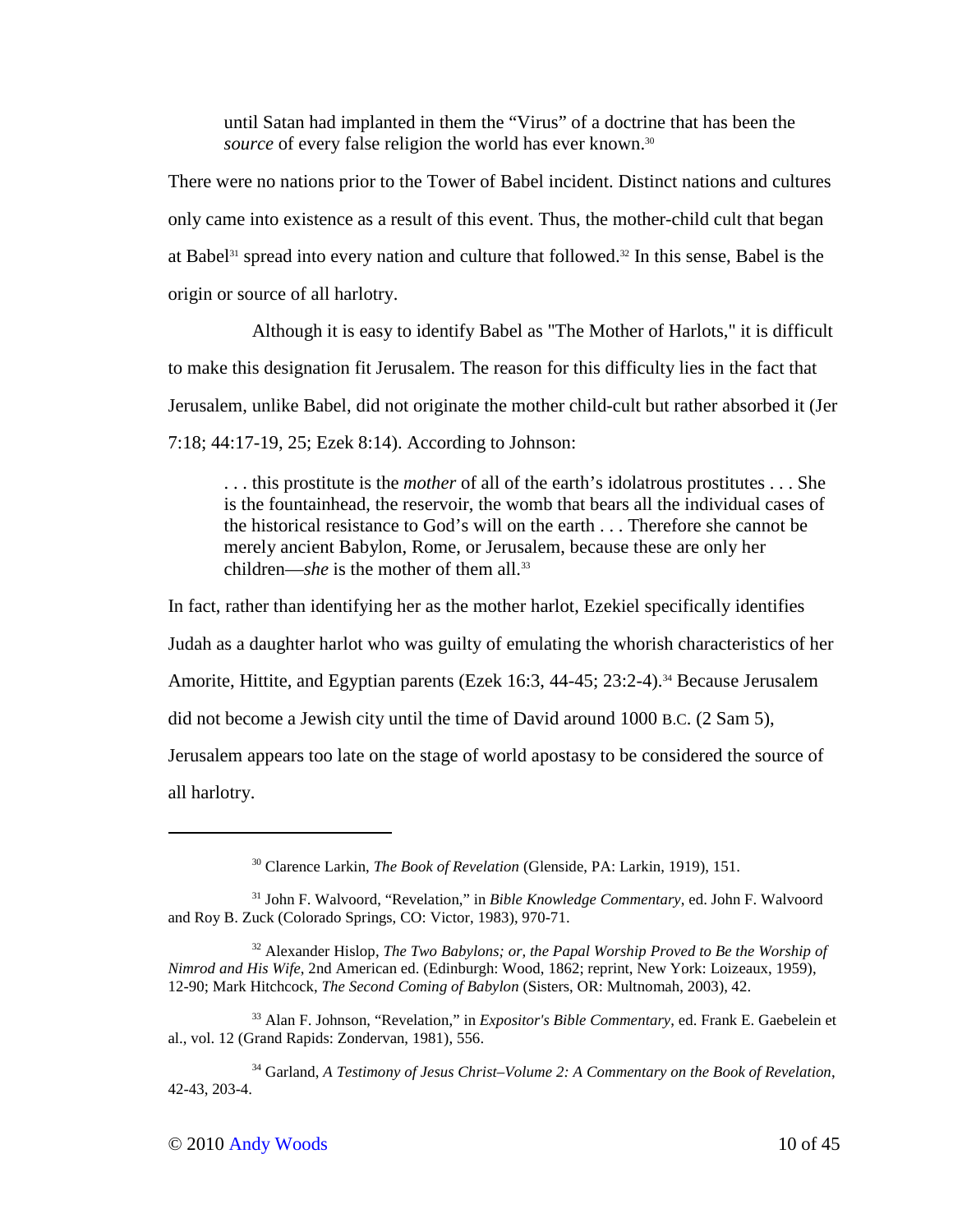Moreover, the preterist notion that first-century Israel was "The Mother of Harlots" seems inconsistent with the high calling of national Israel. Because it was God's intent to bless the world through the Jews (Gen 12:3; Isa 42:6; 49:6), virtually all spiritual blessings, including the Savior (John 4:22; Rom 9:5) and the Scriptures (Rom 3:2), have come to the world through the Jewish nation. These blessings hardly constitute the source of all harlotry spoken of in Rev 17:5. While first-century Israel did lapse into unbelief and apostasy (Matt 23:15), Paul explains that God still used her, even in her apostate condition, to bring riches and reconciliation to the world (Rom 11:12a, 15a).

### **Babylon's Persecution (Rev 18:20, 24)**

There are two issues related to Babylon's persecution that preterists use to identify Babylon of Rev 17–18 as first-century Jerusalem. The first issue involves Babylon killing both the apostles and prophets. The second issue involves Babylon killing all of the prophets.

# **Only Jerusalem Killed both the Apostles and Prophets**

Preterists note that Babylon is depicted as killing both the apostles and prophets (Rev 18:20). Preterists further note that only Jerusalem killed the Old Testament prophets and the New Testament apostles. Thus, preterists conclude that Babylon of Rev 17–18 is Jerusalem. Gentry articulates this view while explaining why Rome could not be Babylon:

Rome was stained with the blood of the saints. Yet Rome had only recently entered the persecuting ranks of God's enemies; throughout Acts Jerusalem and the Jews were the main persecutors. Furthermore, Rome was not guilty of killing any of 'the prophets' of the Old Testament, as was Jerusalem.<sup>35</sup>

However, notice that the preterist assumes that the words "prophets" and "apostles" in Rev 18:20 must refer to Old Testament prophets and first-century New

<sup>&</sup>lt;sup>35</sup> Gentry, "A Preterist View of Revelation," 75.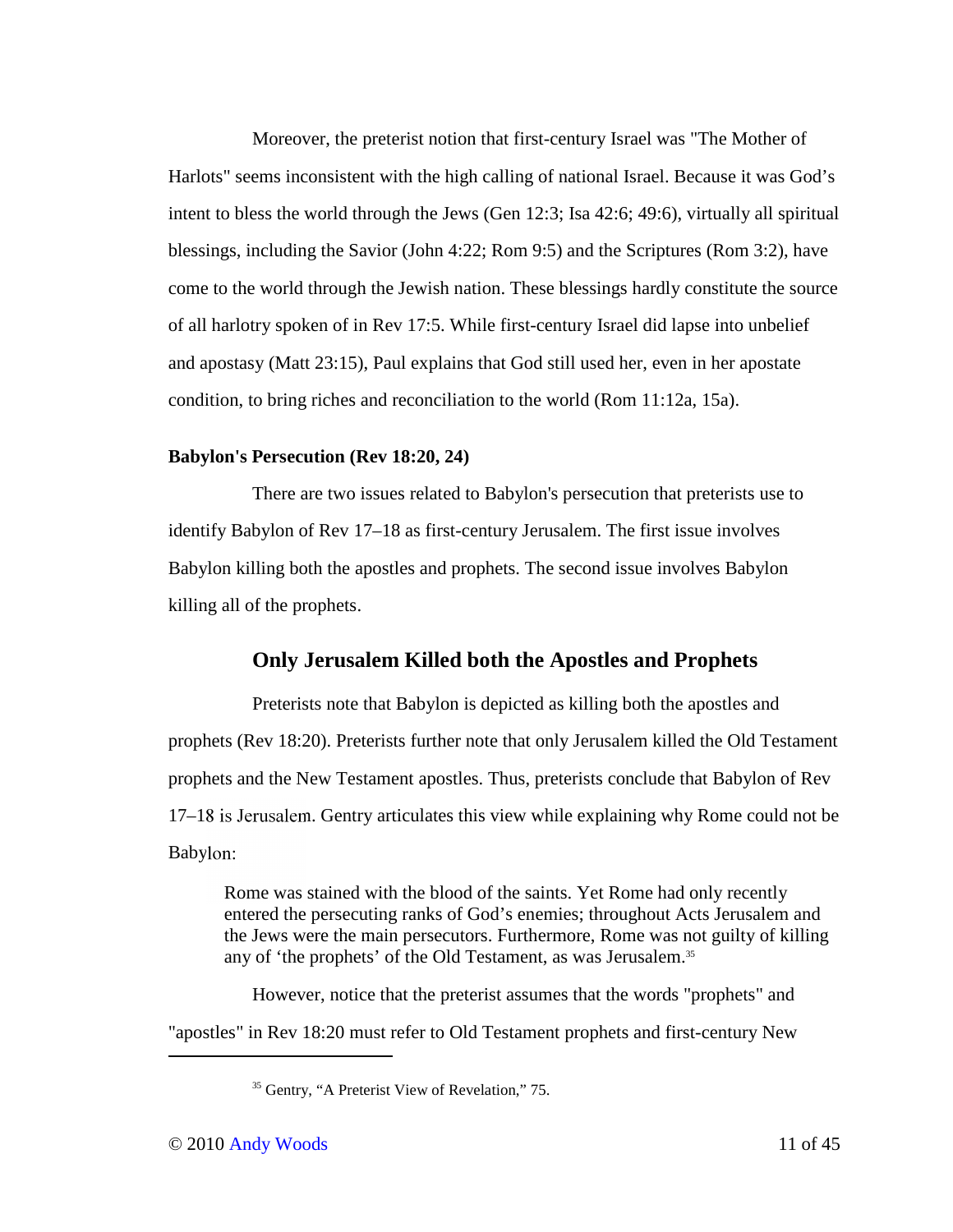Testament prophets respectively. However, these words are not technical words that always must refer to the same thing every time they are used. There is far more flexibility in these terms than the preterist interpretation allows. Although "prophets" sometimes refer to Old Testament prophets (Matt 23:34-35), this same word can also refer to New Testament prophets (Acts 11:27-28; 13:1; 15:32; 21:10; 1 Cor 12:28-29; 14:1-5, 29, 32; Eph 2:20). Similarly, although "apostles" sometimes refers to first-century New Testament apostles (Acts 1:21-22; Eph 2:20), the word can also refer to non-technical apostles in the sense of common sent ones or missionaries (Acts 14:4, 14; 2 Cor 8:23; Rom 16:7; Phil 2:25).

# **Only Jerusalem Killed All of the Prophets**

Preterists observe that Babylon kills the prophets (Rev 18:20, 24). Preterists further observe that Christ stated that only Jerusalem killed the prophets when he said that no prophet died outside of Jerusalem (Luke 13:33). Thus, preterists conclude that Babylon of Rev 18 is Jerusalem. Balyeat articulates this view as follows:

If the righteous blood of *all* the prophets is to come upon Jerusalem, then how can the righteous blood of *all* the prophets also come upon Babylon? The only solution to this question is our original premise that Babylon is indeed merely a figurative name used by John to describe apostate Jerusalem. . . . Jesus stated in Luke 13:33, ' . . . *surely no prophet can die outside of Jerusalem!'*<sup>36</sup>

However, a logical syllogism, like the one preterists set up here, is only as good as the premise it is based upon. If the premise is faulty then the whole syllogism collapses. In Luke 13:33, Christ was not saying that all prophets had to die in Jerusalem. There were many prophets that did not. Abel, the first prophet Christ mentioned (Matt 23:35) was killed before Jerusalem and the Jewish people ever existed (Gen 4). Jeremiah

-

<sup>36</sup> Balyeat, *Babylon, the Great City of Revelation*, 72.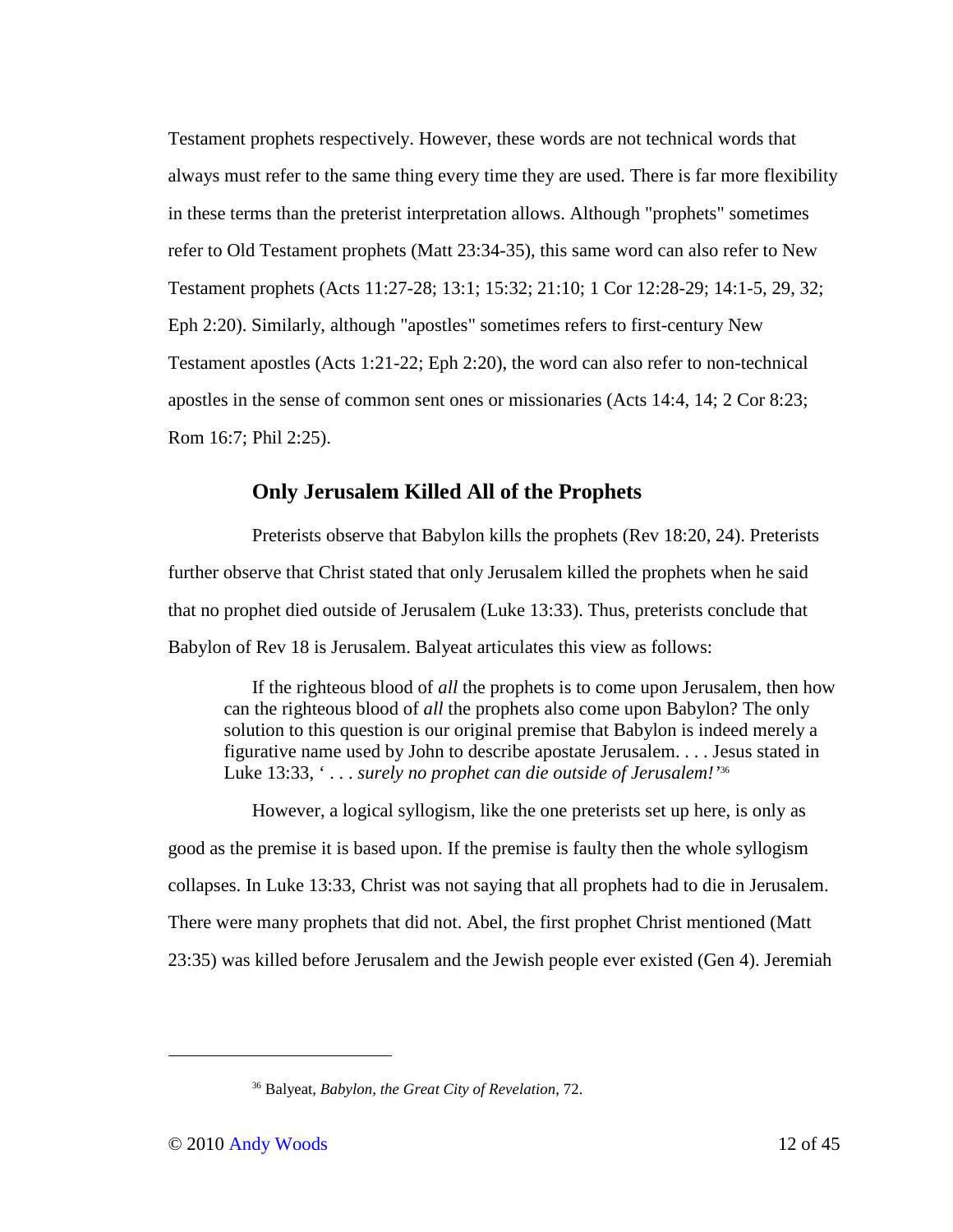was martyred in Egypt.<sup>37</sup> We could call Paul, Peter, and John prophets. Yet Paul and Peter were likely martyred in Rome. John was killed in Asia Minor. Thus, in Luke 13:33, Christ was likely stating a general principle that most prophets die in Jerusalem rather than an ironclad rule that all prophets must die in Jerusalem as the preterist presupposes.

#### **Babylon's Influence (Rev 17:18)**

There are two issues related to Babylon influence that are significant to the preterist interpretation. The first issue is Babylon's description as the great city (Rev 17:18a). The second issue is Babylon reigning over the kings of the earth (Rev 17:18b).

# **Great City (17:18a)**

Preterists observe that the first reference to the great city in the Apocalypse is undoubtedly Jerusalem since John describes the great city as the place where the Lord was crucified (Rev 11:8). The preterist further notes that Babylon is also referred to as "the great city" (Rev 17:18a). Thus, the preterists conclude that the great city Babylon of Rev 17:18a must also be Jerusalem. Russell articulates this view as follows: "If then, 'the great city' of chap. xi. 8 means ancient Jerusalem…By parity of reasoning, 'the great city' . . . in chap. xvii. 18, and elsewhere, must refer also to Jerusalem."<sup>38</sup>

However, the preterist interpretation assumes that there can only be one great city in Revelation. It is entirely possible that Revelation could be highlighting two great cities, both Jerusalem and Babylon. Although the designation "great city" is used to

-

 $37$  Preterists seek to weaken the force of this argument by noting that it was actually the Jews who instigated the authorities to cause these deaths. Preston, *Who Is This Babylon?*, 90, 114. However, this argument is difficult to prove with certitude. For example, in the case of Jeremiah, while one tradition indicates "that Jeremiah was stoned to death by the Jews at Tahpanhes," "on the other hand, there is the Jewish statement that, on the conquest of Egypt by Nebuchadnezzar, he, with Baruch, made his escape to Babylon, and died there in peace." Merrill F. Unger, *Unger's Bible Dictionary*, 3rd and rev. ed. (Chicago: Moody, 1966; reprint, Chicago: Moody, 1971), 570.

<sup>38</sup> Russell, *The Parousia: A Critical Inquiry into the New Testament Doctrine of Our Lord's Second Coming*, 487.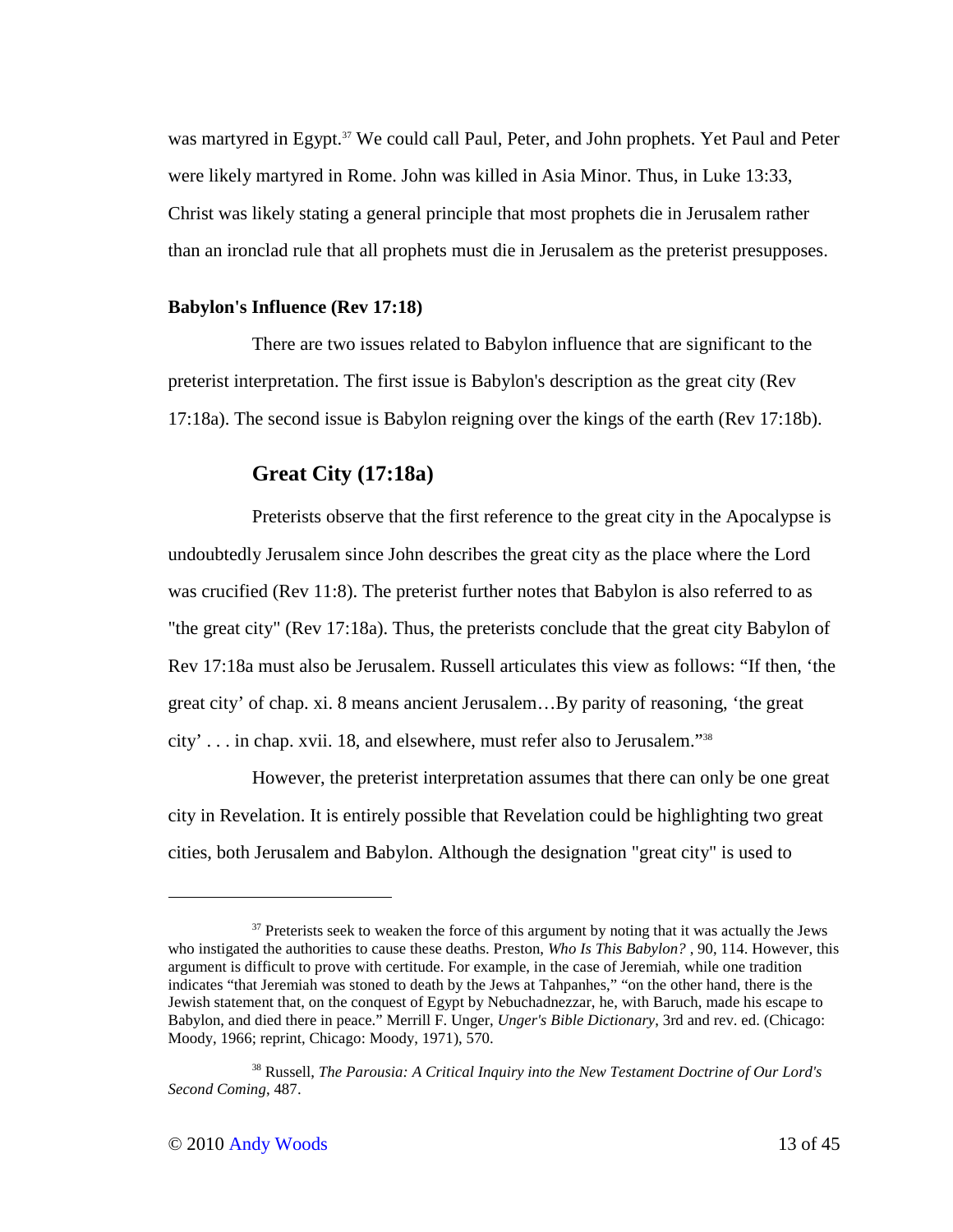describe both of these cities, the context of the chapters describing these two cities is entirely different. Note the following differences between the cities.

| Name                 | <b>Jerusalem</b>            | <b>Babylon</b>          |
|----------------------|-----------------------------|-------------------------|
| Geography            | Sodom and Egypt             | Babylon                 |
| <b>Martyrs</b>       | Two prophets                | Apostles, prophets      |
| Division of city     | 1/10                        | 1/3                     |
| Earthquake intensity | Not the greatest in history | The greatest in history |
| Judgment association | Seventh trumpet             | Seventh bowl            |
| Imagery              | Temple                      | Water                   |
| Time indicators      | 42 months, $31/2$ days      | One day/hour            |
| Gifts                | Gift exchange               | No gift exchange        |
| Descriptor           | Adverb "spiritually"        | Noun "mystery"          |

This interpretation involving two great cities is likely given the fact that Revelation draws so heavily from the Old Testament.<sup>39</sup> If the two cities Babylon and Jerusalem are separate entities throughout the entire Old Testament,<sup>40</sup> why would this be any different in the Apocalypse, which is so heavily influenced by the Old Testament? Interestingly, nowhere does John indicate that Revelation highlights only one great city. Had this been John's intention, he could have easily communicated this by attaching the adjective "only" (μόνον), which the apostle routinely employs throughout his writings (John 5:18; 11:52; 12:9; 13:9; 17:20; 1 John 2:2; 5:6). Rather than repeating the term "the great city" in order to equate Jerusalem and Babylon, it may be that John duplicates the term as an intentional literary device in order to contrast the differing divine programs for both Jerusalem and Babylon. By way of comparison, the father's name (Rev 7:3) versus the beast's name (Rev 13:16) inscribed upon people's foreheads is not designed to equate the marks but rather to highlight two different programs.

<sup>39</sup> Thomas, *Revelation 1–7: An Exegetical Commentary*, 40.

<sup>40</sup> Dyer, *The Rise of Babylon*, 41-109.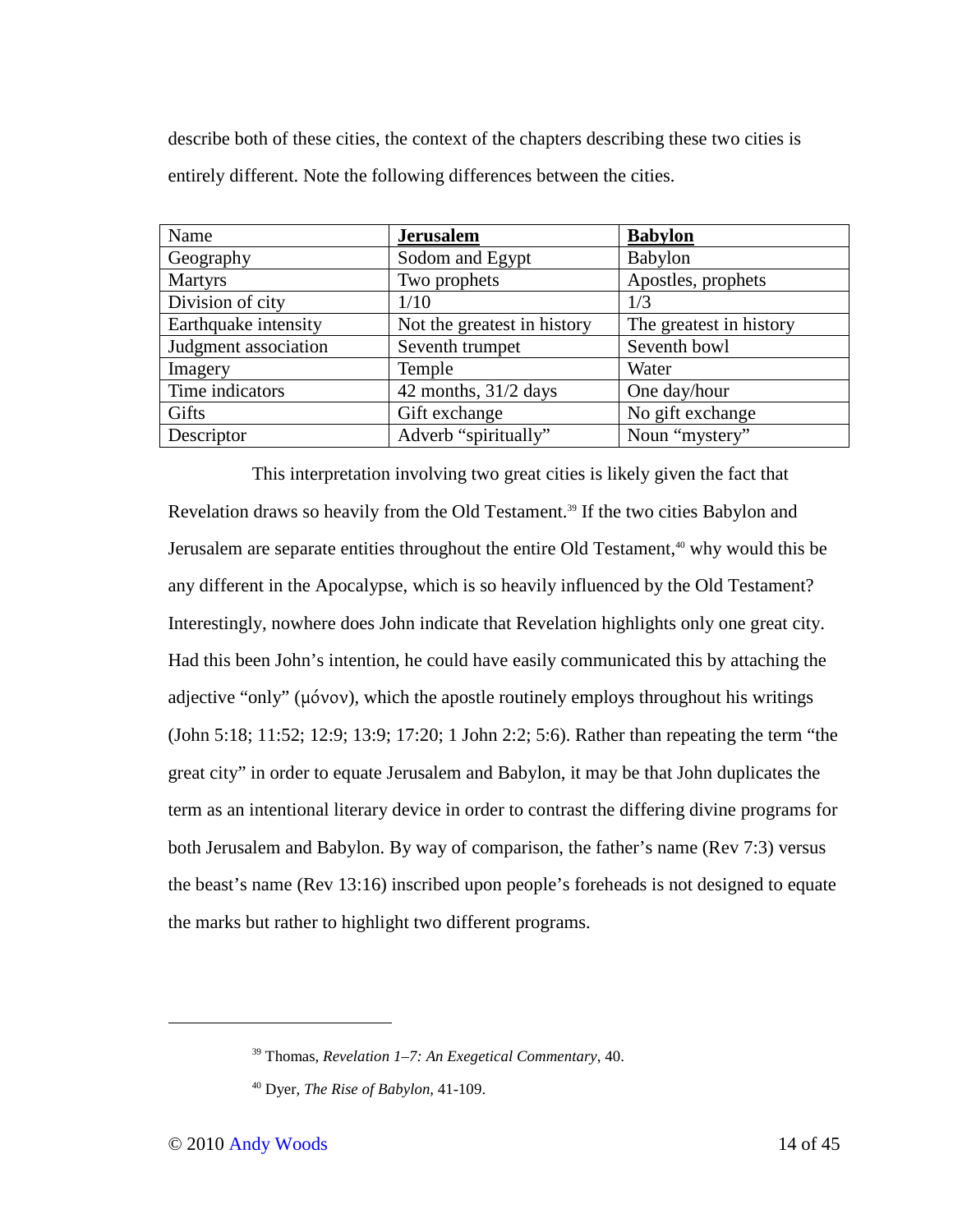# **Reigning Over the Kings of the Earth (17:18b)**

Preterists also observe that Babylon is reigning over the kings of the earth (Rev 17:18b). Here, preterists typically assemble various pieces of biblical and extrabiblical evidence demonstrating that first-century Jerusalem was indeed a city of importance as well as international fame and reputation. Descriptors of Jerusalem that preterists typically point to include "great city" (Jer 22:8), "city of the great king" (Matt 5:35), "center of the earth" (Ezek 5:5; 38:12), "princess of the nations" (Lam 1:1), and "joy of the earth" (Ps 48:2; Lam 2:15). They also note the city's divine role of disseminating God's blessings to the world (Isa 2:2-3; Mic 4:1-2; Zech 14:16-18).<sup>41</sup>

However, Rev 17:18b seems to be describing much more than mere importance, fame, and international reputation. Revelation 1:5, which describes Christ's future universal, political reign is practically identical in the original Greek with the description of Babylon's reign as given in Rev 17:18b. Since Rev 1:5 pertains to Christ's universal reign, consistency mandates that Babylon's reign must also be universal and political. Although first-century Jerusalem was a famous city, she came far short of reigning over the entire earth. Far from ruling over the world, first-century Jerusalem was trampled down by various Gentile powers (Luke 21:24) and under Roman occupation. Beale explains, "It is also fatal to the preterist view that the influence of Jerusalem was at its lowest in the two centuries preceding A.D. 70, whereas Babylon's demise in Revelation 17–18 is an immediate fall from great power and prosperity."<sup>42</sup>

<sup>41</sup> Russell, *The Parousia: A Critical Inquiry into the New Testament Doctrine of Our Lord's Second Coming*, 495.

<sup>42</sup> Beale, *The Book of Revelation*, 889.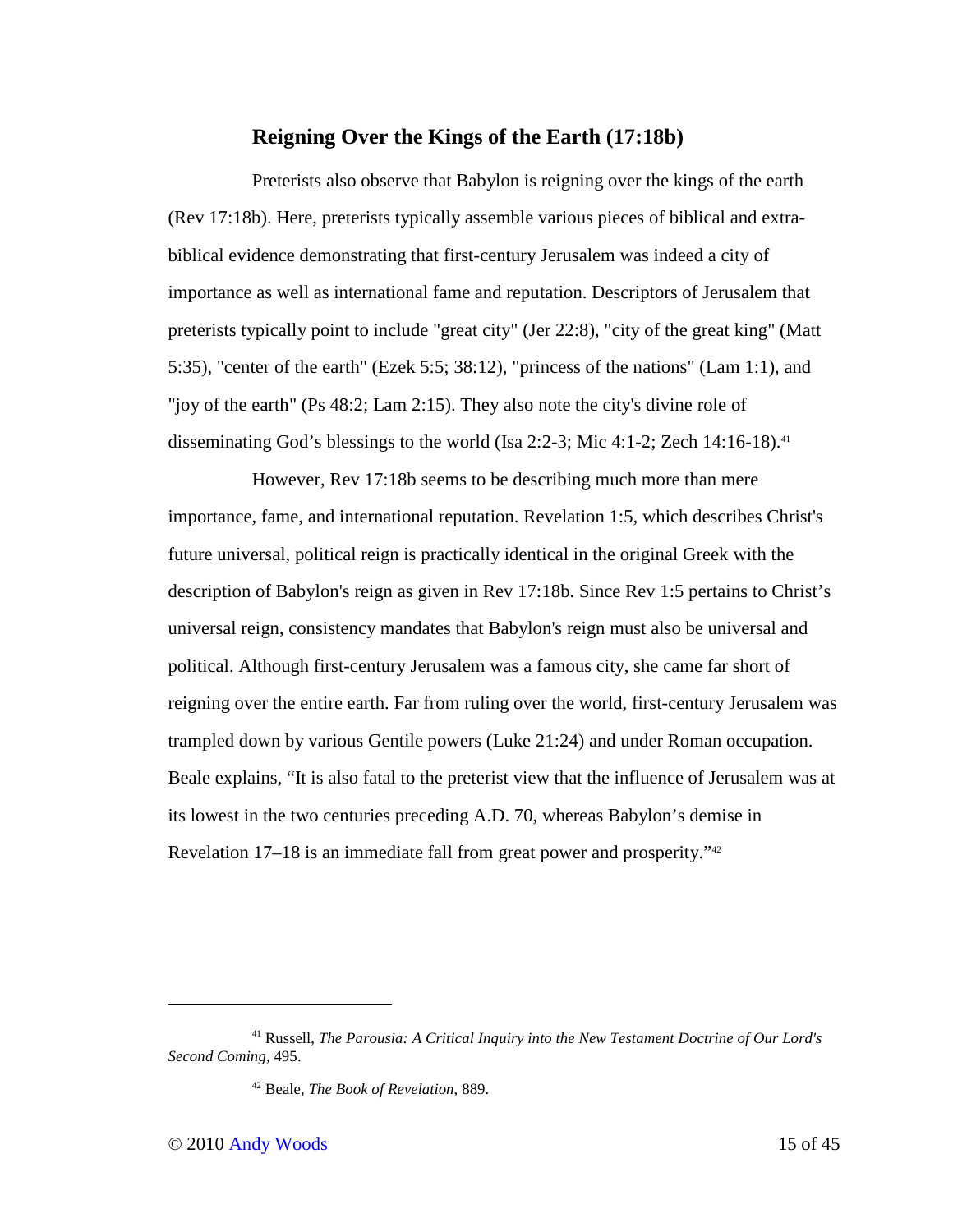#### **Babylon's Sins (Rev 18:4-5)**

There are two issues related to Babylon's sins as described in Rev 18:4-5 that preterists utilize in order to identify Babylon as first-century Jerusalem. They include the command for God's people to flee from Babylon (Rev 18:4) and the description of Babylon's sins arising to heaven (Rev 18:5).

### **Command to Flee From Babylon (Rev 18:4)**

Preterists observe that God commands His people to flee just prior to Babylon's destruction (Rev 18:4). Preterists contend that such a flight was fulfilled in the early church's flight to Pella just prior to first-century Jerusalem's destruction<sup>43</sup> as recorded by Eusebius.44 However, this interpretation proves to be chronologically problematic for the preterist since they believe that the Book of Revelation was written in A.D. 65<sup>45</sup> and represents prophetic events that were mostly fulfilled in the Jewish War of A.D. 66–70. The reason for this chronological difficulty is that Eusebius indicates that the church's flight to Pella transpired in A.D. 62 or four years before the Jewish War ever began. Note how church historian Philip Schaff explains Eusebius' comment about the Pella journey: "Eusebius puts the flight to Pella before the war (πρ $\Box$  το $\Box$  πολέμου), or four years before the destruction of Jerusalem."46 The flight to Pella could not have taken place after the Jewish War had started. By the time Titus had surrounded the entire city of Jerusalem there was no hope of any kind for escape. Josephus explains, "For the Jews,

<sup>43</sup> Balyeat, *Babylon, the Great City of Revelation*, 90-91, n. 3; Milton S. Terry, *Biblical Apocalyptics: A Study of the Most Notable Revelations of God and of Christ* (New York: Eaton & Mains, 1898; reprint, Grand Rapids, Baker, 1988), 385.

<sup>44</sup> Eusebius *Ecclesiastical History* 3.5.3.

<sup>45</sup> Kenneth L. Gentry, *The Beast of Revelation*, rev. ed. (Powder Springs, GA: American Vision, 2002), 245.

<sup>46</sup> Philip Schaff, *History of the Christian Church*, vol. 1 (New York: Scribner, 1910; reprint, Grand Rapids: Eerdmans, 1975), 402, n. 1.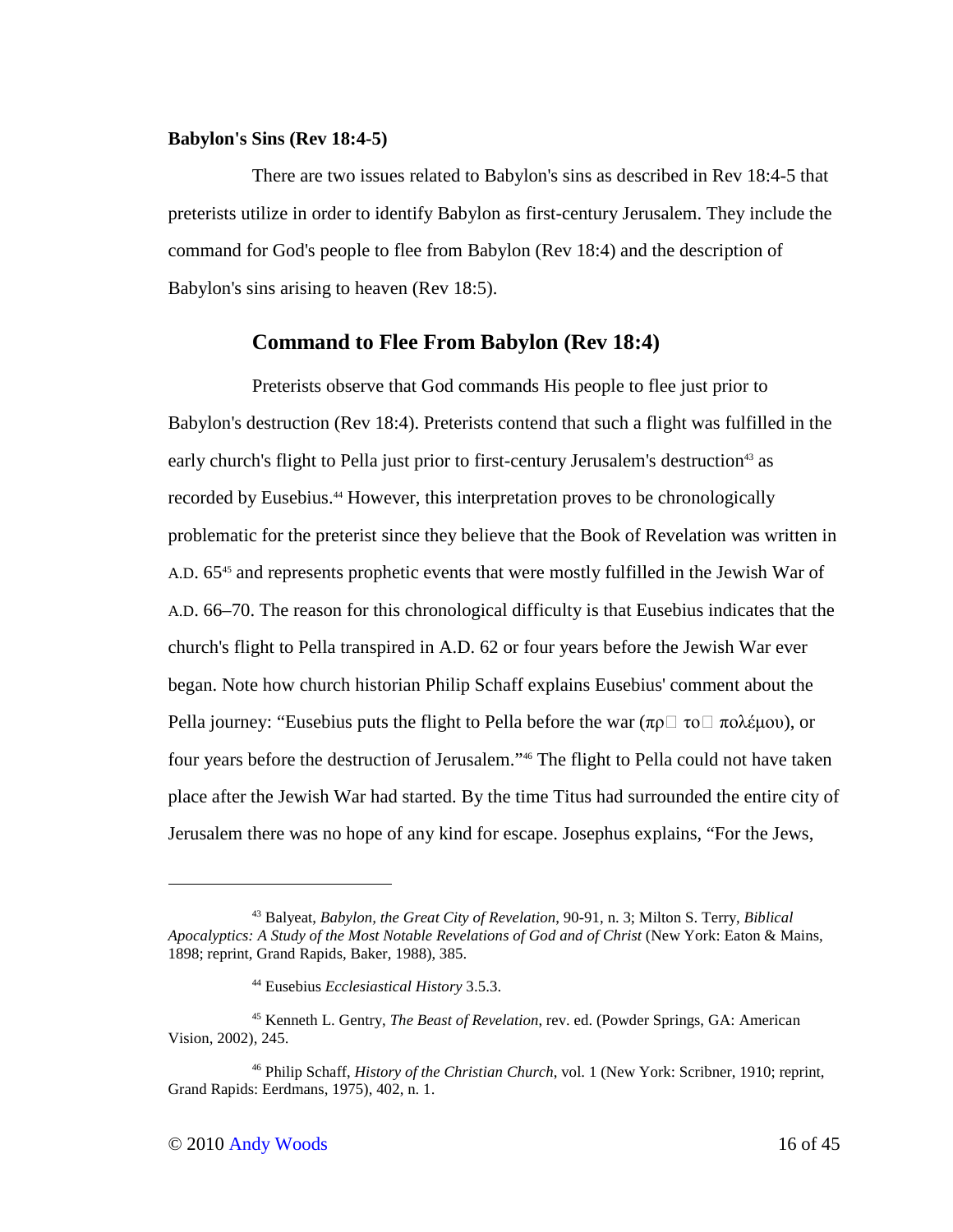along with all egress, every hope of escape was now cut off."47 Thus, despite the fact that preterists believe that Revelation represents "real prophecy,"48 they have turned Rev 18:4 into a *vaticinia ex eventu* prophecy since the flight to Pella transpired four years before preterists date the composition of the book.

# **Babylon's Arising Sins (Rev 18:5)**

Preterists also believe that the description of Babylon's sins arising to heaven uniquely describes Jerusalem. Preterists note that Jerusalem, with her sins arising to heaven, is described in the exact same manner (Ezra 9:6).<sup>49</sup> However, the mere notion of sins arising to heaven need not uniquely describe Jerusalem since Gentile cities are also described in this same manner (Gen 11:4; 18:21; Jer 51:9).

# **Babylon's Commercial Trade (Rev 18:11-19)**

 Revelation 18:11-18 describes Babylon as the center of worldwide commercial activity. This description is problematic for the preterist interpretation since Jerusalem was not a harbor city and therefore not located near a prosperous port. At this juncture, preterists are helped by a Josephus reference indicating that Herod had built a port in nearby Caesarea.<sup>50</sup> However, the presence of the Caesarean port is mitigated by the fact that Jerusalem was removed six hundred stadia<sup>51</sup> or forty-seven miles from Caesarea.52 Furthermore, Jerusalem could not have been the center or worldwide

<sup>50</sup> Josephus *Antiquities* 16.2.1; Preston, *Who Is This Babylon?* , 255-58.

<sup>47</sup> Josephus *Wars* 5.12.3.

<sup>48</sup> Kenneth L. Gentry, *Before Jerusalem Fell: Dating the Book of Revelation* (Tyler, TX: Institute for Christian Economics, 1989), 145.

<sup>49</sup> Chilton, *The Days of Vengeance: An Exposition of the Book of Revelation*, 449.

<sup>51</sup> Josephus *Antiquities* 13.11.2; Josephus *War* 1.3.5.

<sup>52</sup> Unger, *Unger's Bible Dictionary*, 160.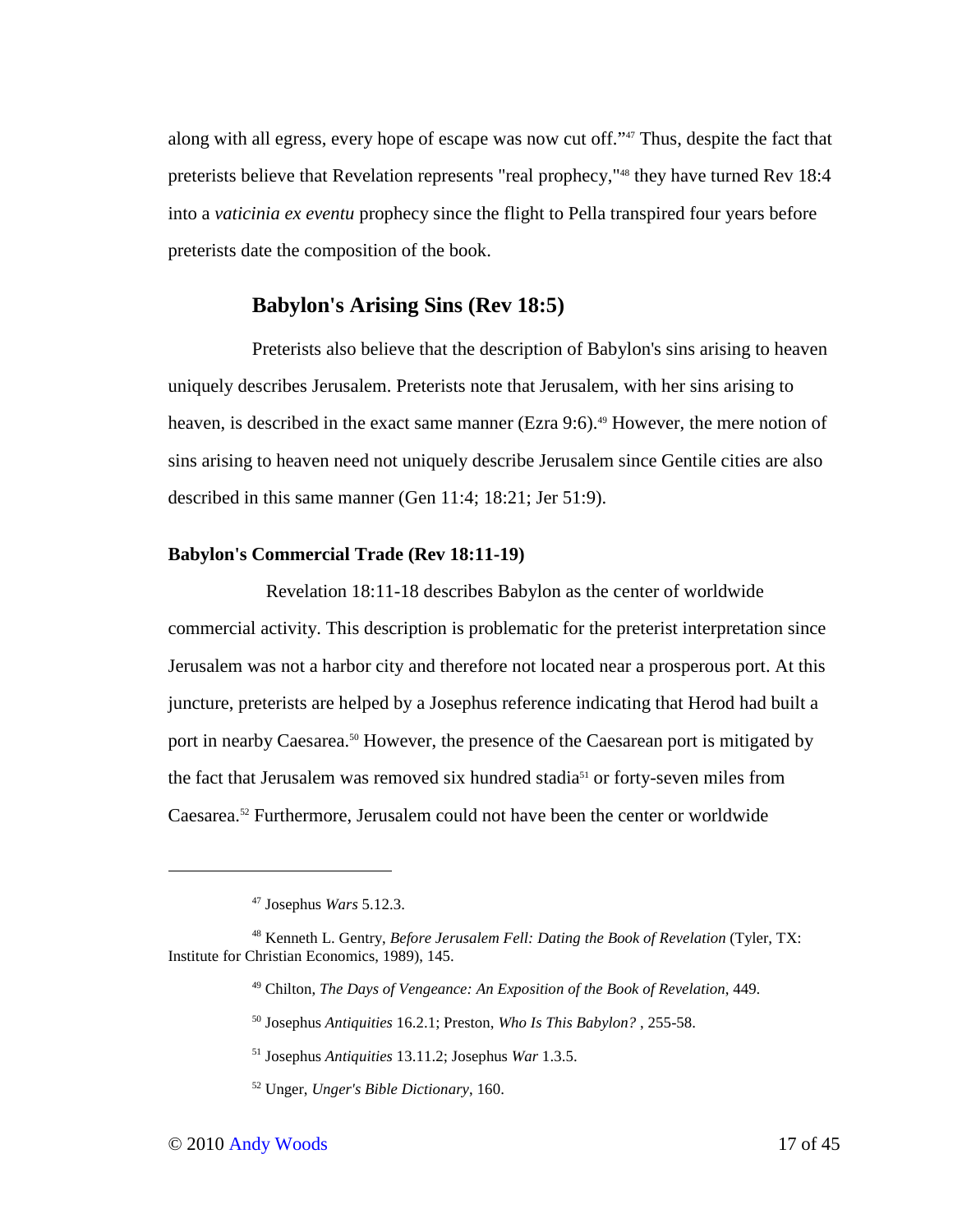commerce since it was geographically removed from the main commercial highways of the first-century world. As explained by most Bible dictionaries, "unlike many other ancient cities, Jerusalem is neither a harbor city *nor a city situated on trade routes*"  $(italics added).$ <sup>53</sup>

### **Babylon's Geography (Rev 17:1, 3a; 18:17)**

There are two geographical clues given in Rev 17–18 in order to describe Babylon that cause difficulty for the preterist interpretation. They include the references to the harlot in the wilderness (Rev 17:3a) and the references to Babylon on the water (Rev 17:1; 18:17).

# **Babylon in the Wilderness (Rev 17:3a)**

Revelation 17:3a associates Babylon with the wilderness. Such a geographical description proves problematic for the preterist interpretation since the Scripture seems to distinguish the land of Israel from the wilderness. For example, Ezek 20 distinguishes the desert from Canaan as the chapter describes Israel's journey from the desert to the land flowing with milk and honey. Ezekiel 20:15 clearly distinguishes the two when it says, "Also I swore to them in the *wilderness* that I would bring them into the *land which I had given them, flowing with milk and honey*, which is the glory of all lands" (italics added). Other verses that seem to draw the same distinction include Ezek 20:35, 38. The fact that Ezekiel distinguishes the wilderness and the land of Israel is especially problematic for the preterist interpretation since preterists see the Book of Ezek, especially chapters 16 and 23, as the backdrop not only for Rev 17–18 but also for the entire Book of

<sup>53</sup> Ronald F. Youngblood, F. F. Bruce, and R. K. Harrison, eds., *Nelson's New Illustrated Bible Dictionary*, rev. and updated ed. (Nashville: Nelson, 1985; reprint, Nashville: Nelson, 1995), 655.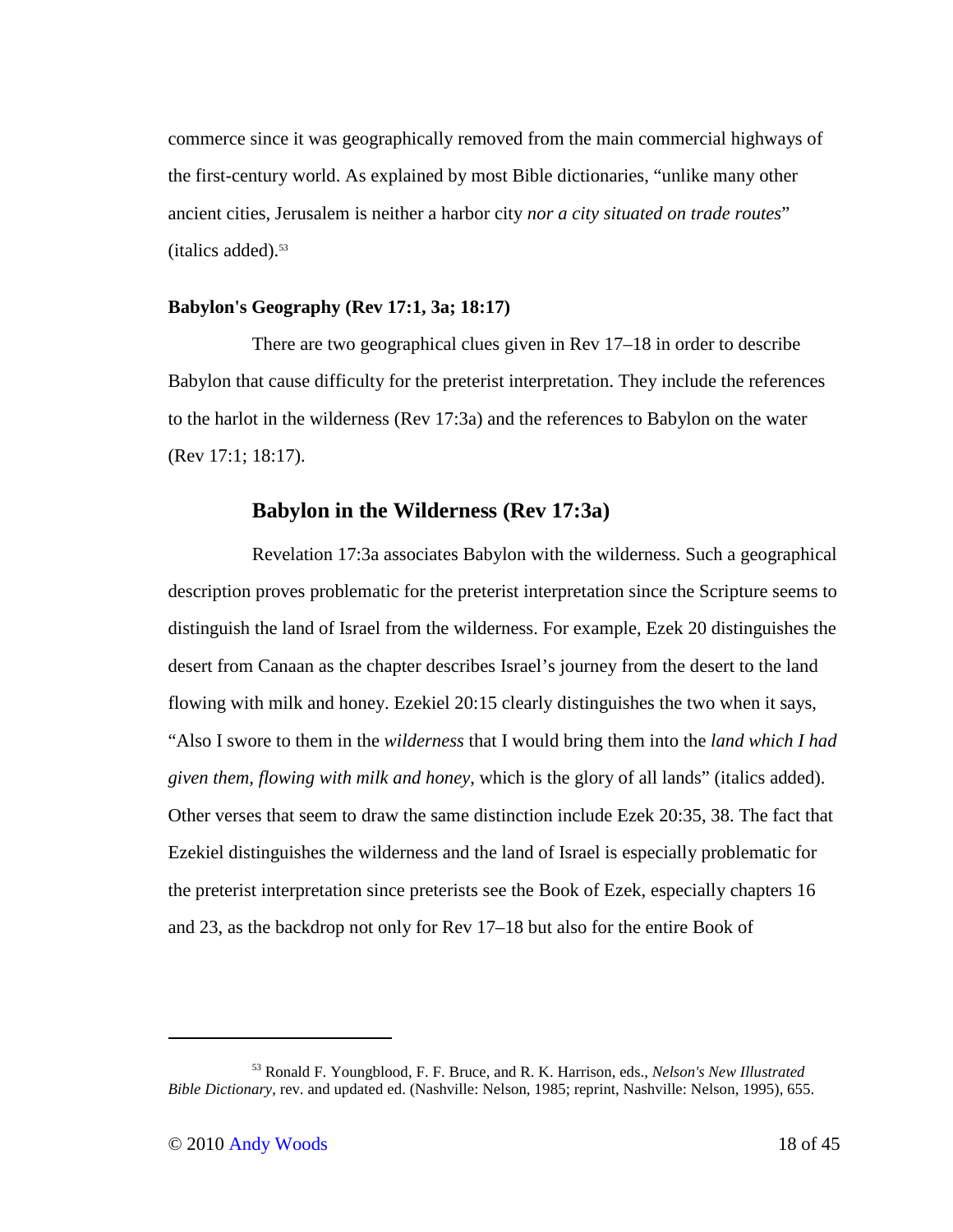Revelation. Carrington goes so far as to say that "The *Revelation* is a Christian re-writing of Ezekiel."<sup>54</sup>

## **Babylon on the Water (Rev 17:1; 18:17)**

Rev 17–18 associates Babylon with the waters. Not only does John depict the city as sitting upon many waters (Rev 17:1), but he also uses four Greek terms synonymous with people of the sea in order to describe those that were in a commercial relationship with Babylon (Rev 18:17). These terms include helmsmen (κυβερνήτης), passengers (πᾶς ὁ ἐπὶ τόπον πλέων), sailors (ναῦται), and those who work the sea (τὴν θάλασσαν ἐργάζονται). However such maritime details could hardly describe Jerusalem due to Jerusalem's landlocked status. The city is inland and therefore not beside any major body of water as demanded by John's vision. Jerusalem is situated fourteen miles west of the Dead Sea, thirty-three miles east of the Mediterranean, and sixty miles south of the Sea of Galilee.55 Therefore, "unlike many other ancient cities, *Jerusalem is neither a harbor city* nor a city situated on trade routes" (italics added).<sup>56</sup> In fact, far from describing the city as dwelling upon the sea as it does with Tyre (Ezek 27:3, 27), the Scripture describes Jerusalem as dwelling "between the seas" (Dan 11:45).

### **Babylon's Incurred Justice (Rev 18:6b)**

Preterists observe that Babylon is given the cup of God's wrath to drink (Rev 18:6). Preterists maintain that the "cup" of judgment that Babylon will soon experience (Rev 18:6b) identifies Jerusalem. They contend that this language goes back to God giving His cup of wrath to the various nations to drink from as described by the prophet

<sup>54</sup> Philip Carrington, *The Meaning of Revelation* (London: Society for Promoting Christian Knowledge, 1931), 65.

<sup>55</sup> Unger, *Unger's Bible Dictionary*, 387, 576.

<sup>56</sup> Youngblood, Bruce, and Harrison, eds., *Nelson's New Illustrated Bible Dictionary*, 655.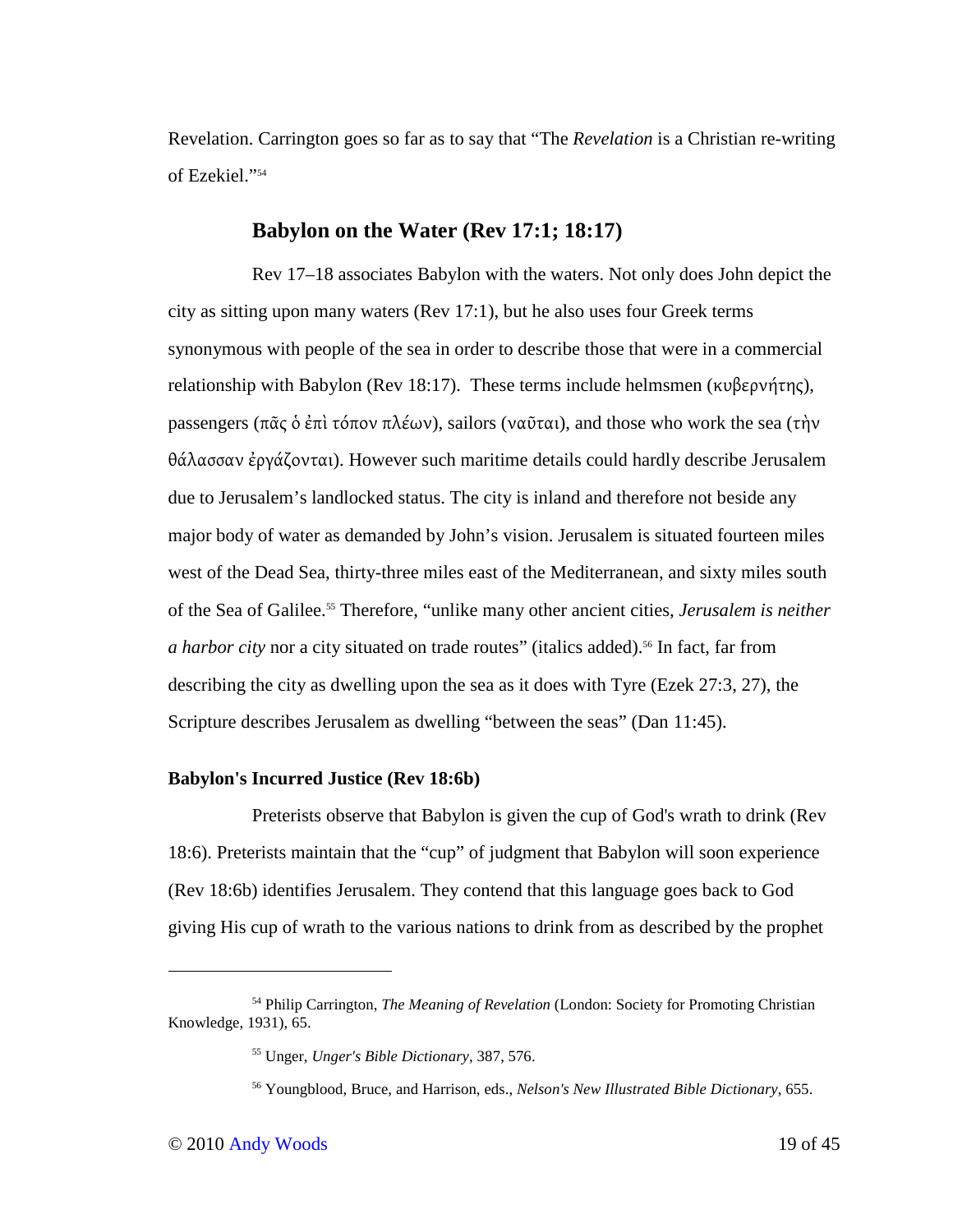Jeremiah (Jer 25:17-26). Preterists note that Jerusalem is the first nation mentioned on Jeremiah's list (Jer 25:18). Beagley explains:

Again, the idea of punishment as being given a cup to drink occurs in the Old Testament in connection with Jerusalem; Jeremiah is being given a cup of wine of wrath and sent to make various nations drink of it; but Jerusalem is the first place named; later it is said that all nations are to drink from this cup and Yahweh begins to work evil 'at the city called by [his] name'  $(25:28)$ .<sup>57</sup>

While preterists are correct in noting that Jerusalem is the first of the nations to drink after Jeremiah had been given the cup of divine wrath, it should be noted that Babylon represents the last of the nations to drink. Commenting on Rev 18:6b, Bullinger remarks, "Compare Jer. li. 7, and especially chap. xxv., where the cup of God's wrath is sent to the nations (vv. 15, 16), and Babylon drinks last  $(v.26)$ ."<sup>58</sup> Both the first and last names mentioned in ancient Near Eastern lists are important. Preterists have chosen the first name on Jeremiah's list when interpreting Rev 18:6b. However, it seems more consistent to follow Bullinger's approach and select the last name mentioned since John also uses the name Babylon rather than Jerusalem in Rev 17–18. Associating the cup of punishment motif with Babylon is not out of the ordinary since Habakkuk seems to follow the same practice (Hab 2:16). Thus, contrary to preterist assertions, the cup of judgment motif does not uniquely identify Jerusalem but is equally applicable to a Gentile city.

### **Babylon's Destruction (Rev 18:8, 10, 21-23; 19:1-6)**

There are at least four points of disharmony in between John's description of Babylon's fall and what is known of first-century Jerusalem's fall in A.D. 70. They include

<sup>57</sup> Alan James Beagley, *The 'Sitz Im Leben' of the Apocalypse with Particular Reference to the Role of the Church's Enemies*, vol. 50, Beiheft Zur Zeitschrift Für Die Neutestamentliche Wissenschaft Und Die Kunde Der Älteren Kirche, ed. Erich Gräβer (Berlin: de Gruyter, 1987), 98.

<sup>58</sup> E. W. Bullinger, *The Apocalypse Or "The Day of the Lord"* (London: Eyre & Spottiswoode, 1909; reprint, London: Samuel Bagster & Sons, 1972), 564. Sheshach (Jer 25:26) is a cryptogram for Babylon (Jer 51:41).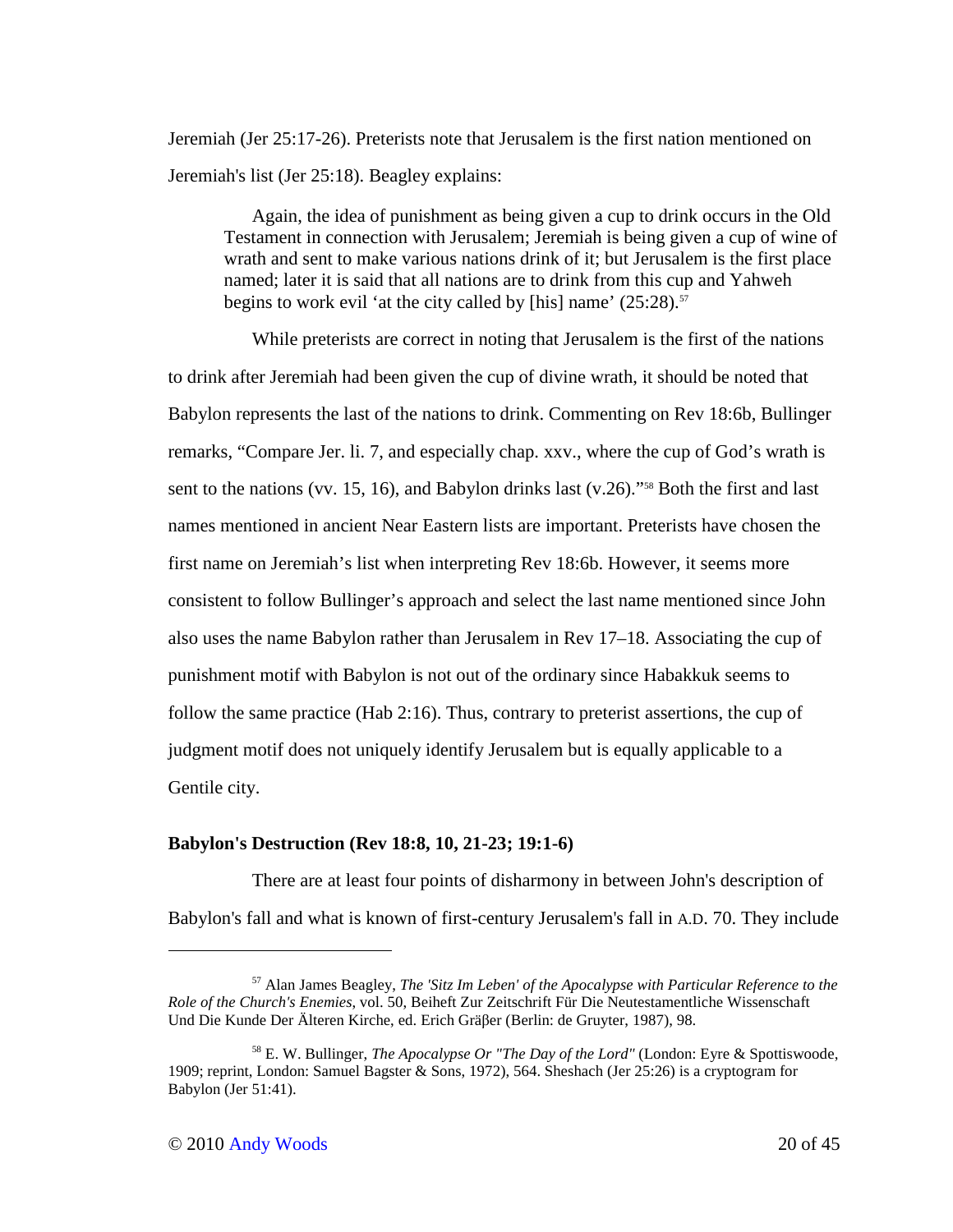Babylon's sudden fall, Babylon's final fall, the heavenly rejoicing associated with Babylon's fall, and Babylon burning forever subsequent to her fall.

# **Babylon's Sudden Fall**

When Babylon falls, her decline will be sudden and instantaneous. Such suddenness of destruction is evidenced in how John analogizes her fall to a giant stone sinking into the Euphrates (Rev 18:21). However, Jerusalem's fall was part of an elongated process spanning several years (A.D. 66–70). That the fall of Jerusalem was part of a long process is apparent from the way scholars typically refer to "Rome's *prolonged* siege and destruction of Jerusalem from the late 60's to the 70's" (italics added).<sup>59</sup>

# **Babylon's Final Fall**

John describes Babylon's fall as final. In other words, once she falls she will never be rebuilt nor inhabited again. This reality explains why the phrase "not found any longer" or an equivalent expression is repeated six times in Rev 18:21-23. Such finality obviously could not be describing Jerusalem's past fall since there are people living in Jerusalem today. In fact, Jerusalem's fall in A.D. 70 was not final because she was rebuilt and destroyed again many times afterward. According to Appian, "... Pompey ... destroyed . . . Jerusalem . . . . it was afterward rebuilt and Vespasian destroyed it again, and Hadrian did the same in our time."60 Bullinger summarizes the preterist dilemma concerning the predictions of Babylon's sudden and final fall. He notes, "This suddenness and completeness of Babylon's judgment and *disappearance from the face of the earth* is

<sup>59</sup> Thomas, *Evangelical Hermeneutics: The New Versus the Old*, 458.

<sup>60</sup> Appian *Syrian Wars* 50.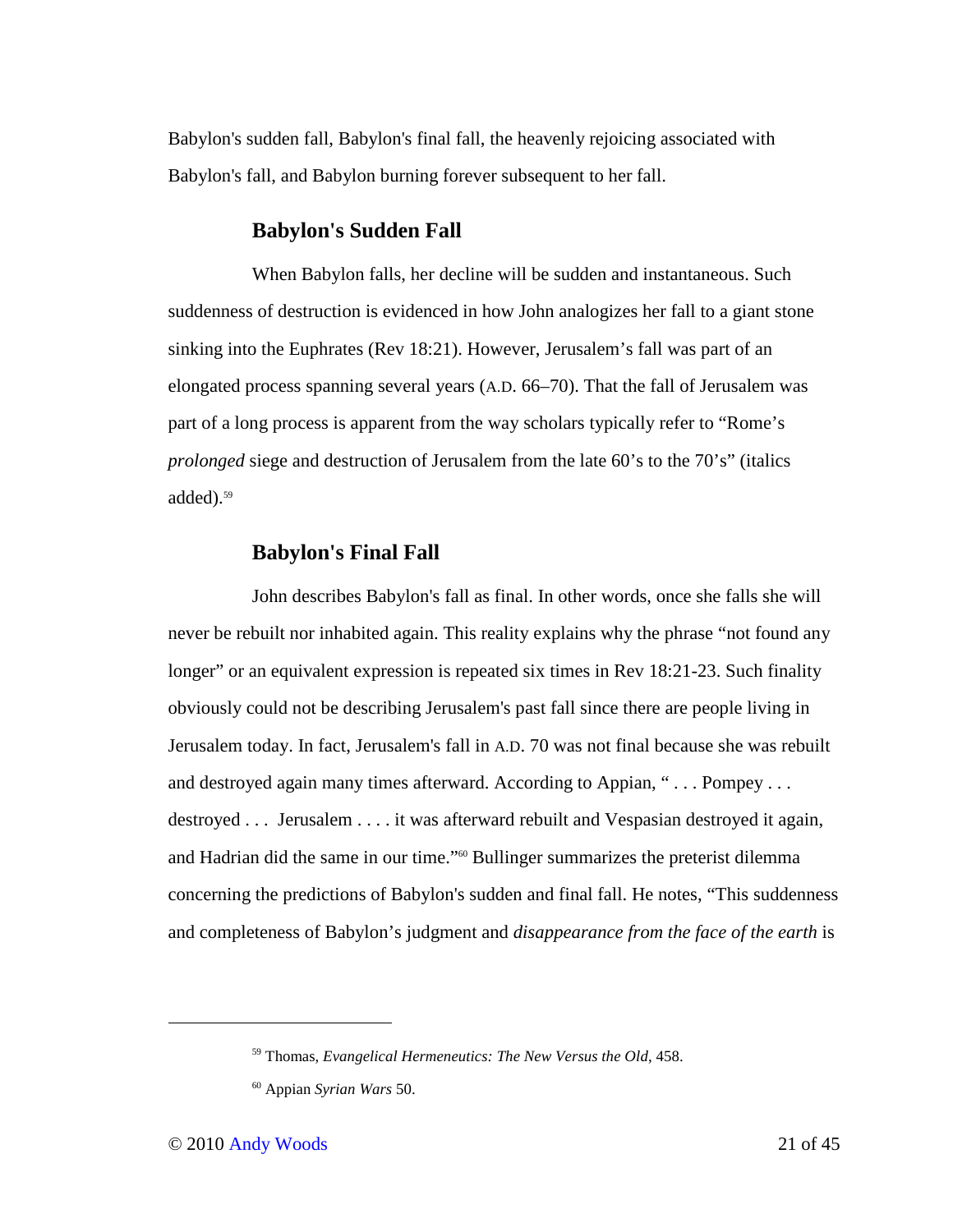one of the prominent features of this prophecy: and it effectually proves that it has not yet taken place."<sup>61</sup>

# **Heavenly Rejoicing**

Revelation 19:1-6 records the rejoicing of various heavenly entities when Babylon falls. Praise is heard from the many (19:1-3), the elders and four living creatures (19:4), a voice from the throne (19:5) , and a great multitude (19:6). However, why would the heavenly chorus rejoice at Jerusalem's demise, when Jeremiah wept when Jerusalem fell in 586 B.C. (Lam 2:11) and Christ wept at the prospect of Jerusalem's fall in A.D. 70 (Luke 19:41)? This point becomes even more salient if the 24 elders (Rev 19:4) represent the church. Such rejoicing would be out of place for the early church. Paul had earlier warned her not to be conceited on behalf of the natural branches (Israel) that had been cut off (Rom 11:18) because God was able to re-graft them. In fact, it is God's plan to re-graft these branches. If Israel's rejection of Christ meant reconciliation for the world, how much more would her return to God bless the world (Rom 11:12)? Such Pauline instruction makes the whole idea of the church rejoicing over Jerusalem's fall seem inappropriate.

# **Babylon Burning Forever**

Revelation 19:3 predicts Babylon burning forever after she falls. However, in what sense did first-century Jerusalem burn forever (Rev 19:3)? The perpetual burning of Babylon is communicated through the present tense "rises" (ἀναβαίνει) as well as the repetition of the noun "forever" (αἰῶνας τῶν αἰώνων). Chilton answers:

It is used here to communicate the permanent nature of Babylon's fall. . . . The phrase thus cannot be pressed into service as a literal description of the eternal

<sup>61</sup> Bullinger, *The Apocalypse Or "The Day of the Lord"*, 565.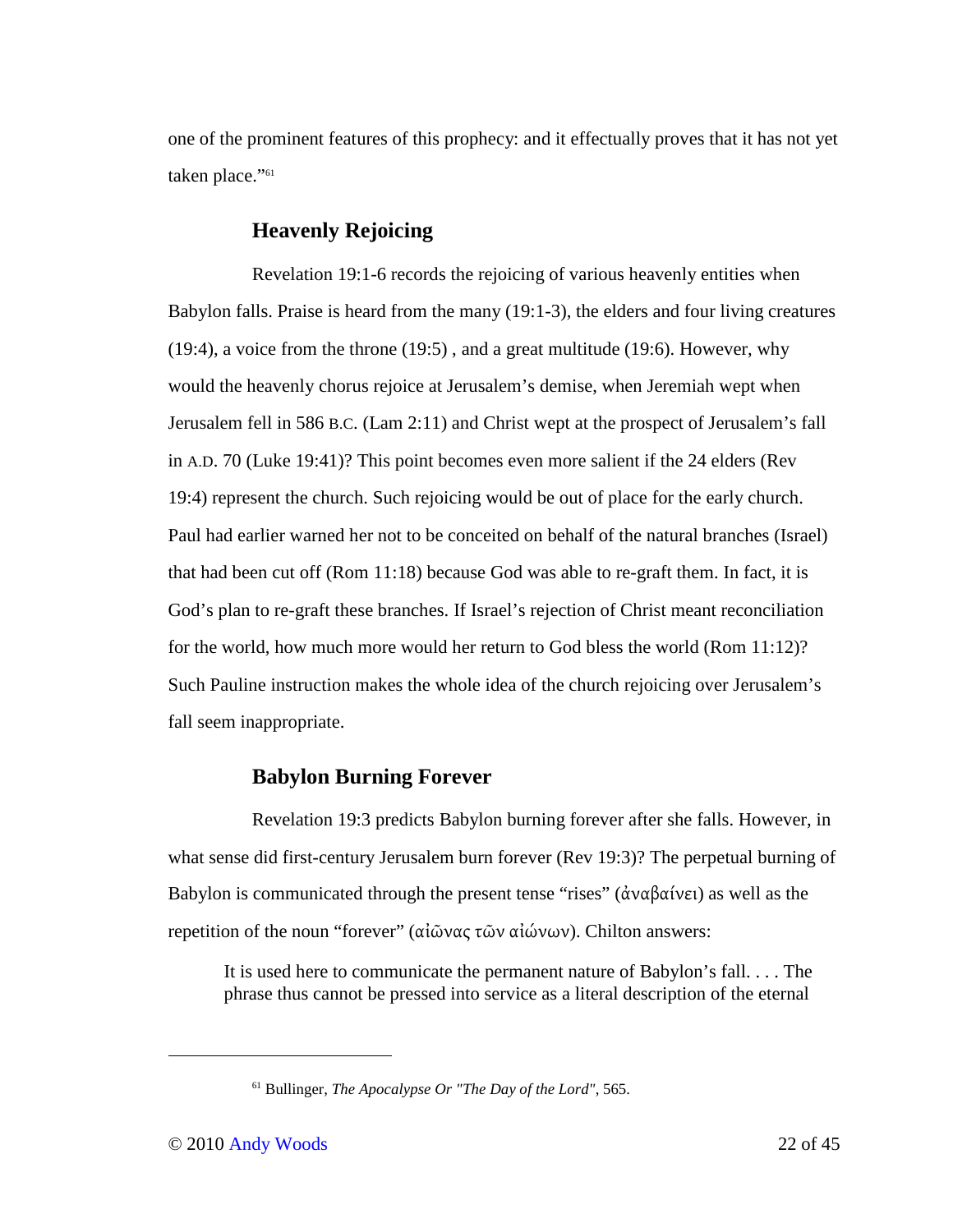state of the wicked in general. The actual flames that consumed "Babylon" burned out long ago; but her punishment was eternal. She will never be resurrected.<sup>62</sup> However, preterists show no hint of interpreting the nearly identical expression δ καπνὸς τοῦ βασανισμοῦ αὐτῶν εἰς αἰῶνας αἰώνων ἀναβαίνει in Rev 14:11 as communicating

anything other than a perpetual burning.<sup>63</sup> Why should the nearly same phrase found in Rev 19:3 not be given the same treatment?

### *Analysis of Preterist Arguments From Outside Rev 17–18*

Now that the arguments that preterists employ from within Rev 17–18 have been analyzed, a response to three arguments that preterists employ from outside these chapters will be similarly considered. These arguments include Revelation's so called "time texts," appeals to extra-biblical evidence, and first-century audience relevance.

### **"Time Texts"**

Because Revelation makes use of the words "shortly" or "quickly" or tavos (Rev 1:1; 2:16; 3:11; 11:14; 22:6, 7, 12, 20), "near" or "at hand" or egguy (Rev 1:3; 22:10), and "about to" or mevl w  $(1:19; 3:10)$ , preterists believe that they have the literary license to locate the fulfillment of most of John's prophecies in the events surrounding the fall of Jerusalem in A.D. 70.<sup>64</sup> According to Jerusalem advocates, such a limitation at least narrows the interpretive possibilities of the identity of Babylon in Rev 17–18 so that the interpreter at least must consider Jerusalem, which was an immediate oppressor of God's people at the time John wrote the Apocalypse.65 Russell explains:

<sup>62</sup> Chilton, *The Days of Vengeance: An Exposition of the Book of Revelation*, 472, n. 2; Bass, *Back to the Future: A Study in the Book of Revelation*, 413.

<sup>63</sup> Chilton, *The Days of Vengeance: An Exposition of the Book of Revelation*, 365-66; Bass, *Back to the Future: A Study in the Book of Revelation*, 329-30.

<sup>64</sup> Gentry, "A Preterist View of Revelation," 41-45.

<sup>65</sup> Chilton, *The Days of Vengeance: An Exposition of the Book of Revelation*, 421.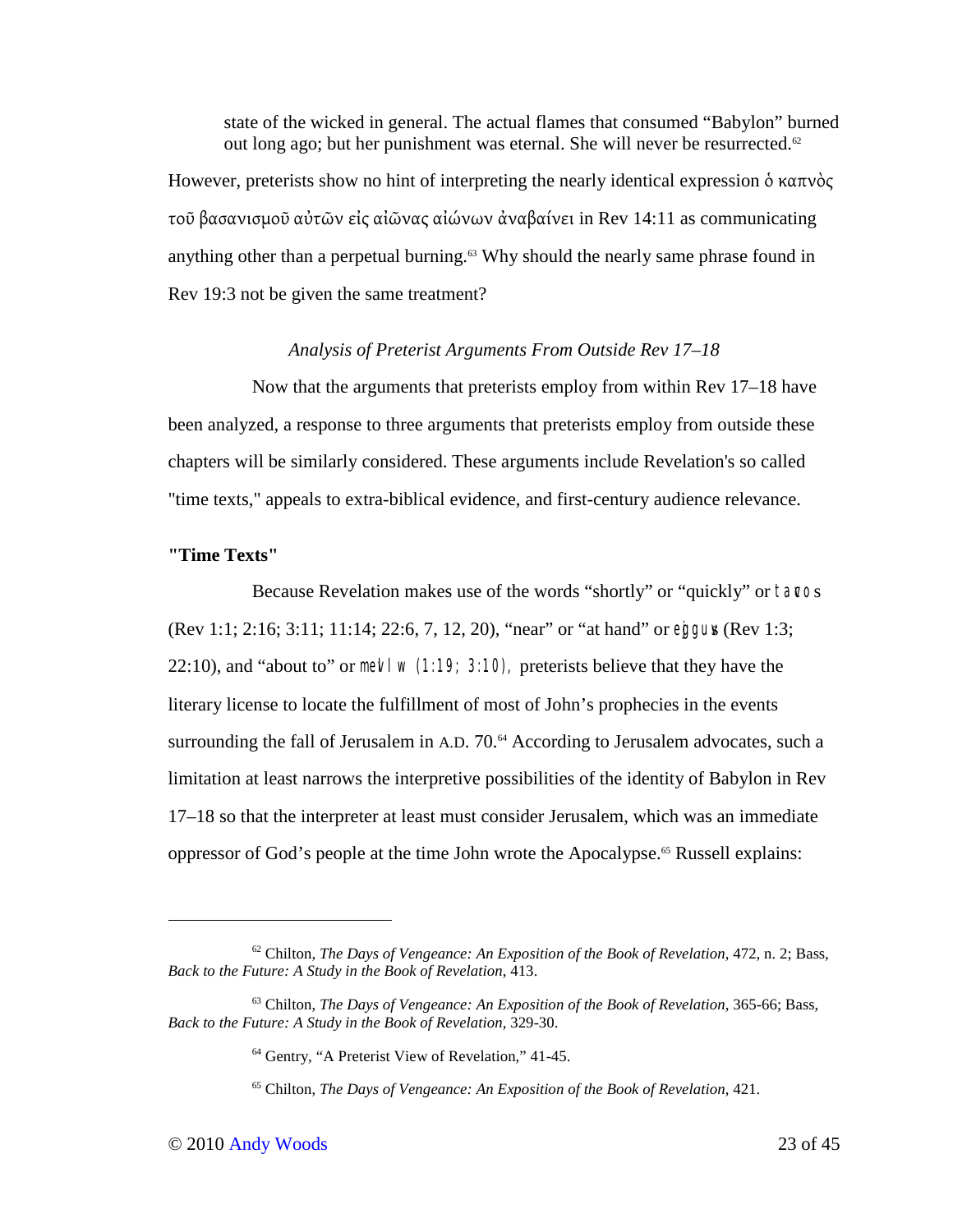Rome, Heathen or Christian, lies altogether outside the apocalyptic field of view, which is restricted to "things which shortly must come to pass." To wander into all ages and countries in the interpretation of these visions is absolutely forbidden by the express and fundamental limitations laid down in the book itself.<sup>66</sup>

However, the preterist errs in assuming that these words are technical expressions that always have the same definition every time they are used. In fact, each of these terms has a broad semantic range and therefore its meaning must be determined by its context rather than through the imposition of an artificial "one size fits all" grid.

For example, besides always understanding these words chronologically indicating *when* Christ will return, it is also possible to understand them adverbially or qualitatively indicating the *manner* of Christ's return. In other words, when the action comes it will come suddenly or with great rapidity.<sup>67</sup> The New Testament allows for such a usage. For example, while it is true that Scripture often uses "shortly" or "quickly" (tavcos) in a chronological sense to indicate "when" (1 Timothy 3:14), Scripture also uses the same word in a qualitative sense to indicate "how." For instance, Acts 22:18 uses tavos to indicate manner when it says, "Make haste, and get out of Jerusalem quickly, because they will not accept your testimony about me." The LXX also displays an adverbial use of these expressions by using them in prophetic contexts that would not be fulfilled for hundreds and sometimes thousands of years or more into the future (Isa 13:22; 51:5; Zeph 1:7, 14; Obad 15; cf. Isa 5:26; 13:6; 58:8; Joel 1:15; 2:1; 3:14).<sup>68</sup> Given the broad semantic range of these terms, "context is king" in determining whether the chronological or adverbial meaning is applicable. Because the context of Revelation involves global events that have not yet come to pass, an adverbial rather than a

<sup>66</sup> Russell, *The Parousia: A Critical Inquiry into the New Testament Doctrine of Our Lord's Second Coming*, 484-85.

<sup>67</sup> John F. Walvoord, *The Revelation of Jesus Christ: A Commentary* (Chicago: Moody, 1966), 35.

<sup>68</sup> Thomas Ice, "Has Bible Prophecy Already Been Fulfilled? (Part 2)," *Conservative Theological Journal* 4 (December 2000): 306.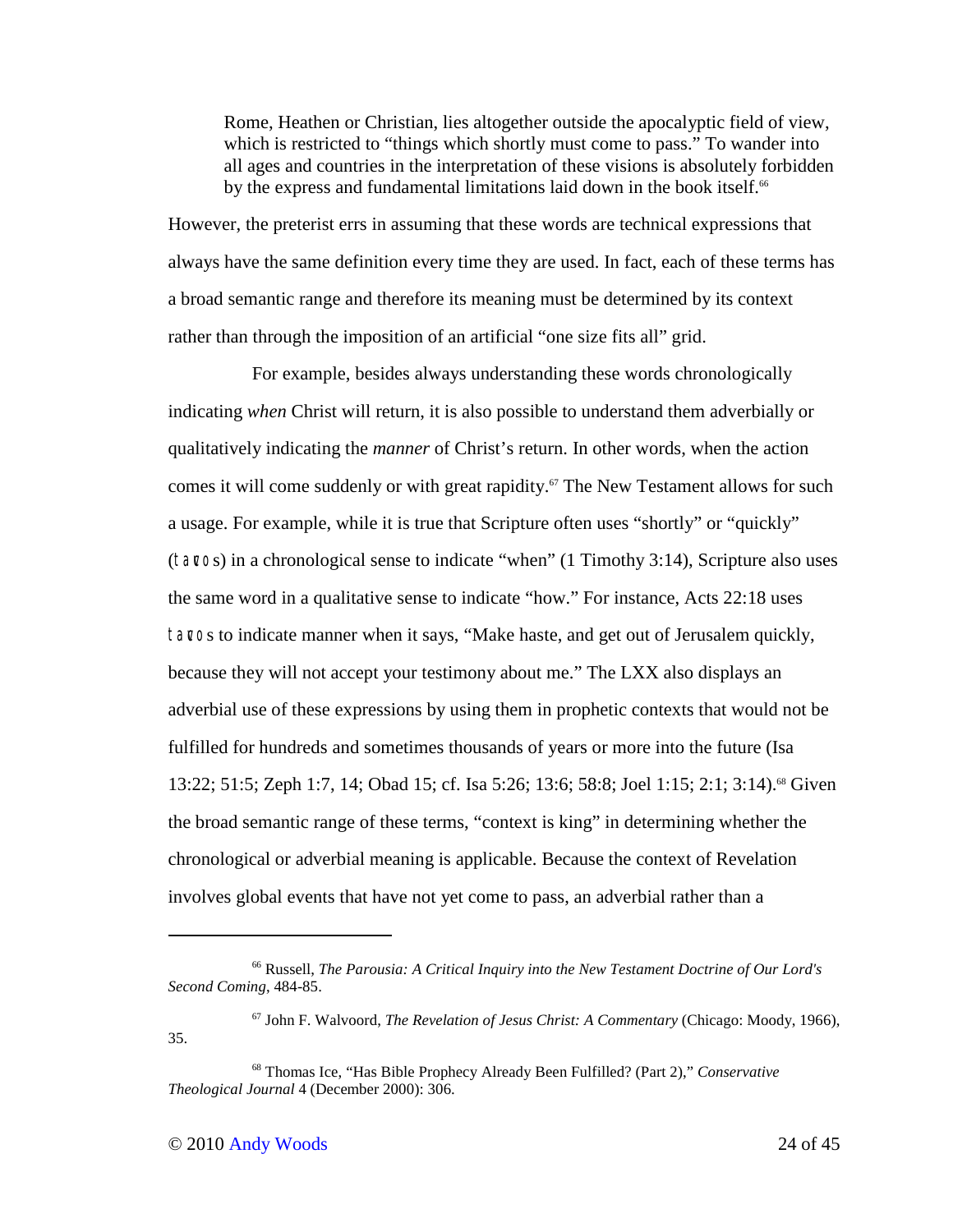chronological meaning should be assigned to these words. It is also possible to understand eggus (Phil 4:5) and mevel w (1 Pet 5:1) in terms of imminency. In other words, rather than chronology, these terms could be communicating that the prophesied events could happen at any moment.<sup>69</sup>

While Revelation's "timing texts" pose no obstacle to the futurist interpretation, these texts pose considerable problems for the preterist interpreter. Partial preterist interpretive problems are created by the fact that Revelation's "timing texts" are found at the end of the Book of Revelation as well as the beginning (Rev 22:6, 7, 10, 12, 20). The partial preterist system still wants to hold to a future bodily appearing and final judgment (Rev 20:7-15). However, the use of tavos and egguv in Revelation 22 is injurious to the partial preterist system, because the existence of these words at the end of the book logically leads to the conclusion that the entire Book of Revelation was fulfilled in A.D. 70 rather than just most of it. If the use of tavos and eggus in the early chapters of Revelation lead partial preterists to conclude that most of the book's prophecies were fulfilled in A.D. 70, then surely these identical words found at the end of the book should also lead to the conclusion that the entire book was fulfilled in A.D. 70.

In essence, it is impossible to be a consistent partial preterist because the logical corollary of partial preterism is full preterism. In actuality, the designations "partial preterist" and "full preterist" are misnomers. Rather, partial preterists should be labeled "inconsistent preterists" while full preterists should be referred to as "consistent preterists." This inconsistency is evident even to some partial preterists, such as David Chilton, who eventually abandoned his partial preterist system in favor of full preterism.

Because of the use of tavos and eggus in Revelation 22, in order for partial preterists to be consistent, they also must believe that the Second Advent and final

<sup>69</sup> Mark Hitchcock, "A Defense of the Domitianic Date of the Book of Revelation" (Ph.D. diss., Dallas Theological Seminary, 2005), 86-96.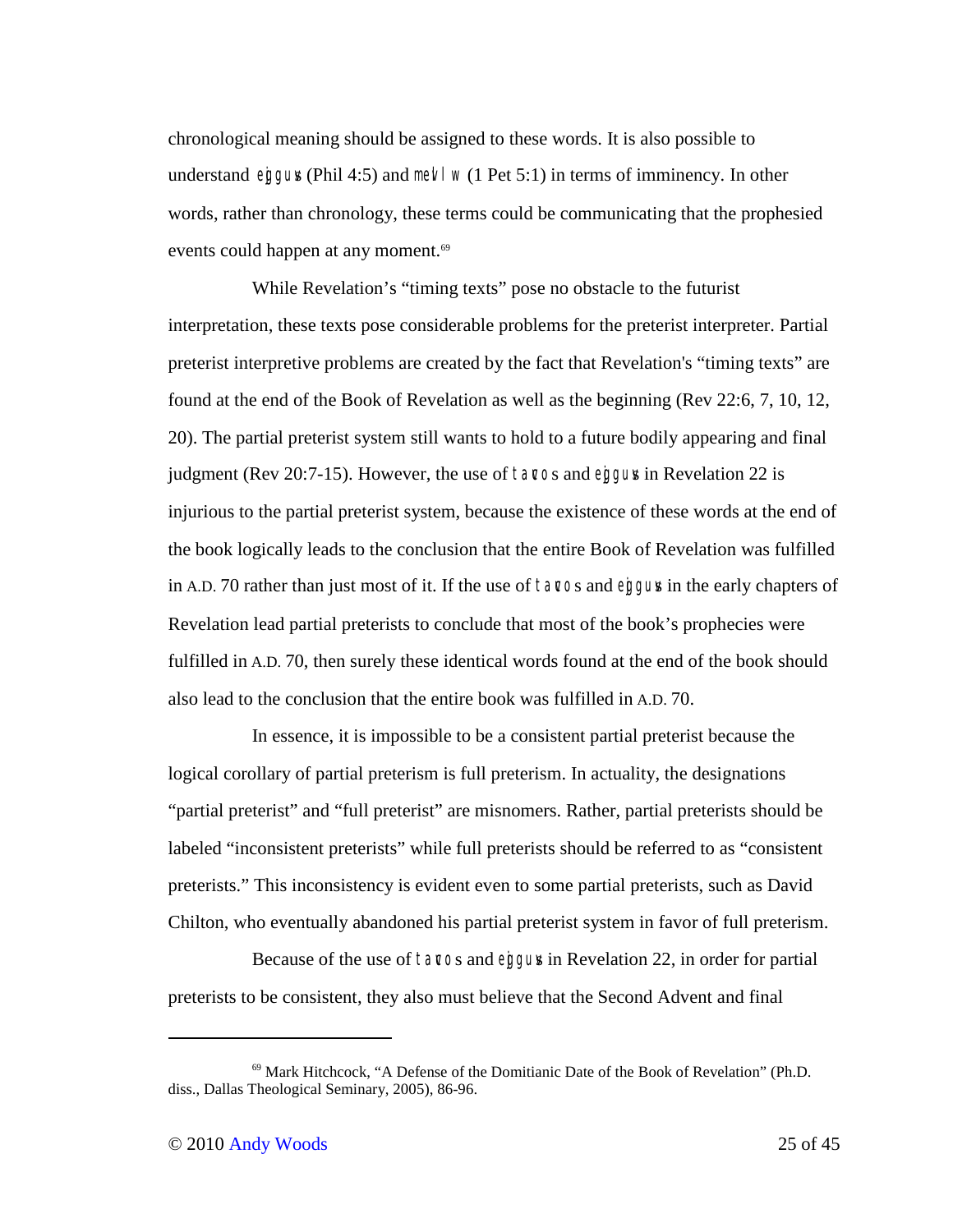judgment have already taken place. Such a belief is at odds with the great ecumenical church creeds, which teach a future bodily appearing of Christ. Denying the Second Advent takes one outside the pale of orthodoxy and into the camp of heterodoxy or heresy. Thus, the partial preterist understanding of Revelation's timing texts flirts dangerously with unorthodoxy.<sup>70</sup>

### **Extra-Biblical Material**

Preterists appeal to two extra-biblical sources in an attempt to find a hermeneutical basis for identifying Babylon of Rev 17–18 as first-century. These sources include apocalyptic literature and Qumran material.

# **Apocalyptic Literature**

Preterism has difficulty explaining how Revelation's seemingly global language was fulfilled in the local events of A.D. 70. For example, Revelation predicts that the greatest earthquake in human history will occur (Rev 16:18), that Babylon's reach would extend to all peoples, multitudes, nations, and tongues (Rev 17:15), and that Babylon would reign over all of the kings of the earth (Rev 17:18). How could these prophesied global events have been fulfilled in the local Jewish War of the first century? The preterist escapes the tension between Revelation's global language and understanding this language as finding a fulfillment in the local events of A.D. 70 by assuming that Revelation shares the same features with a special group of non-canonical writings called apocalyptic literature that flourished from the intertestamental period into the first century<sup>71</sup> "where symbolism is the rule and literalism is the exception."<sup>72</sup> Because

<sup>70</sup> Thomas Ice, "The Great Tribulation Is Past: Rebuttal," in *The Great Tribulation: Past or Future? Two Evangelicals Debate the Question*, ed. Thomas Ice and Kenneth L. Gentry (Grand Rapids: Kregel, 1999), 162-63.

 $71$  Non-canonical apocalyptic literature is an extra-biblical literary genre that flourished around the time of Revelation's composition. The Book of Enoch, Apocalypse of Baruch, Book of Jubilees, Assumption of Moses, Psalms of Solomon, Testament of the Twelve Patriarchs, and the Sibylline Oracles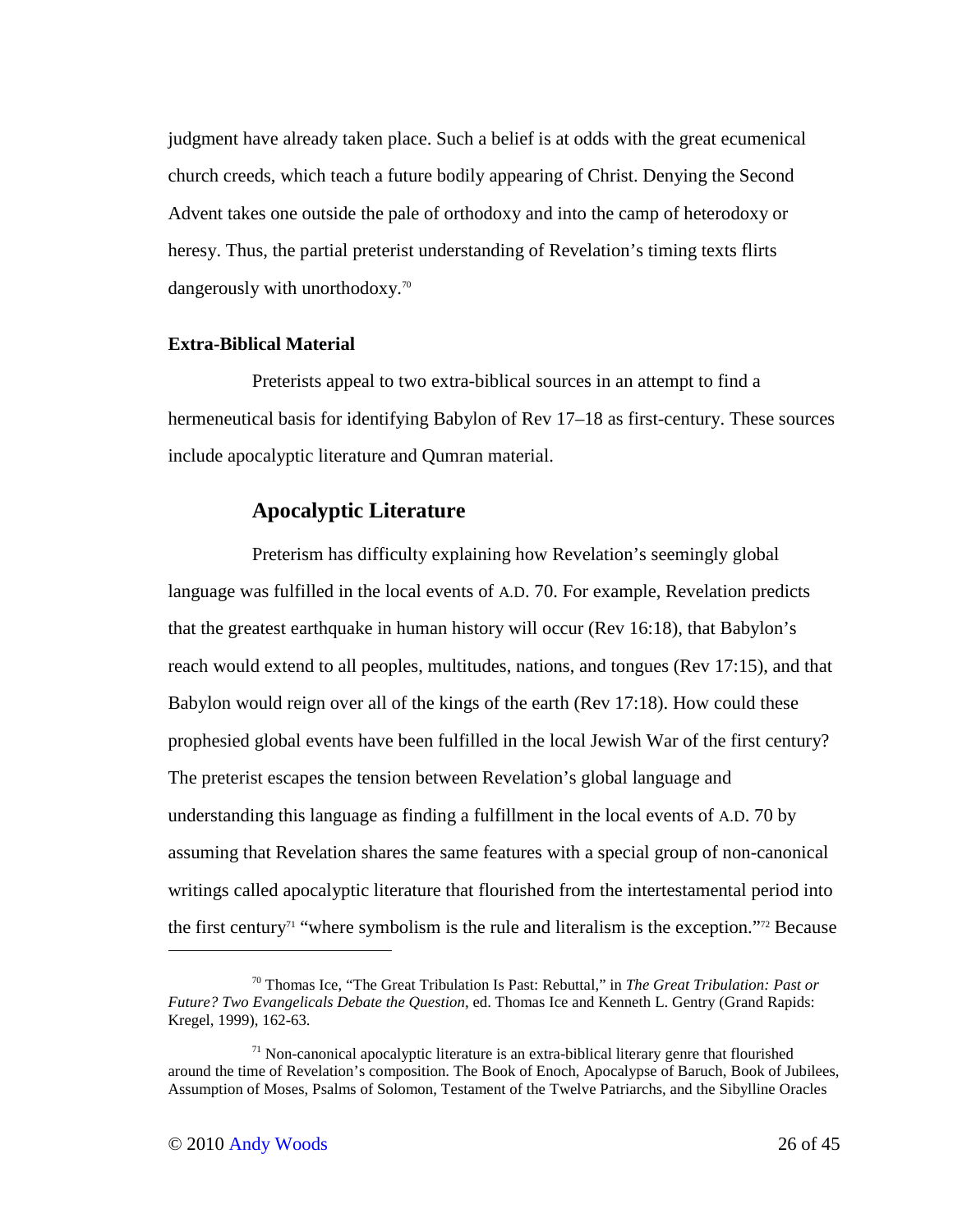such writings were characterized by apocalyptic hyperbole, this classification gives the preterist the hermeneutical basis that he needs to argue that Revelation's seeming global language is in actuality local language whenever the book's textual details seem to go beyond a mere A.D. 70 fulfillment.

According to Hanegraaff, ". . . *apocalyptic hyperbole* to underscore the distress and devastation that would be experienced when Jerusalem and its temple were judged" (italics added).<sup>73</sup> Gentry similarly notes, ". . . the preterist view does understand Revelation's prophecies as strongly reflecting actual historical events in John's near future, though they are set in *apocalyptic drama* and clothed in *poetic hyperbole*" (italics added).<sup>74</sup> A case in point is how Preston appeals to the hyperbolic description of an earthquake in extra-biblical apocalyptic writings in order to explain how John's description of the greatest earthquake in human history (Rev 16:18) is actually a past local event. According to Preston, "The Sibylline Oracles . . . says, 'all creation was shaken' when Jerusalem fell. This was not a reference to a literal earthquake . . ."<sup>75</sup>

However, the problem with the hyperbolic argument is that it is inconsistently employed by preterists. Preterists typically take the following features of Revelation

<sup>72</sup> Steve Gregg, ed., *Revelation: Four Views: A Parallel Commentary* (Nashville: Nelson, 1997), 11.

- <sup>73</sup> Hanegraaff, *The Apocalypse Code*, 30.
- <sup>74</sup> Gentry, "A Preterist View of Revelation," 38.
- 75 Preston, *Who Is This Babylon?* , 98.

are all considered to be part of this literary era. This genre is comprised of works sharing the following common cluster of characteristics: extensive use of symbolism, vision as the major means of revelation (Rev 1:10-11), angelic guides (Rev 1:1), activity of angels and demons (Rev 12:7-8), focus on the end of the current age and the inauguration of the age to come (Rev 1:3), urgent expectation of the end of earthly conditions in the immediate future (Rev 21:1), the end as a cosmic catastrophe, new salvation that is paradisal in character (Rev 21–22), manifestation of the kingdom of God (Rev 11:15), a mediator with royal functions (Rev 3:7), dualism with God and Satan as the leaders, spiritual order determining the flow of history, pessimism about man's ability to change the course of events, periodization and determinism of human history (Rev 6:11), other worldly journeys (Rev 4:1-2), the catchword glory (Rev 4:11), and a final showdown between good and evil (Rev 19:11-21). The above citations from Revelation show that it has at least some affinities with these extra-biblical works. This list was adapted from Frederick J. Murphy, *Early Judaism: The Exile to the Time of Jesus* (Peabody, MA: Hendrickson, 2002), 130-33.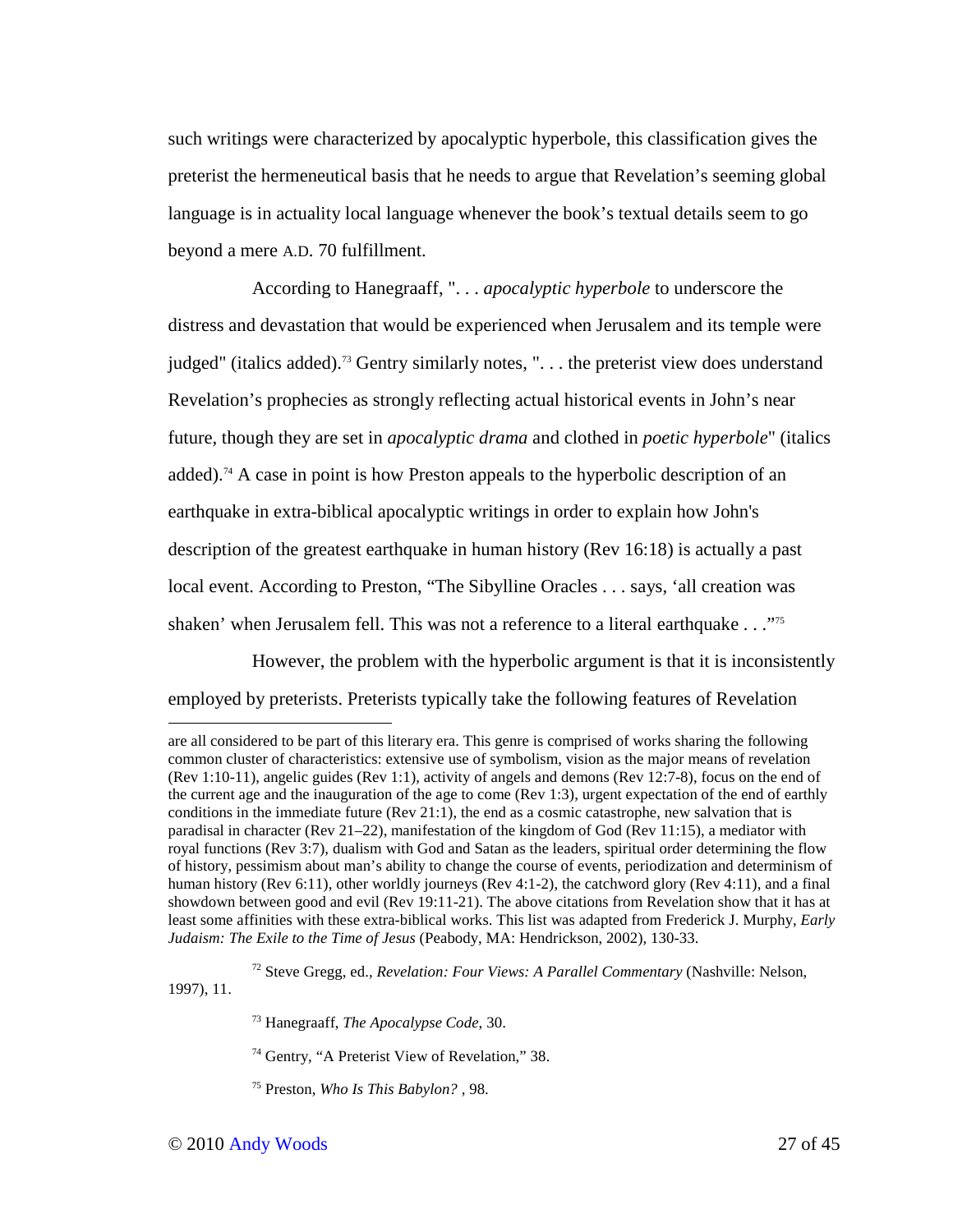literally as they attempt to identify Babylon as first-century Jerusalem: Jerusalem  $(11:8)$ ,<sup>76</sup> divisions of the city into thirds (Rev 16:19),<sup>77</sup> the word "city" (Rev 11:8; 16:19; 17:18; 18:10, 16, 18, 19, 21), the seven hills (Rev 17:9),<sup>78</sup> and the one hundred pound hailstones or ταλαντιαία (Rev 16:21).79 Preterists also take other aspects of the Apocalypse literally since they are useful in arguing for a Neronian date for the composition of the book: the temple (Rev 11:1-2), the number 666 (Rev 13:18), the forty-two month reign of the beast (Rev 13:5),<sup>80</sup> and the seven kings (Rev 17:10).<sup>81</sup> Since the preterist system takes some aspects of the Apocalypse literally, how does one determine which aspects of Revelation are literal and which ones are not? Moreover, the assumption that Revelation is part of the apocalyptic category can be countered by noting that any similarities it has with these non-canonical works are outweighed by notable differences between the two.<sup>82</sup>

| <b>Apocalyptic Genre</b>                 | <b>Revelation</b>                             |
|------------------------------------------|-----------------------------------------------|
| Pseudonymous                             | Not pseudonymous                              |
| Pessimistic about the present            | Not pessimistic about the present             |
| No epistolary framework                  | Epistolary framework                          |
| Limited admonitions for moral compliance | Repeated admonitions for moral compliance     |
| Messiah's coming exclusively future      | Messiah's coming is past (Rev 5:9) and future |

- <sup>79</sup> Ibid., 425.
- <sup>80</sup> Gentry, "A Preterist View of Revelation," 65, 68, 70.
- <sup>81</sup> Gentry, *He Shall Have Dominion: A Postmillennial Eschatology*, 426.

<sup>82</sup> Adapted from Thomas, *Evangelical Hermeneutics: The New Versus the Old*, 338. See also Thomas, *Revelation 1–7: An Exegetical Commentary*, 23-28.

<sup>76</sup> Gentry, "A Preterist View of Revelation," 74.

<sup>77</sup> Gentry, *He Shall Have Dominion: A Postmillennial Eschatology*, 425.

<sup>78</sup> Ibid., 426.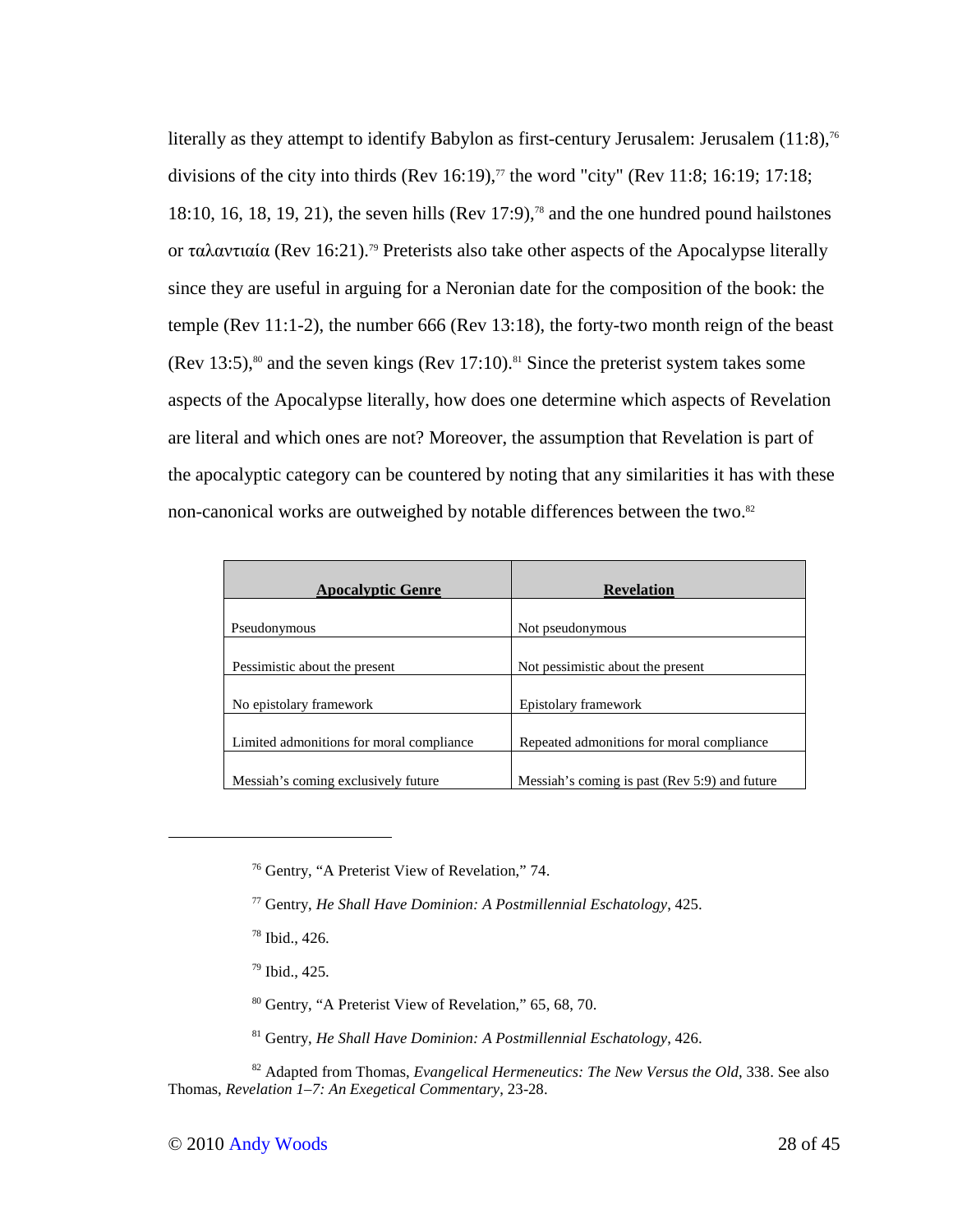| Does not call itself a prophecy            | Calls itself a prophecy                      |
|--------------------------------------------|----------------------------------------------|
| History under the guise of prophecy        | <i>Futuristic prediction</i>                 |
| Concerns a future generation (1 Enoch 1:2) | Concerns present $(2-3)$ and future $(4-22)$ |

# **Qumran Hermeneutics**

Another problem for the preterist interpretation concerns how prophecies aimed at Babylon in Rev 17–18 can be understood as speaking of first-century Jerusalem's fall. At this juncture, Jerusalem advocates appeal to Qumran material that takes Old Testament prophecies originally aimed at Nineveh and Babylon and redirects these prophecies so as to condemn first-century Jerusalem. For example, the Qumran scroll 1QpHab, through the use of pesher hermeneutics, redirects portions of the text for the purpose of predicting imminent judgment upon Jerusalem rather than the Chaldeans.<sup>83</sup> Jerusalem proponents argue that if the Qumran community redirected Old Testament texts so as to predict imminent judgment upon Jerusalem, then John could also be using the same procedure by taking the Old Testament concept of Babylon and redirecting it so that it is used to predict the coming A.D 70 judgment upon Jerusalem. Ford explains, "If Ephraim was seen in such a light and such metaphors were used of her at the time the Qumran commentaries were written, the same accommodation might well have been made years later with reference to Jerusalem under the Romans."<sup>84</sup>

However, three reasons make this interpretation problematic. First, because Qumran was a break-away community, it therefore may not be reflective of the Jewish tradition in which the Scripture was given. Second, the Qumran community was not doing Old Testament exegesis but rather was interpreting passages under the authority of

-

<sup>83</sup> 1QpHab 9:2-7; 12:5-10.

<sup>84</sup> J. Massyngberde Ford, *Revelation*, Anchor Bible, ed. William Foxwell Albright and David Noel Freedman (Garden City, NY: Doubleday, 1975), 284.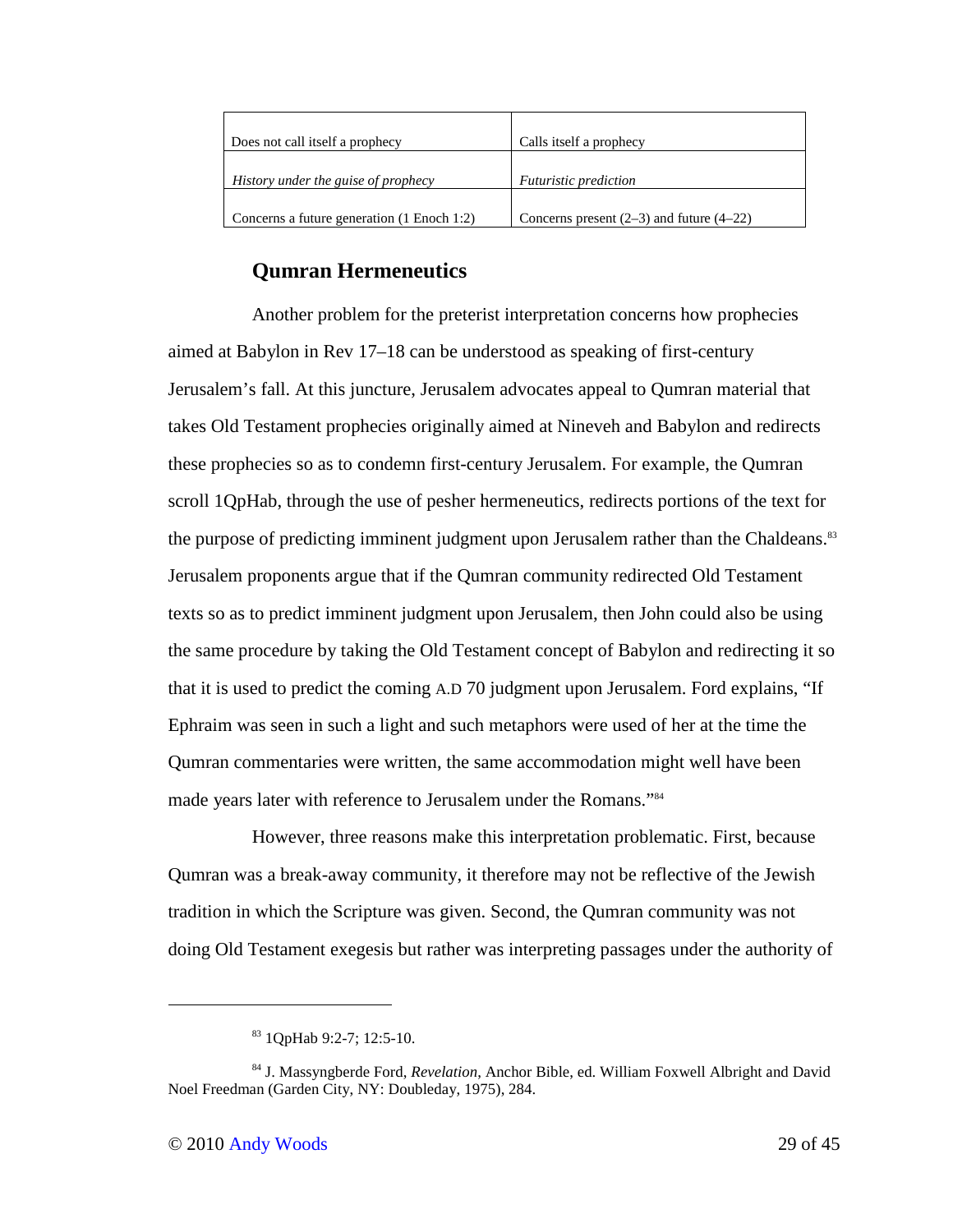the Teacher of Righteousness. Third, one must also proceed with caution before equating biblical and Qumran hermeneutics because the community commonly disregarded the original context of a citation. After researching several explicit quotations, Fitzmyer found only seven quotations where the community considered the original context. The rest were modernized (11), accommodated (12), and applied in the new eschaton (10).<sup>85</sup>

### **First-Century Relevance**

Preterists contend that interpreting Revelation's prophecies as concerning the distant future is to make the book irrelevant to the seven churches (Rev 2–3), which were John's original addressees. Because of their prior belief that John's prophecy must have been immediately applicable to John's original audience, preterists dismiss interpretations of Babylon in Rev 17–18 that place the fulfillment of this prophecy in an era other than the first-century. Preston incorporates this perspective in his criticism of a futurist understanding of these chapters. According to Preston, suggesting:

...that Revelation simply depicts a yet future time…"At the end of history..."...one has to ask how all of this was relevant, or comforting to John's audience. This idea suggests that John was writing to suffering saints, longing for vindication, and yet, God ignores those urgent pleas to tell them of events and times unrelated to their traumatic situation. This completely undermines the 'occasional' nature of the book.<sup>86</sup>

However, it is quite common throughout the Old Testament prophetic material for God to comfort His people in the present by furnishing them with a vision of the distant future. The Book of Isaiah amply refutes the idea that the prophecy must relate directly to the writer's original audience. Isaiah not only sought to address the needs of his own day (Isa 1–35) but also the needs of a future generation of Jews in the Babylonian Captivity (Isa 40–55). Also, Isaiah's futuristic prophecies as recorded in Isa

<sup>85</sup> Joseph Fitzmyer, "The Use of Explicit Old Testament Quotations in Qumran Literature and in the New Testament," *New Testament Studies* 7 (1961): 305-33.

<sup>86</sup> Preston, *Who Is This Babylon?* , 116-17.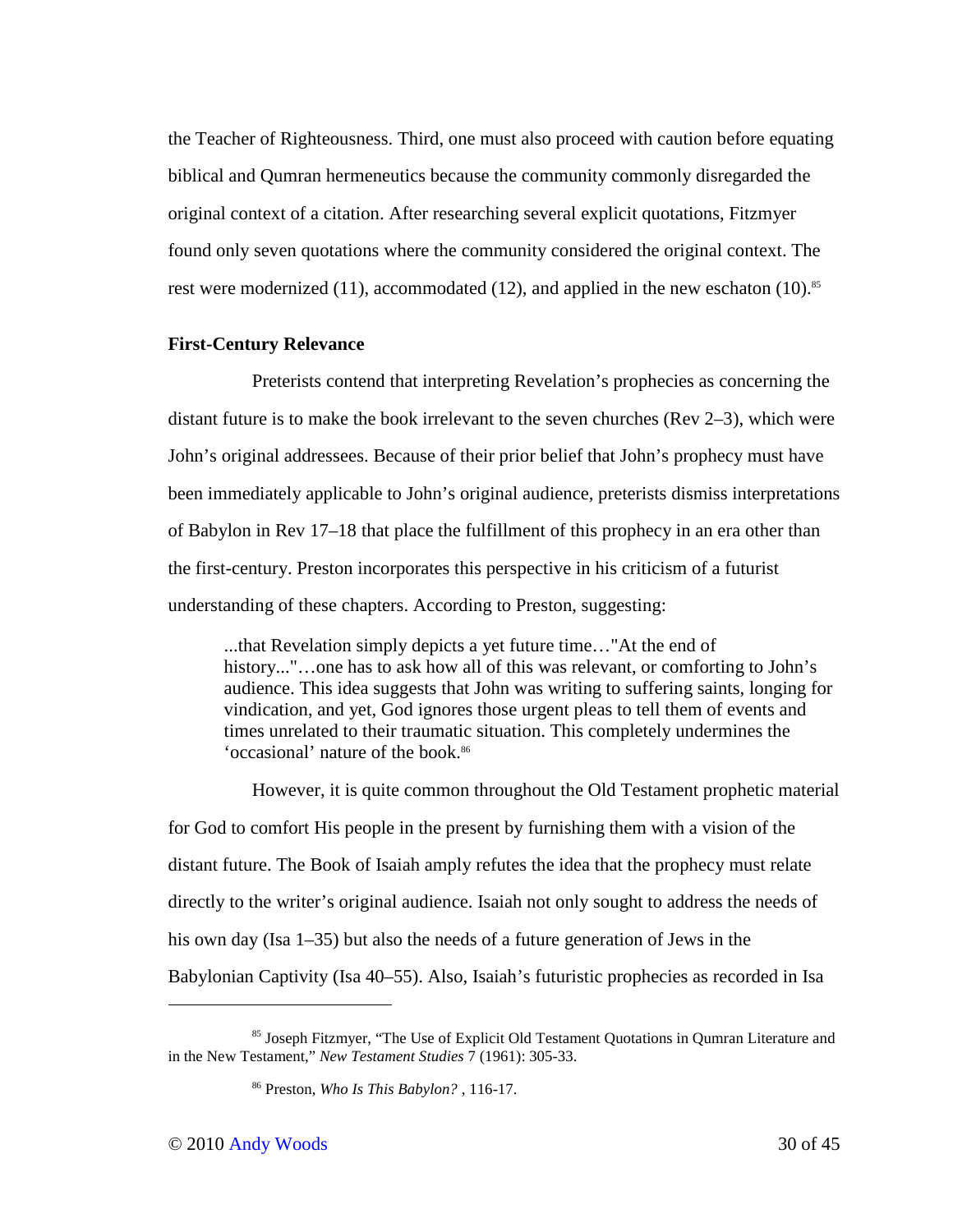40–66 were designed to comfort Israel in her present adverse circumstances in 700 B.C. In fact, the messianic predictions found in Isa 53 would not be fulfilled within the lifetimes of Isaiah's original audience but rather would find their fulfillment nearly seven centuries later. This same pattern is seen in other Old Testament prophetic material (Ezek 34–48; Amos 9:11-15; Zech 12–14). Revelation simply follows this Old Testament pattern by providing the persecuted churches (Rev 2–3) with a futuristic vision communicating that God will ultimately conquer all forces oppressing the church at the end of history (Rev 4– 22).

### **Weaknesses With the Preterist Position**

Now that the preterist arguments have been responded to, let us conclude by offering four general weaknesses with the preterist position. They include the date of the Apocalypse, unfulfilled Old Testament prophecy regarding Babylon, Babylon's idolatrous description, and Babylon's similarities with Tyre.

### *Revelation's Late Date*

The preterist contends that most of the prophecies found in Revelation were fulfilled in A.D. 70. Obviously, this view is unworkable if it can be established that the book was written after A.D. 70. Thus, the preterist view has the disadvantage of date dependency. In other words, it is possible to be an idealist, historicist, and futurist regardless if the interpreter holds to a Neronian (A.D. 65) or Domitianic date (A.D. 95) for the composition of Revelation. However, the preterist enjoys no similar luxury since any date other than a pre A.D. 70 date for the composition of the book destroys his view. Preterists themselves acknowledge this. According to Gentry, "If the late-date of around A.D. 95–96 is accepted, a wholly different situation would prevail. The events in the mid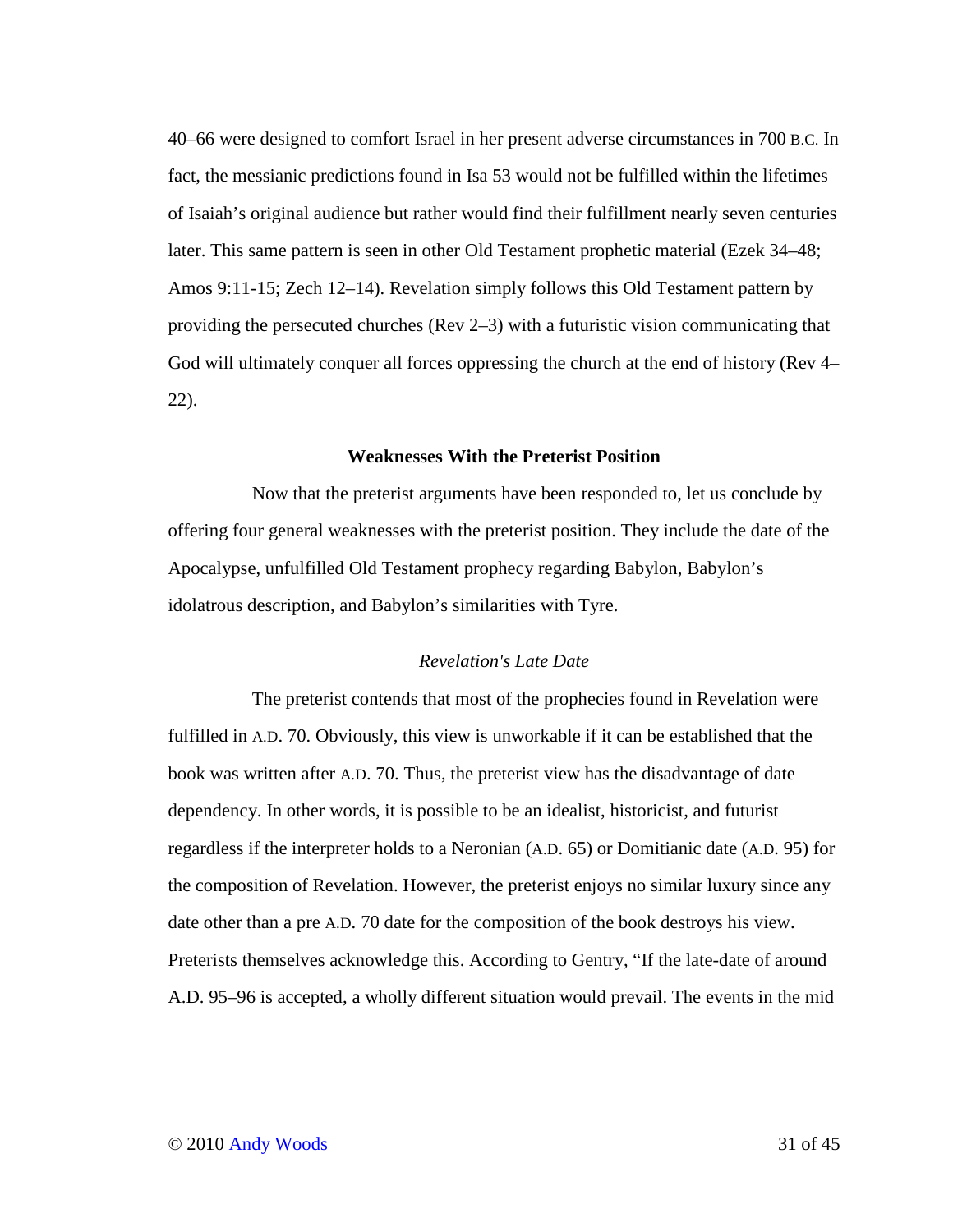and late 60s of the first century would be *absolutely excluded* as possible fulfillments."<sup>87</sup> Such early date dependency is problematic for the preterist interpretation since most New Testament scholars date the composition of the Apocalypse during the reign of Domitian rather than Nero. In fact, past and recent scholarship has adequately responded to both the external and internal arguments that preterists have advanced for the early dating of Revelation.<sup>88</sup>

### *Unfulfilled Old Testament Prophecy Regarding Babylon*

A problem for the preterist interpretation of Babylon relates to unfulfilled Old Testament prophecies concerning Babylon's destruction. Such unfulfilled Old Testament passages include Isaiah 13–14; Jer 50–51; and Zech 5:5-11.

### **Isaiah 13–14**

 $\overline{a}$ 

Isaiah 13–14 contains many elements that communicate futurity.89 For example, Isa 13 equates Babylon's destruction to the "day of the Lord" (Isa 13:6-9). Because this expression is likely non-technical referring to anytime that God intervenes in history (Exod 32:34), it can sometimes refer to historical events (Amos 5:18, 20; Ezek 13:5; 30:3). However, the term is overwhelmingly employed in eschatological contexts (Isa 2:12; Joel 1:15; 2:1, 11, 31; 3:14; Obad 15; Zeph 1:7, 14; Zech 14:1; Mal 4:5; 1 Thess 5:2; 2 Thess 2:2; 2 Pet 3:10). Isaiah 13:10-13 also refers to cosmic disturbances. Sproul notes how the existence of similar language in the Olivet Discourse (Matt 24:29-

<sup>87</sup> Gentry, *The Beast of Revelation*, 111.

<sup>88</sup> J. Ritchie Smith, "The Date of the Apocalypse," *Bibliotheca Sacra* 45 (April–June 1888); Hitchcock, "A Defense of the Domitianic Date of the Book of Revelation"; Robert L. Thomas, "Theonomy and the Dating of Revelation," *The Master's Seminary Journal* 5 (Fall 1994).

<sup>89</sup> Pink, *The Antichrist*, 240-43; Henry Morris, *The Revelation Record: A Scientific and Devotional Commentary on the Book of Revelation* (Wheaton, Ill: Tyndale, 1983), 48; G. H. Lang, *The Revelation of Jesus Christ: Select Studies* (London: Paternoster, 1948), 300-04; George Hawkins Pember, *The Antichrist, Babylon, and the Coming of the Kingdom* (Miami Springs, FL: Schoettle, 1988), 84-105.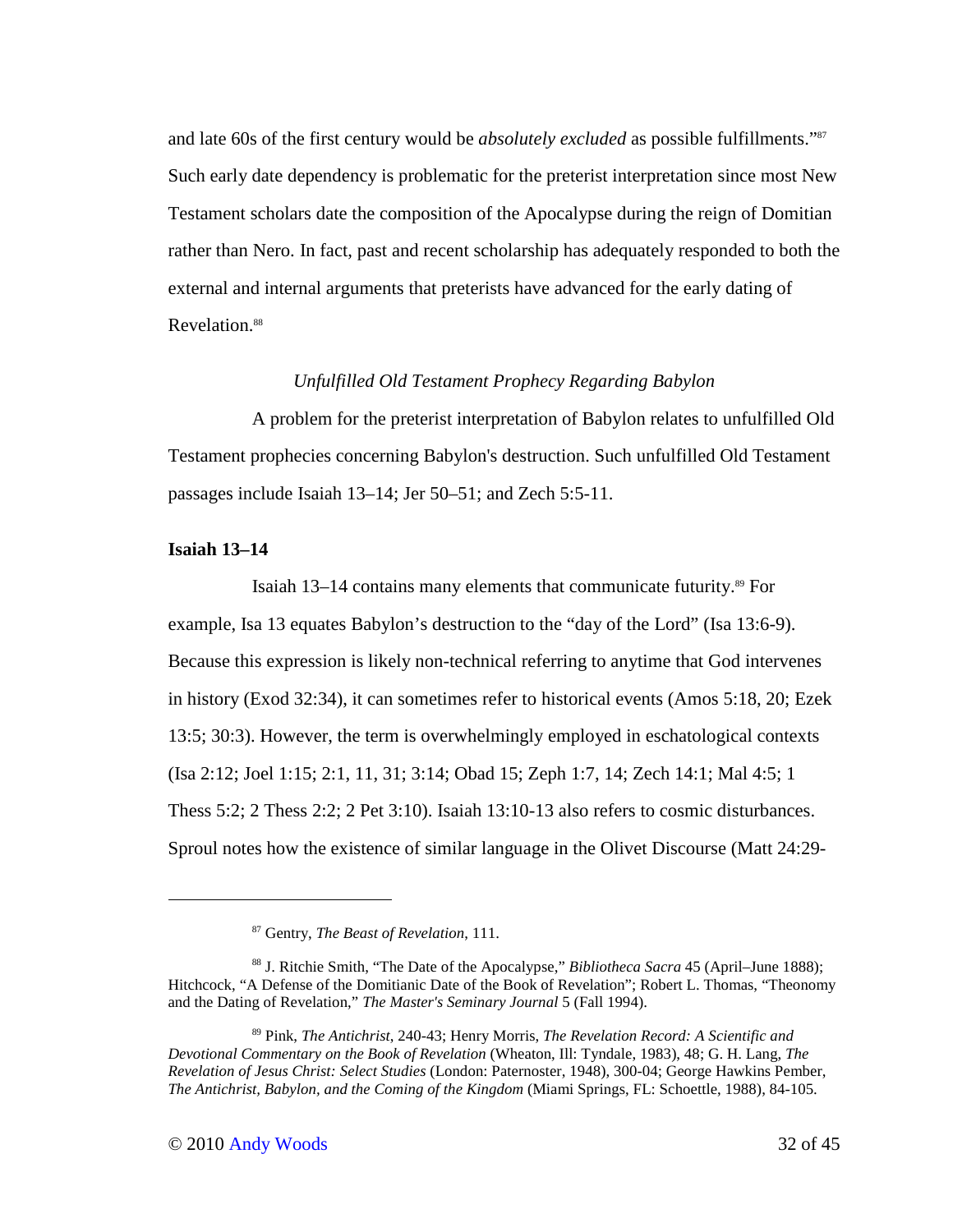31) poses a problem for the preterist interpretation. He says, "This passage describes the parousia in vivid and graphic images of astronomical perturbations. It speaks of signs in the sky that will be visible. . . . Perhaps no portion of the Olivet Discourse provides more difficulties to the preterist view than this one."<sup>90</sup>

Isaiah 13:11-12 predicts that Babylon's fall would result in man becoming scarcer than gold. Isaiah also predicts that Babylon would experience sudden cataclysmic destruction similar to that suffered by Sodom and Gomorrah (Isa 13:19). In fact, Babylon's destruction would be final, thereby rendering her permanently uninhabitable (Isa 13:20-22). Also, Isa 14 indicates that the world's universal rest and peace (Isa 14:5- 8) and Israel's restoration (Isa 14:1-4) will transpire as a consequence of Babylon's destruction. Such national regeneration is typically portrayed in Scripture as a future event (Rom 11:25-27). It encompasses the earth experiencing the full knowledge of God (Hab 2:14) as well as Israel returning to her land (Isa 14:1) and possessing her enemies (Isa 14:2). Because it is difficult to connect these events with the historic fall of Babylon in 539 B.C. (Dan 5), they must be pointing to a future event.

### **Jeremiah 50–51**

 $\overline{a}$ 

Others have noticed a similar pattern in Jer 50–51.91 For example, Jer 50:3 predicts that an enemy from the north would destroy Babylon and yet the Persians came from the east. In addition, Jer 51:8 predicts that Babylon would be destroyed suddenly and yet Babylon's fall was a prolonged process encompassing many centuries. Furthermore, Jeremiah predicts that Babylon would be completely destroyed (Jer 50:3,

<sup>90</sup> R. C. Sproul, *The Last Days According to Jesus* (Grand Rapids: Baker, 1998), 42.

<sup>91</sup> Charles H. Dyer, "Jeremiah," in *Bible Knowledge Commentary*, ed. John F. Walvoord and Roy B. Zuck (Colorado Springs, CO: Chariot Victor, 1985), 1199-200; idem, "The Identity of Babylon in Revelation 17–18 (Part 2)," *Bibliotheca Sacra* 144 (October–December 1987): 443-49; Pink, *The Antichrist*, 243-45; Morris, *The Revelation Record: A Scientific and Devotional Commentary on the Book of Revelation*, 348; Lang, *The Revelation of Jesus Christ: Select Studies*, 300-04.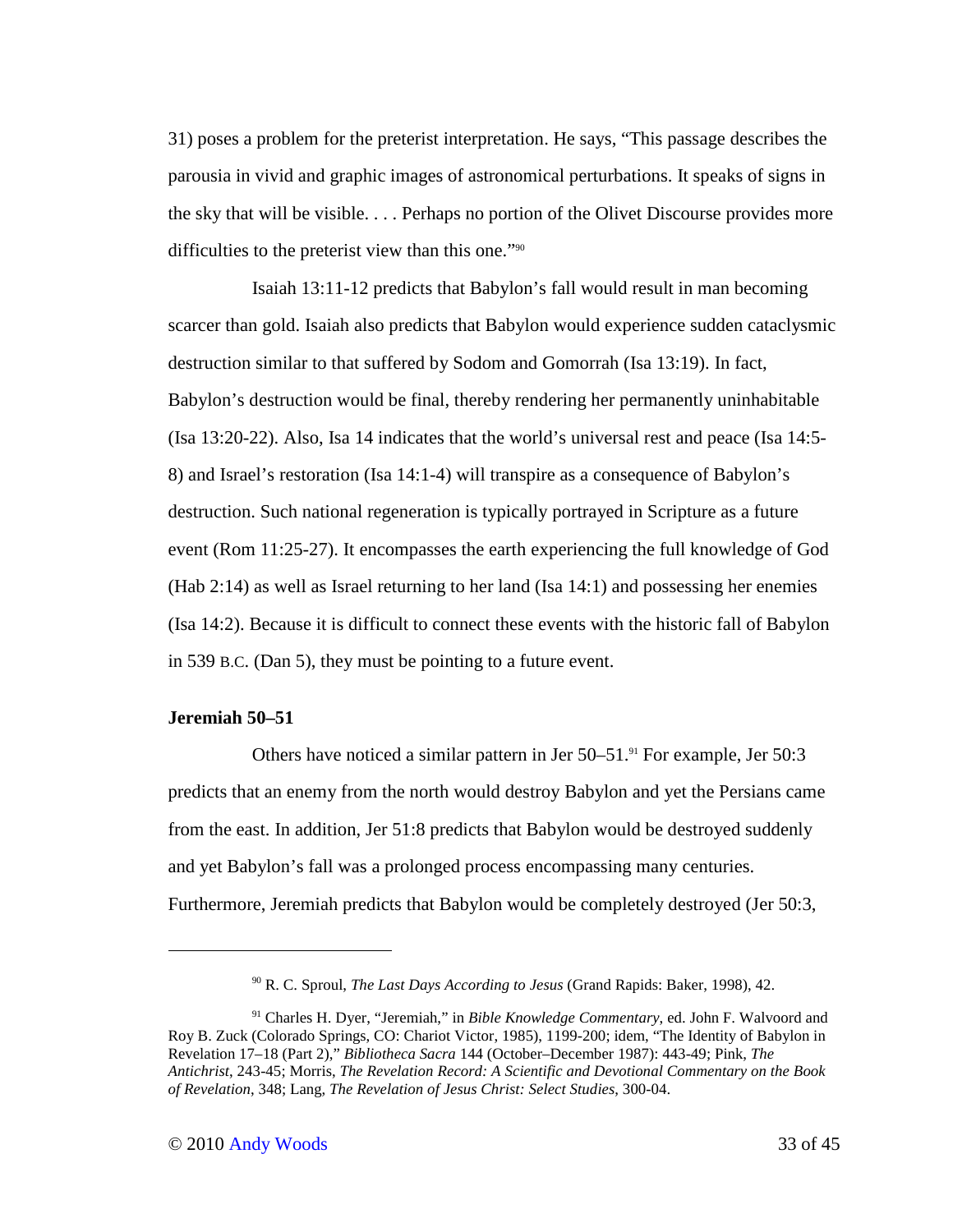13, 26, 39-40; 51:29, 43, 62) and yet Babylon remained vibrant long after 539 B.C. In fact, the city was influential during the Persian period as Daniel served there administratively (Dan 5:30; 6:1-3).

Moreover, Jer 51:26 predicts that Babylon's destruction would result in even her building materials never being used again and yet "... many towns and villages have been built out of the remains of Babylon."92 Also, Jeremiah predicts that believers would flee Babylon upon her destruction (Jer 50:8; 51:6, 45) and yet "there is no record of the Jews fleeing Babylon when she fell to Medo-Persia."93 Interestingly, Scripture specifically states that Daniel remained in Babylon after it fell to Persia (Dan 5:28, 30-31; 6:1-3). Finally, Jeremiah predicts the reuniting and national repentance of Israel following Babylon's fall (Jer 50:2, 4-5, 20; 51:50) and yet such a reuniting never took place after Babylon fell. In fact, postexilic Scripture evidences God's continual rebuking of His people. The Old Testament often portrays the reunification of the northern and southern kingdoms (Ezek 37) and the restoration of the nation (Amos 9:11-15; Jer 31) as events that are yet to transpire in the future. Again, because it is difficult to connect these events with the historic fall of Babylon in 539 B.C. (Dan 5), they must be pointing to a future event.

Walvoord summarizes as follows:

As far as the historic fulfillment is concerned, it is obvious from both Scripture and history that these verses have not been literally fulfilled. The city of Babylon continued to flourish after the Medes conquered it, and though its glory dwindled, especially after the control of the Medes and the Persians ended in 323 B.C., the city continued in some form or substance until A.D. 1000 and did not experience a sudden termination such as anticipated in this prophecy.<sup>94</sup>

<sup>92</sup> Lang, *The Revelation of Jesus Christ: Select Studies*, 304.

<sup>&</sup>lt;sup>93</sup> Dyer, "The Identity of Babylon in Revelation 17–18 (Part 2)," 447.

<sup>94</sup> John F. Walvoord, *The Nations in Prophecy* (Grand Rapids: Zondervan, 1967), 63-64.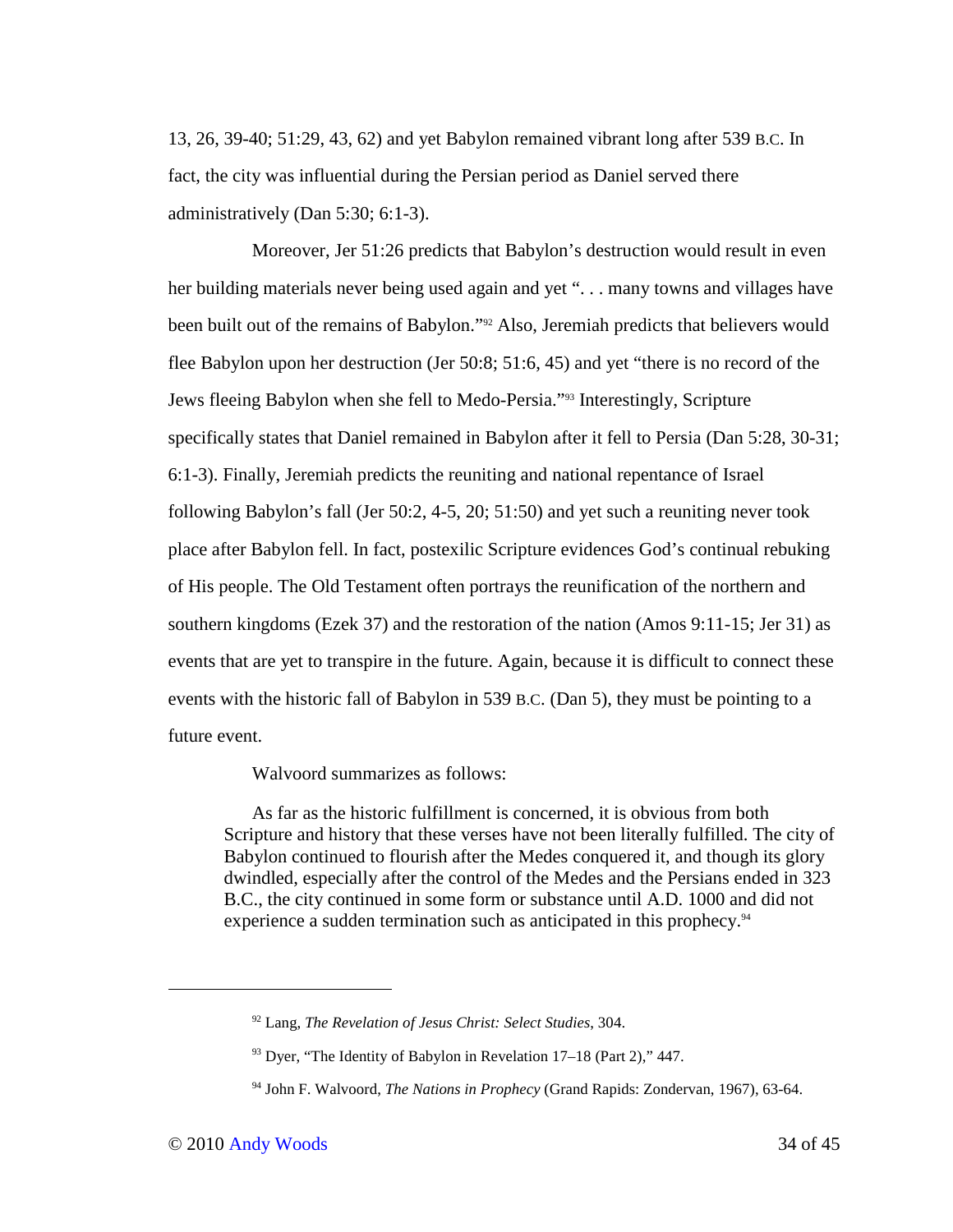# **Zechariah 5:5-11**

Many commentators decline to apply a normal hermeneutic to these chapters instead arguing that they are merely hyperbolic. They contend that Isa 13–14 and Jer 50– 51 were "essentially fulfilled" in 539 B.C. <sup>95</sup> However, even granting this premise, the preterist is still unable to escape the implications of unfulfilled Old Testament prophecy regarding Babylon due to the presence of Zech 5:5-11, which also predicts a future prophetic role for Babylon.

In these verses, Zechariah sees a woman named wickedness carried away in an ephah in the last days to the land of Shinar where a temple will be built for her. In order to grasp the meaning of the vision, the following five elements must be understood.96 First, Zechariah saw a basket. Second, in the basket, Zechariah saw a woman signifying wickedness. Third, Zechariah saw the woman being pushed back into the basket as a heavy lid was placed on top of her. This incarceration of the woman in the basket signifies that God is in control and He will release her only in His time.

Fourth, Zechariah saw the basket being transported to the land of Shinar. The Old Testament repeatedly identifies Shinar or  $r$  [ 'n>vi as Babylonia, which is the exact same locale where the Tower of Babel as well as Nebuchadnezzar's Babylon once stood (Gen 10:10; 11:2; 14:1, 9; Isa 11:11; Dan 1:2). Fifth, Zechariah was told that the woman one day would be released and set upon the pedestal of a house in Shinar. The Hebrew word for house is  $tyIB$ ; This is the same word used to describe the temple that Solomon would one day build for God (2 Sam 7:13). Because this part of the vision conjures up religious imagery, it communicates that the woman will be vested with future

<sup>&</sup>lt;sup>95</sup> Homer Heater, "Do the Prophets Teach That Babylonia Will Be Rebuilt in the Eschaton?," *Journal of the Evangelical Theological Society* 41 (March 1998); Robert B. Chisholm, *Handbook on the Prophets* (Grand Rapids: Baker, 2002), 53, 213.

<sup>96</sup> Pink, *The Antichrist*, 281; Charles Dyer and Eugene Merrill, *Old Testament Survey*, ed. Charles R. Swindoll and Roy B. Zuck (Nashville: Word, 2001), 825-26.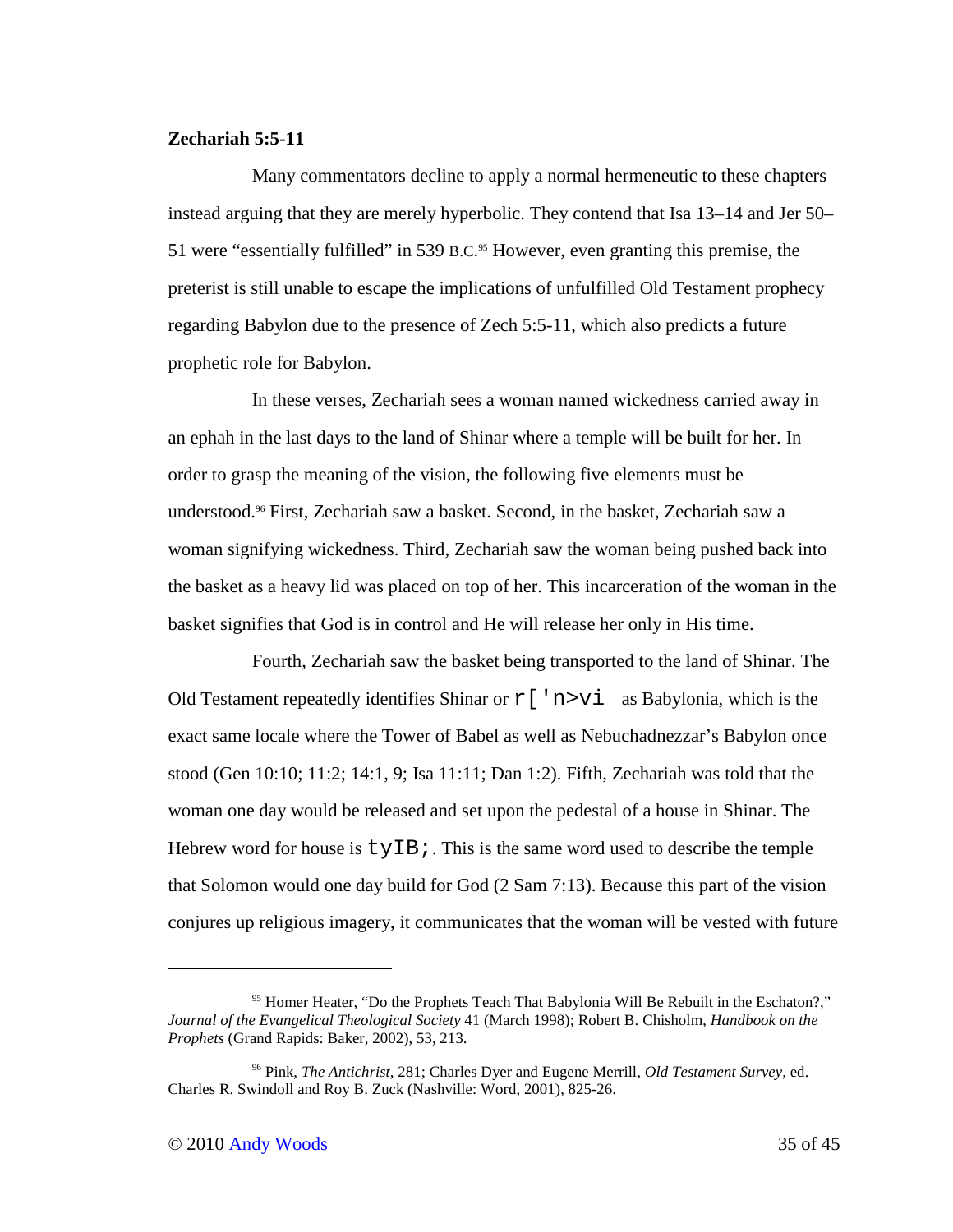religious authority. Putting all of this together, Zechariah's vision teaches that in God's providence, wickedness and religion will once again return to the land of Babylonia.

What is striking about this vision is that it was given in 519 B.C. (Zech 1:7) or twenty years after the historic fall of Babylon in 539 B.C. Thus, the timing of Zech 5:5-11 prevents this prophecy from being interpreted as having already been fulfilled in the same manner in which Isa 13–14 and Jer 50–51 are sometimes understood as "essentially fulfilled" in Babylon's historic fall. How can Zech 5:5-11 be connected with the fall of historic Babylon in 539 B.C. if this prophecy was given 20 years after the fact? According to Newton, "That this event predicted in this remarkable passage remains still unaccomplished, is sufficiently evident from the fact of Zechariah's having prophesied after Babylon had received that blow under which it has gradually waned. Zechariah lived after Babylon had passed into the hands of the Persians . . ."<sup>97</sup>

#### **Futuristic Fulfillment**

If these passages remain unfulfilled, a futuristic revived and destroyed Babylon represents the only time in history for these passages to achieve their realization. This perspective becomes evident by noting the similarities between Jer 50–51 and Rev 17–18.98 For example, both passages associate Babylon with a golden cup (Jer 51:7; Rev 17:3-4; 18:6), dwelling on many waters (Jer 51:13; Rev 17:1), intoxicating the nations (Jer 51:7; Rev 17:2), and having the same name (Jer 50:1; Rev 17:5; 18:10). Moreover, both passages analogize Babylon's destruction to a stone sinking into the Euphrates (Jer 51:63-64; Rev 18:21) and depict Babylon's destruction as sudden (Jer 51:8; Rev 18:8), caused by fire (Jer 51:30; Rev 17:16; 18:8), final (Jer 50:39; Rev 18:21), and deserved

<sup>97</sup> Benjamin Willis Newton, *Babylon: Its Future, History, and Doom. With Remarks on the Future of Egypt and Other Eastern Countries*, 3rd ed. (London: Wertheimer, 1890), 64.

<sup>98</sup> Dyer, "The Identity of Babylon in Revelation 17–18 (Part 2)," 441-43; Bullinger, *The Apocalypse Or "The Day of the Lord"*, 546; Pink, *The Antichrist*, 287-90; Thomas, *Revelation 8–22: An Exegetical Commentary*, 307.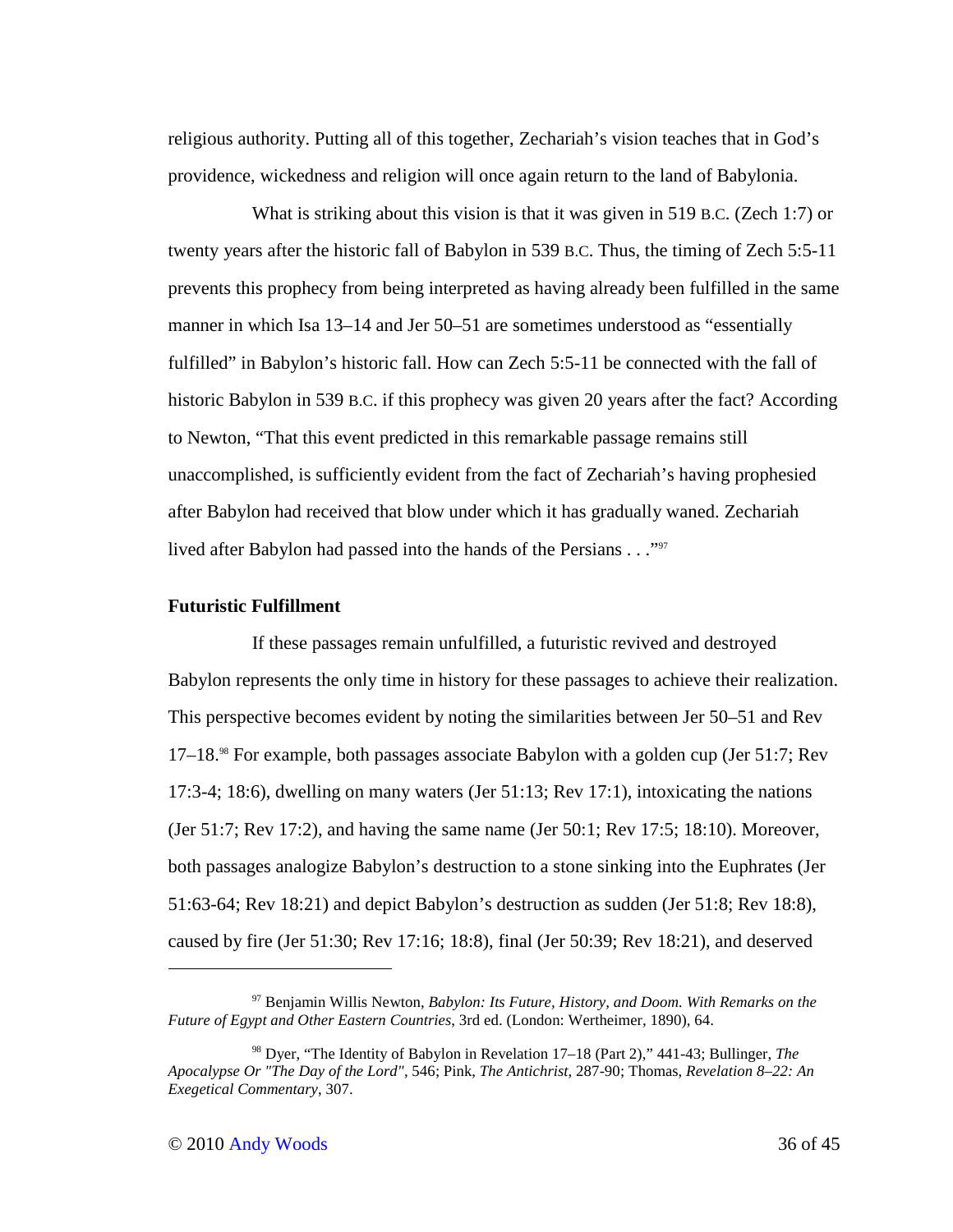(Jer 51:63-64; Rev 18:21). Furthermore, both passages describe the response to Babylon's destruction in terms of God's people fleeing (Jer 51:6, 45; Rev 18:4) and heaven rejoicing (Jer 51:48; Rev 18:20). Other commentators have also noticed how frequently John in Rev 17–18 draws from the imagery of Jer 50–51.

Regarding Zech 5:5-11, Revelation 17–18 speaks of these same elements when it mentions a woman (17:1), wickedness (17:2), and religion (17:2) in Shinar or the city of Babylon (Rev 17:18; 18:10).<sup>99</sup> Thus, regarding Zech 5:5-11, Pink observes, "The vision or prophecy contains the germ which is afterward expanded and developed in such detail in Rev. 17 and 18."100 Thus, Seiss observes, " . . . there are Scripture prophecies which I am at a loss to understand except upon the theory that Babylon will be restored, become a commercial centre, and be the last of the world's great centers to go down under the terrific visitations of the day of the Lord."<sup>101</sup>

### **Injury to Preterism**

In sum, if it can be demonstrated that these Old Testament passages have never been completely fulfilled historically but instead await a future fulfillment, then an additional problem is created for the preterist interpretation since it leaves no place for these passages to find their realization. Unlike the preterist, many futurists have no difficulty explaining when these Old Testament prophecies regarding Babylon's fall will be fulfilled since they see either Rev 18 or Rev 17–18 as speaking of a revived Babylon that is destined to be destroyed in the coming Tribulation period. In other words, if Isa 13–14 and Jer 50–51 have not yet been fulfilled, then there is no logical place in the preterist system for these Old Testament prophecies to be realized. This is because the

<sup>99</sup> Hitchcock, *The Second Coming of Babylon*, 109.

<sup>100</sup> Pink, *The Antichrist*, 281.

<sup>101</sup> J. A. Seiss, *The Apocalypse: A Series of Special Lectures on the Revelation of Jesus Christ, with Revised Text* (Philadelphia, PA: Approved, 1865; reprint, Grand Rapids, Zondervan, 1977), 398.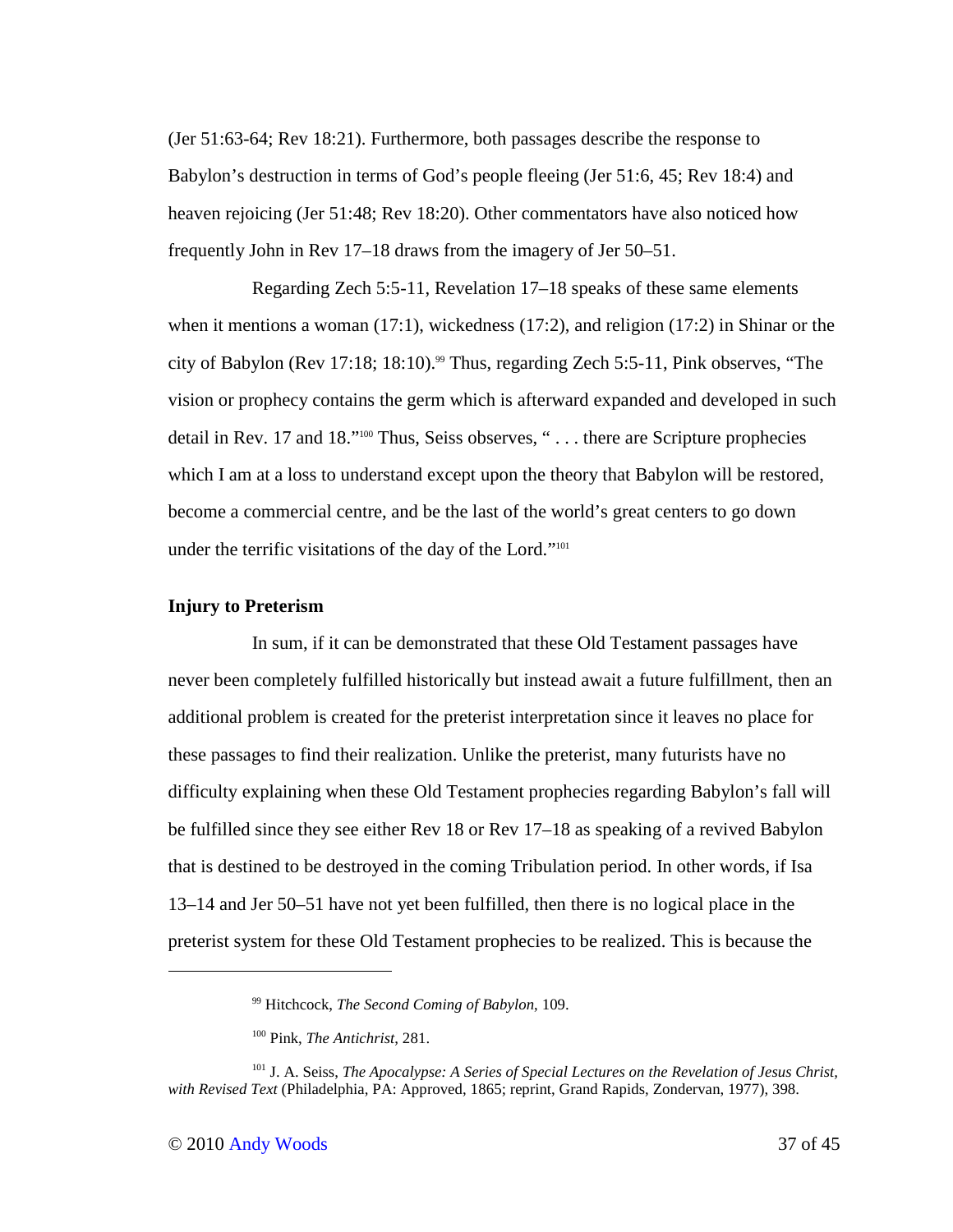preterist understands Babylon of Rev 17–18 as Jerusalem. Therefore, there is no way for the Old Testament passages regarding Babylon's fall to be fulfilled in preterism unless the meaning of these passages also changes from Babylon to Jerusalem. Because these Old Testament prophecies were originally directed at Babylon (Isa 13:1; Jer 50:1; Zech 5:11), such a proposition damages the stability of meaning of these prophecies in between the Old Testament and the Book of Revelation. All of this is to say that the preterist system is damaged to the extent that it can be shown that the Old Testament passages regarding Babylon's fall have never been fulfilled.

### *Babylon's Idolatry*

Another problem with identifying Babylon of Rev 17–18 as first-century Jerusalem involves John's description of idolatrous Babylon. Such a sin was uncharacteristic of first-century Judaism. Because first-century Jews recognized that idolatry had caused the exile, this realization had the tendency to rid first-century Israel of this particular sin (Rom 2:22). Regarding Jewish idolatry, "The captivity of the people of Israel at the hands of the Babylonians produced a permanent cure for the sin of idolatry. Never again, even to the present time, has Judaism succumbed to idolatry. In the gospels there is virtually nothing about idolatry . . ."<sup>102</sup>

However, in Rev 17–18, John employs five words that are often associated with the technical sin of idolatry when used in other sections of Scripture and also elsewhere within the Apocalypse.103 They include: δαιµονίων (Rev 18:2; 9:20; 1 Cor 10:19-20), πορνεία (Rev 17:1-2; 2:14, 20; 9:21; Ezek 16:15, 21, 36), φαρµακείὸ (Rev 18:23; 9:21; 21:8; 22:15; Gal 5:20), βδελυγµα (Rev 17:4-5; 21:8, 27; 22:15), and  $\Box$ κάθαρτα (Rev 17:4; 2 Cor 6:16-17; Eph 5:5). Thus, the existence of these five words in

<sup>102</sup> Youngblood, Bruce, and Harrison, eds., *Nelson's New Illustrated Bible Dictionary*, 592.

<sup>103</sup> Johnson, "Revelation," 555-56, 66; Beale, *The Book of Revelation*, 849, 922-23.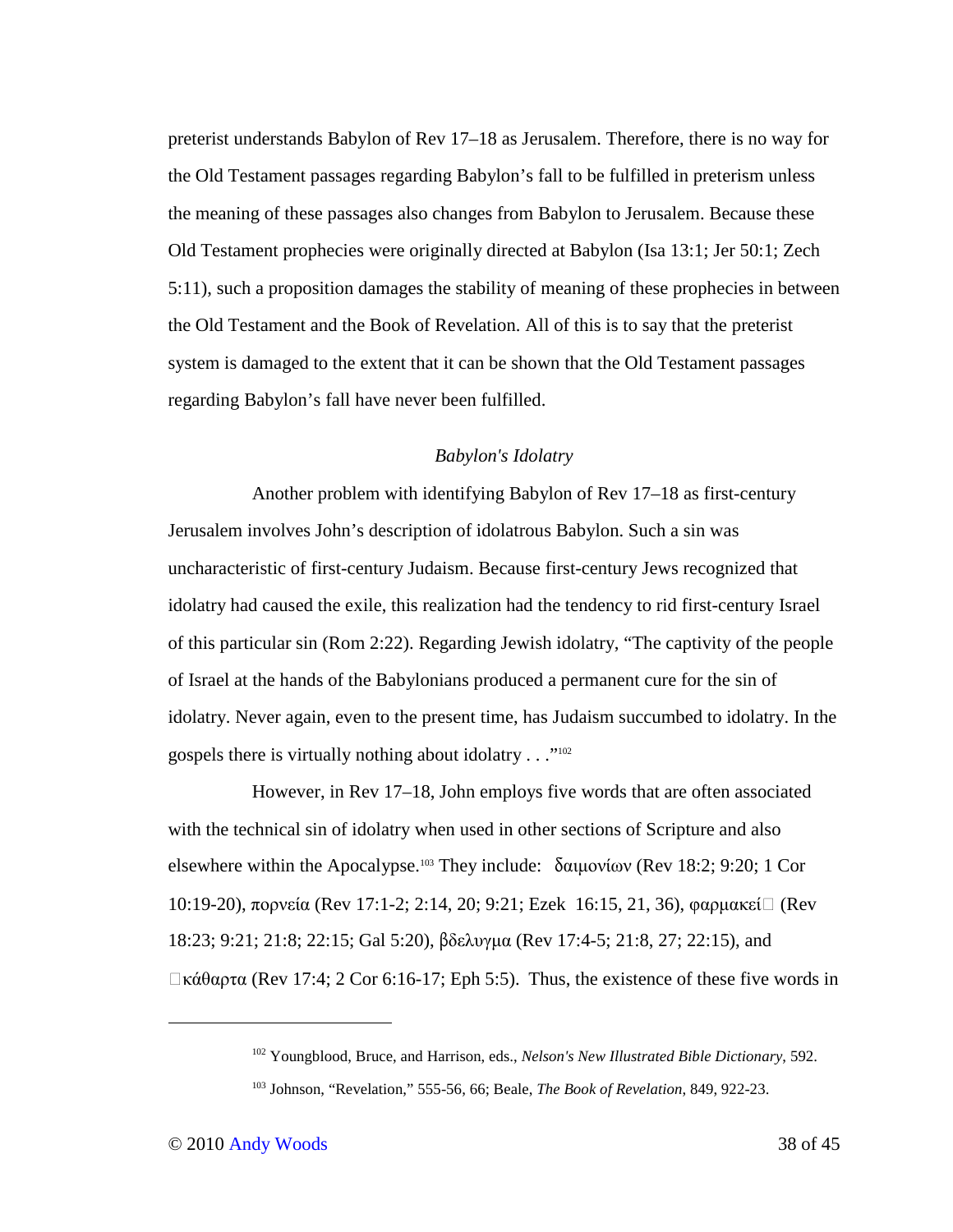Rev 17–18 indicates Babylon's heavy involvement with idolatry. Such a sinful description is inconsistent with a first-century Jerusalem interpretation of these chapters since idolatry was uncharacteristic of first-century Judaism.

## *Babylon' s Similarities With Tyre*

There are some similarities between first-century Jerusalem and Babylon of Rev 17–18 that the preterist appeals to in order to support his Babylon-equals-Jerusalem formula. For example, the preterist points to how the double recompense language of Rev 18:6 is used only of Jerusalem in Scripture (Exod 22:4; Isa 61:7; Jer 16:18; 17:18). He also observes the parallels between Rev 18:22-23 and Jer 25:10, which pertains to Jerusalem's fall. In addition, the preterist observes the similarities between the inscription upon the harlot's forehead and similar descriptions of Old Testament Israel (Exod 28:36- 38; Jer 3:3).

However, noting some similarities between Babylon and Jerusalem does not prove the preterist case since John in Rev 17–18 appears to be borrowing imagery and language from past destructions of multiple cities, including Jerusalem, in an attempt to depict the manner of Babylon's fall. Commentators of all persuasions recognize Tyre's prominence in these chapters. According to Prigent, "Rev 17 was obviously inspired by Jer 51; the model for Rev 18, on the other hand, is found in Ezek 27–28."<sup>104</sup> In addition to Tyre, the imagery of many other cities is present in Rev 17–18. Even preterists, like Steve Gregg, observe this reality. He notes:

The entire chapter is filled with allusions to the Old Testament prophecies against Babylon, Tyre, Sodom, and Jerusalem. The specific details do not need to be pressed as applicable to the present case if we accept the meaning that, in

<sup>104</sup> Pierre Prigent, *Commentary on the Apocalypse of St. John*, trans. Wendy Pradels (Tübingen: Mohr Siebeck, 2001), 498.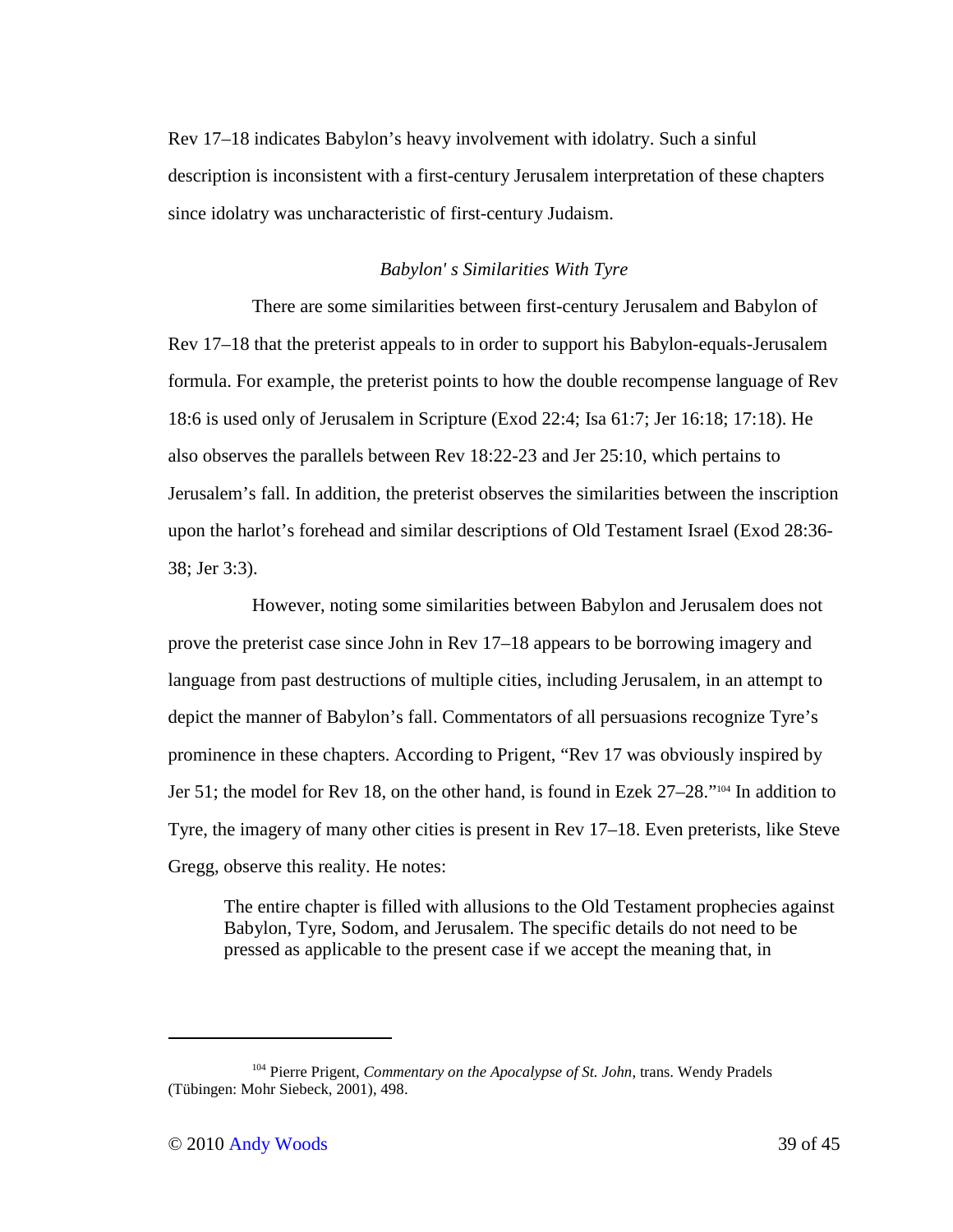principle, the judgment of this city is like God's historical judgments upon great cities of the past.<sup>105</sup>

In sum, if it is valid to identify Babylon of Rev 17–18 based upon similar imagery with Old Testament descriptions of Jerusalem as the preterist position contends, then by the same logic Tyre, Assyria, Nineveh, Edom, and Sodom are also equally viable candidates for the identification of Babylon. In fact, there are just as many parallels between Babylon and each of these five cities as there are between Babylon and Old Testament descriptions of Jerusalem.

### **Conclusion**

The first part of the paper represented a response to the arguments that preterists employ in order to identify Babylon as first-century Jerusalem. This first major division contained two parts. First, arguments from within Rev 17–18 were analyzed. Second, arguments from outside Rev 17–18 were scrutinized. The second part of the paper set forth some general weaknesses with the preterist identification of the harlot as first-century Jerusalem.

Thus, it has been demonstrated that the preterist Jerusalem position is fraught with so many difficulties that it remains the least preferable or least probable option in comparison to the remaining competing positions. Because the exegetical, contextual, and geographic details do not support the interpretation that Babylon of Rev 17–18 is first-century Jerusalem, interpreters are obligated to consider other options in their attempt to identify the harlot. For now, it is sufficient to say that Babylon the Great described in these chapters and related passages is not something that has already been manifested back in the first-century. Rather, Babylon is something that is destined to one day arrive on the future world scene.

-

<sup>105</sup> Gregg, ed., *Revelation: Four Views: A Parallel Commentary*, 428.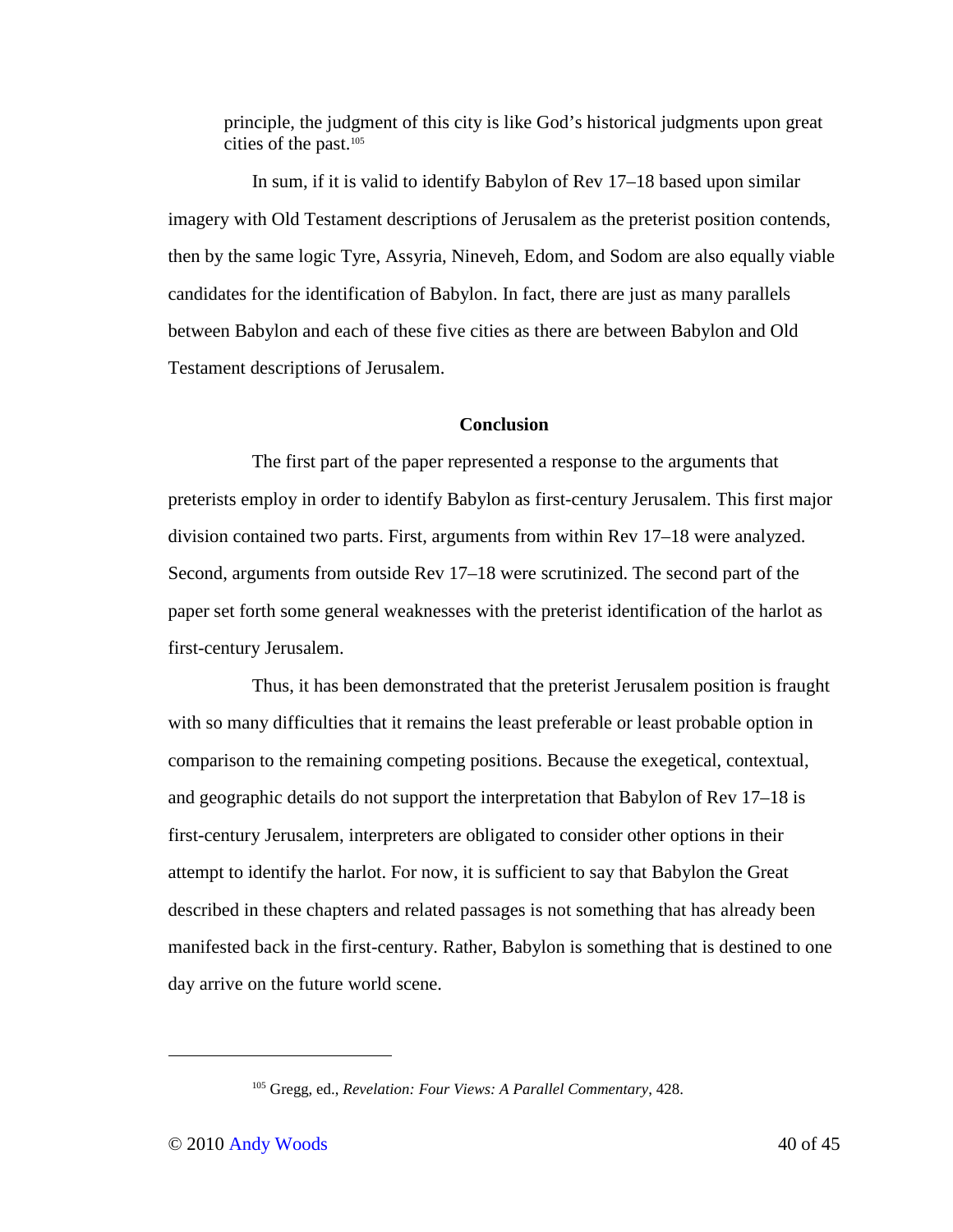### **Bibliography**

- Appian. *Roman History*. Translated by Horace White. Loeb Classical Library. Cambridge: Harvard University Press, 1912–1913.
- Balyeat, Joseph. *Babylon, the Great City of Revelation*. Servierville, TN: Onward, 1991.
- Bass, Ralph E. *Back to the Future: A Study in the Book of Revelation*. Greenville, SC: Living Hope, 2004.
- Beagley, Alan James. *The 'Sitz Im Leben' of the Apocalypse with Particular Reference to the Role of the Church's Enemies*. Vol. 50. Beiheft Zur Zeitschrift Für Die Neutestamentliche Wissenschaft Und Die Kunde Der Älteren Kirche, ed. Erich Gräβer. Berlin: de Gruyter, 1987.
- Beale, G. K. *The Book of Revelation*. New International Greek Testament Commentary, ed. I. Howard Marshall and Donald A. Hagner. Grand Rapids: Eerdmans, 1999.
- Bruce, F. F. "Revelation." In *International Bible Commentary with the New International Version*, ed. F. F. Bruce, 1593-629. Grand Rapids: Zondervan, 1986.
- Bullinger, E. W. *The Apocalypse Or "The Day of the Lord"*. London: Eyre & Spottiswoode, 1909. Reprint, London: Samuel Bagster & Sons, 1972.
- Carrington, Philip. *The Meaning of Revelation*. London: Society for Promoting Christian Knowledge, 1931.
- Chilton, David. *The Days of Vengeance: An Exposition of the Book of Revelation*. Tyler, TX: Dominion, 1987.
- Chisholm, Robert B. *Handbook on the Prophets*. Grand Rapids: Baker, 2002.
- Constable, Thomas L. "Notes on 1 Corinthians." Online: www.soniclight.com. Accessed 27 July 2008.
- Dyer, Charles H. "Jeremiah." In *Bible Knowledge Commentary*, ed. John F. Walvoord and Roy B. Zuck, 11323-1206. Colorado Springs, CO: Chariot Victor, 1985.

\_\_\_\_\_\_\_\_. *The Rise of Babylon*. rev. ed. Chicago: Moody, 2003.

\_\_\_\_\_\_\_\_. "The Identity of Babylon in Revelation 17–18 (Part 2)." *Bibliotheca Sacra* 144 (October–December 1987): 433-49.

Dyer, Charles, and Eugene Merrill. *Old Testament Survey*, ed. Charles R. Swindoll and Roy B. Zuck. Nashville: Word, 2001.

 $\odot$  2010 Andy Woods 41 of 45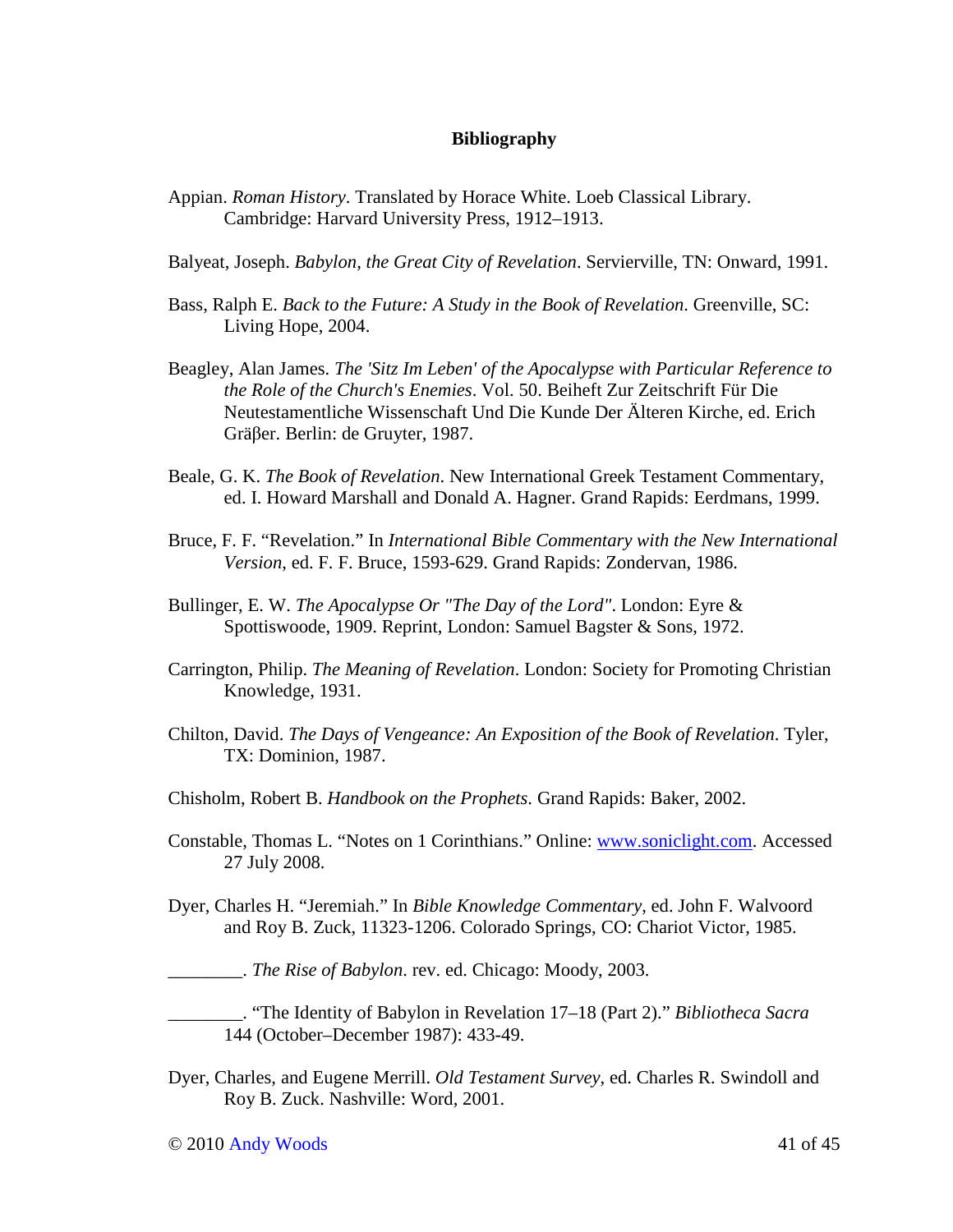- Elliott, E. B. *Horae Apocalypticae; or a Commentary on the Apocalypse, Critical and Historical; Including Also an Examination of the Chief Prophecies of Daniel*. 4th ed. Vol. 4. London: Seelys, 1851.
- Eusebius. *Ecclesiastical History*. Translated by Kirsopp Lake, vol. 1. 2 vols. Loeb Classical Library. New York: Putnam, 1926.
- Fitzmyer, Joseph. "The Use of Explicit Old Testament Quotations in Qumran Literature and in the New Testament." *New Testament Studies* 7 (1961): 297-333.
- Ford, J. Massyngberde. *Revelation*. Anchor Bible, ed. William Foxwell Albright and David Noel Freedman. Garden City, NY: Doubleday, 1975.
- Garland, Tony. *A Testimony of Jesus Christ–Volume 2: A Commentary on the Book of Revelation*. Camano Island, WA: Spirit and Truth, 2004.
- Gentry, Kenneth L. *Before Jerusalem Fell: Dating the Book of Revelation*. Tyler, TX: Institute for Christian Economics, 1989.

\_\_\_\_\_\_\_\_. *He Shall Have Dominion: A Postmillennial Eschatology*. 2nd and rev. ed. Tyler: TX: Institute for Christian Economics, 1997.

\_\_\_\_\_\_\_\_. "A Preterist View of Revelation." In *Four Views on the Book of Revelation*, ed. C. Marvin Pate, 37-92. Grand Rapids: Zondervan, 1998.

\_\_\_\_\_\_\_\_. *The Beast of Revelation*. rev. ed. Powder Springs, GA: American Vision, 2002.

Gregg, Steve, ed. *Revelation: Four Views: A Parallel Commentary*. Nashville: Nelson, 1997.

Hanegraaff, Hank. *The Apocalypse Code*. Nashville, TN: Nelson, 2007.

- Heater, Homer. "Do the Prophets Teach That Babylonia Will Be Rebuilt in the Eschaton?" *Journal of the Evangelical Theological Society* 41 (March 1998): 23- 43.
- Hislop, Alexander. *The Two Babylons; or, the Papal Worship Proved to Be the Worship of Nimrod and His Wife*. 2nd American ed. Edinburgh: Wood, 1862. Reprint, New York: Loizeaux, 1959.

Hitchcock, Mark. *The Second Coming of Babylon*. Sisters, OR: Multnomah, 2003.

\_\_\_\_\_\_\_\_. "A Defense of the Domitianic Date of the Book of Revelation." Ph.D. diss., Dallas Theological Seminary, 2005.

 $\odot$  2010 Andy Woods 42 of 45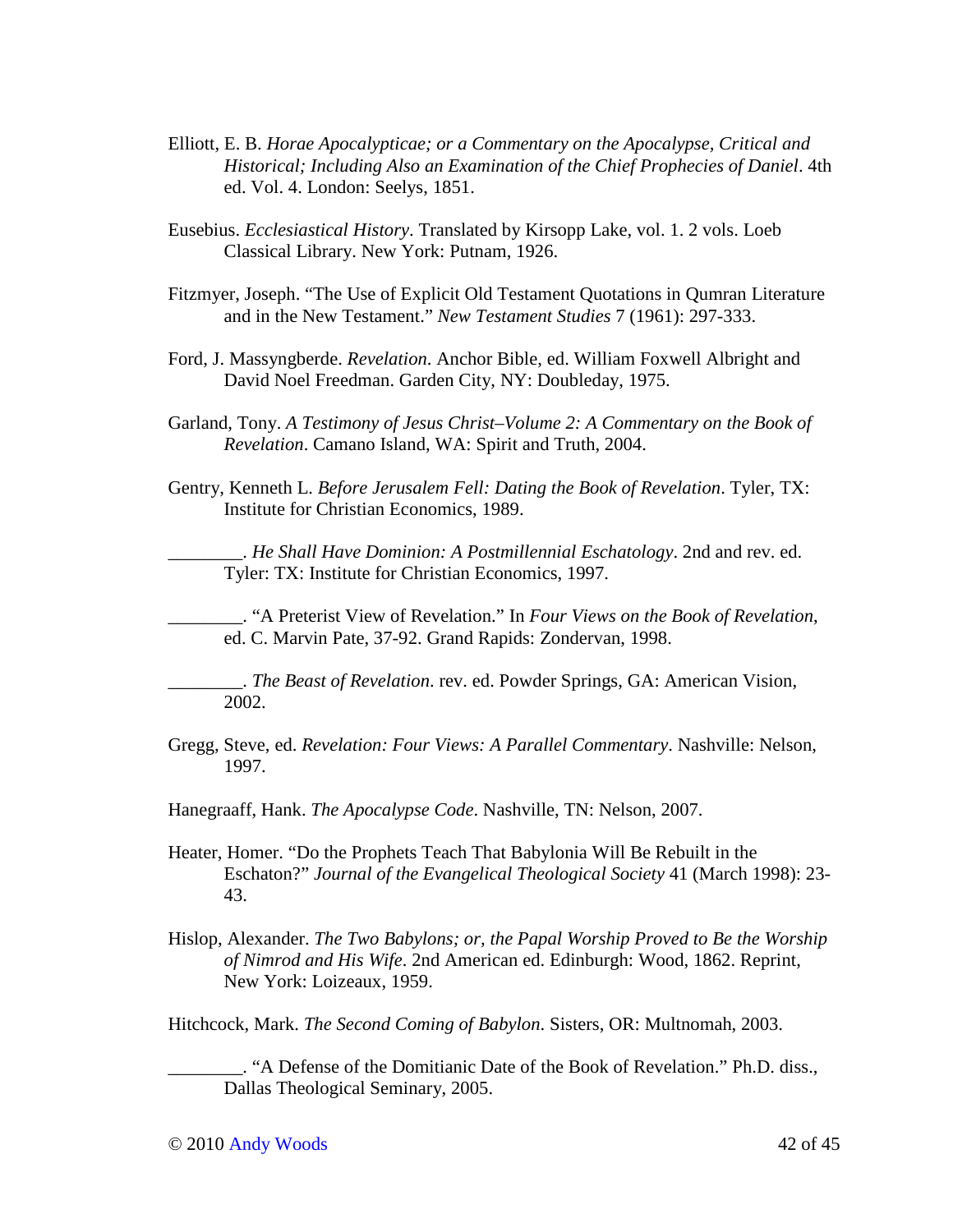- Hitchcock, Mark, and Thomas Ice. *Breaking the Apocalypse Code*. Costa Mesa, CA: Word for Today, 2007.
- Ice, Thomas. "The Great Tribulation Is Past: Rebuttal." In *The Great Tribulation: Past or Future? Two Evangelicals Debate the Question*, ed. Thomas Ice and Kenneth L. Gentry, 123-64. Grand Rapids: Kregel, 1999.

\_\_\_\_\_\_\_\_. "Has Bible Prophecy Already Been Fulfilled? (Part 2)." *Conservative Theological Journal* 4 (December 2000): 291-327.

- Johnson, Alan F. "Revelation." In *Expositor's Bible Commentary*, ed. Frank E. Gaebelein et al., vol. 12, 399-603. Grand Rapids: Zondervan, 1981.
- Lang, G. H. *The Revelation of Jesus Christ: Select Studies*. London: Paternoster, 1948.
- Larkin, Clarence. *The Book of Revelation*. Glenside, PA: Larkin, 1919.
- Martínez, Florentino García, ed. *The Dead Sea Scrolls Translated: The Qumran Texts in English*. Translated by Wilfred G. E. Watson, 2nd ed. Grand Rapids: Eerdmans, 1996.
- Morris, Henry. *The Revelation Record: A Scientific and Devotional Commentary on the Book of Revelation*. Wheaton, Ill: Tyndale, 1983.
- Murphy, Frederick J. *Early Judaism: The Exile to the Time of Jesus*. Peabody, MA: Hendrickson, 2002.
- Newton, Benjamin Willis. *Babylon: Its Future, History, and Doom. With Remarks on the Future of Egypt and Other Eastern Countries*. 3rd ed. London: Wertheimer, 1890.
- Pember, George Hawkins. *The Antichrist, Babylon, and the Coming of the Kingdom*. Miami Springs, FL: Schoettle, 1988.
- Pink, Arthur. *The Antichrist*. Swengel, PA: Depot, 1923. Reprint, Grand Rapids: Kregel, 1988.
- Preston, Don. *Who Is This Babylon?* rev. ed. Ardmore, OK: JaDon, 2006.
- Prigent, Pierre. *Commentary on the Apocalypse of St. John*. Translated by Wendy Pradels. Tübingen: Mohr Siebeck, 2001.
- Russell, J. Stuart. *The Parousia: A Critical Inquiry into the New Testament Doctrine of Our Lord's Second Coming*. London: Unwin, 1887. Reprint, Grand Rapids: Baker, 1999.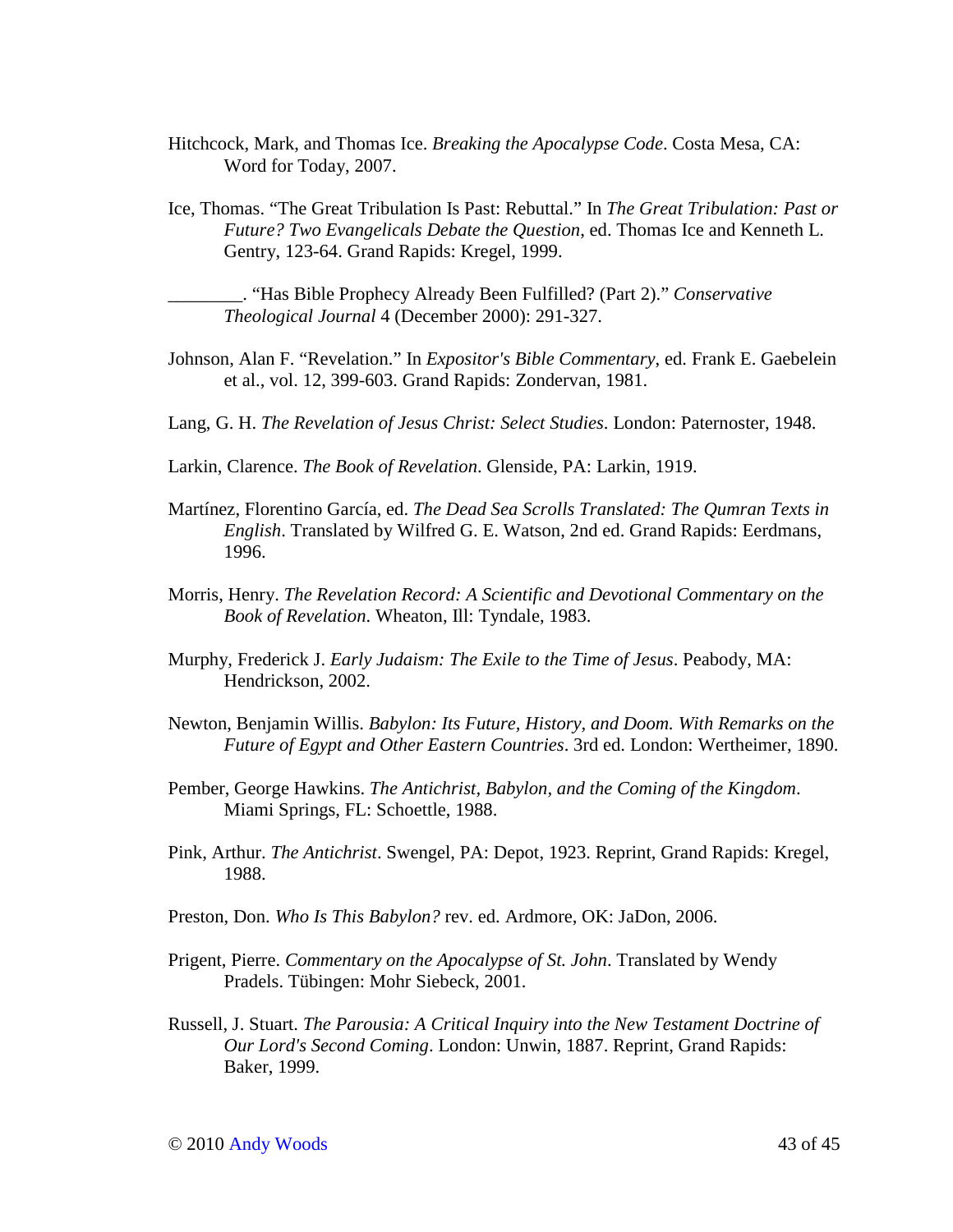- Schaff, Philip. *History of the Christian Church*. Vol. 1. New York: Scribner, 1910. Reprint, Grand Rapids: Eerdmans, 1975.
- Seiss, J. A. *The Apocalypse: A Series of Special Lectures on the Revelation of Jesus Christ, with Revised Text*. Philadelphia, PA: Approved, 1865. Reprint, Grand Rapids, Zondervan, 1977.
- Smith, J. Ritchie. "The Date of the Apocalypse." *Bibliotheca Sacra* 45 (April–June 1888): 297-328.
- Sproul, R. C. *The Last Days According to Jesus*. Grand Rapids: Baker, 1998.
- Stuart, Moses. *A Commentary on the Apocalypse*. Vol. 2. London: Wiley and Putnam, 1845.
- Terry, Milton S. *Biblical Apocalyptics: A Study of the Most Notable Revelations of God and of Christ*. New York: Eaton & Mains, 1898. Reprint, Grand Rapids, Baker, 1988.
- Thomas, Robert L. *Revelation 1–7: An Exegetical Commentary*, ed. Kenneth Barker. Chicago: Moody, 1992.

\_\_\_\_\_\_\_\_. *Revelation 8–22: An Exegetical Commentary*. Chicago: Moody, 1995.

\_\_\_\_\_\_\_\_. *Evangelical Hermeneutics: The New Versus the Old*. Grand Rapids: Kregel, 2002.

\_\_\_\_\_\_\_\_. "Theonomy and the Dating of Revelation." *The Master's Seminary Journal* 5 (Fall 1994): 186-202.

- Unger, Merrill F. *Unger's Bible Dictionary*. 3rd and rev. ed. Chicago: Moody, 1966. Reprint, Chicago: Moody, 1971.
- Walvoord, John F. *The Revelation of Jesus Christ: A Commentary*. Chicago: Moody, 1966.

\_\_\_\_\_\_\_\_. *The Nations in Prophecy*. Grand Rapids: Zondervan, 1967.

\_\_\_\_\_\_\_\_. "Revelation." In *Bible Knowledge Commentary*, ed. John F. Walvoord and Roy B. Zuck, 925-90. Colorado Springs, CO: Victor, 1983.

Woods, Andy. "A Futurist Response to the Preterist Interpretation of Babylon in Revelation 17–18." Ph.D. diss., Dallas Theological Seminary, 2009.